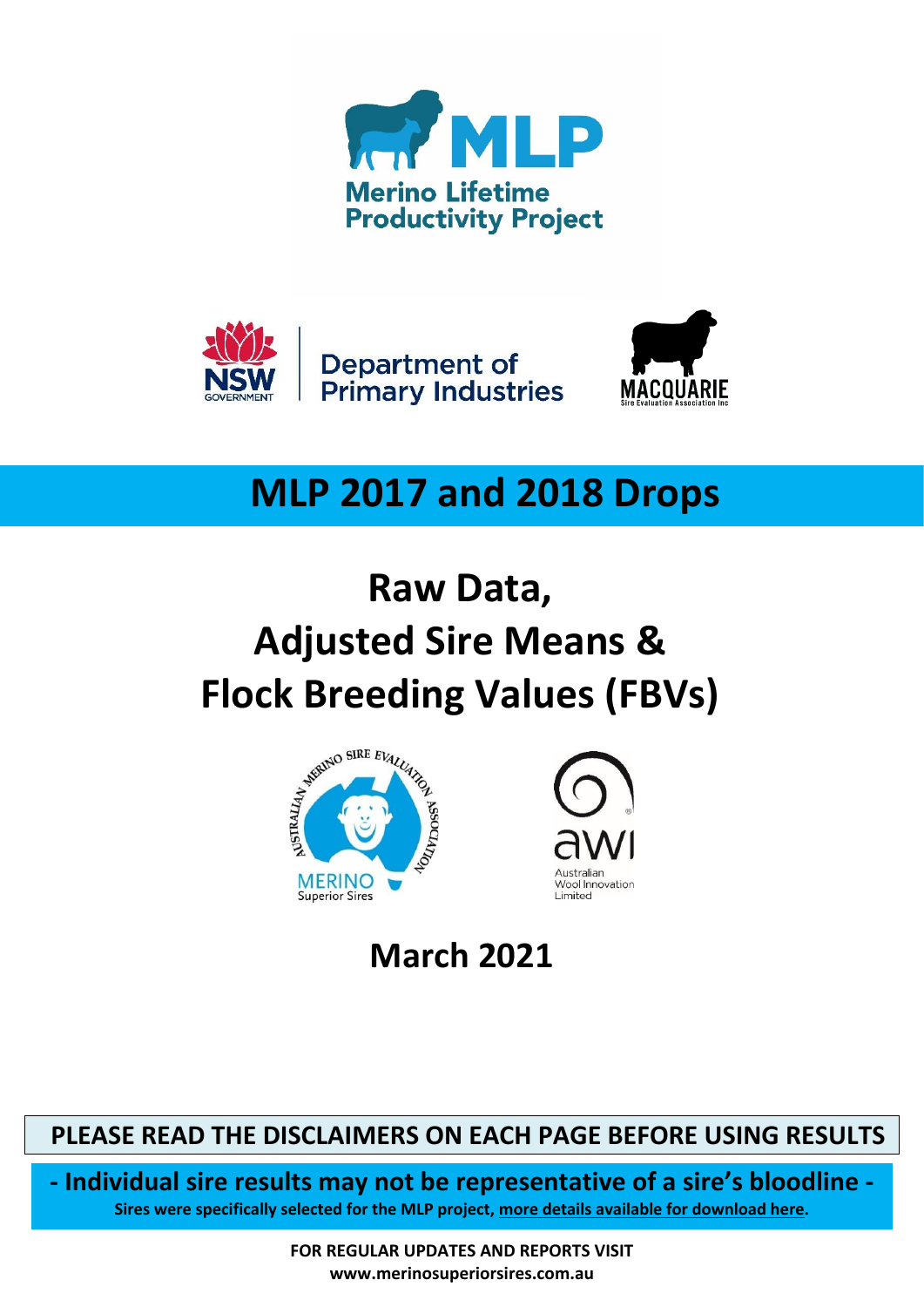### **Contents**

| <b>Understanding the Results</b>                  | 3         |
|---------------------------------------------------|-----------|
| <b>Understanding Indexes</b>                      | 4         |
| <b>2018 Drop</b>                                  |           |
| <b>Sire and Contact Details</b>                   | $5-6$     |
| Raw Data                                          |           |
| Counts                                            | 7         |
| <b>Birth and Rear Type</b>                        | 7         |
| Wool                                              | 8         |
| Weights                                           | 9         |
| <b>Carcase Measurements and Condition Scores</b>  | 10        |
| <b>Visual Scores</b>                              | 11        |
| <b>Professional Classer Grade</b>                 | 12        |
| Reproduction in 2020                              | 13        |
| <b>Adjusted Sire Means</b>                        |           |
| Wool                                              | 14        |
| <b>Weight and Carcase</b>                         | 15        |
| Classer's Visual Grade                            | 16        |
| Within-Site and Within-Drop Flock Breeding Values |           |
| Wool                                              | 17        |
| <b>Weight and Carcase</b>                         | 18        |
| Reproduction                                      | 19        |
| Indexes                                           | 19        |
| <b>2017 Drop</b>                                  |           |
| <b>Sire and Contact Details</b>                   | $20 - 21$ |
| Raw Data                                          |           |
| Counts                                            | 22        |
| Birth and Rear Type                               | 22        |
| Wool                                              | 23        |
| Weights                                           | 24        |
| <b>Carcase Measurements and Condition Scores</b>  | 25        |
| <b>Visual Scores</b>                              | $26 - 27$ |
| <b>Professional Classer Grade</b>                 | 28        |
| Reproduction in 2019                              | 29        |
| Reproduction in 2020                              | 30        |
| <b>Adjusted Sire Means</b>                        |           |
| Wool                                              | 31        |
| <b>Weight and Carcase</b>                         | 32        |
| Classer's Visual Grade                            | 33        |
| Within-Site and Within-Drop Flock Breeding Values |           |
| Wool                                              | 34        |
| <b>Weight and Carcase</b>                         | 34        |
| Reproduction                                      | 35        |
| Indexes                                           | 35        |

### **Foundation Ewe Base**

The base ewes for the site were sourced from commercial clients of two bloodlines from the central west of New South Wales. One ewe base was sourced from large framed, heavy cutting Merino flocks that averaged between 20.5 and 21.5µm, whilst the other was sourced from all purpose Merino flocks which averaged between 18.0 and 18.5µm. Ewes from these two bloodlines were equally allocated to each sire.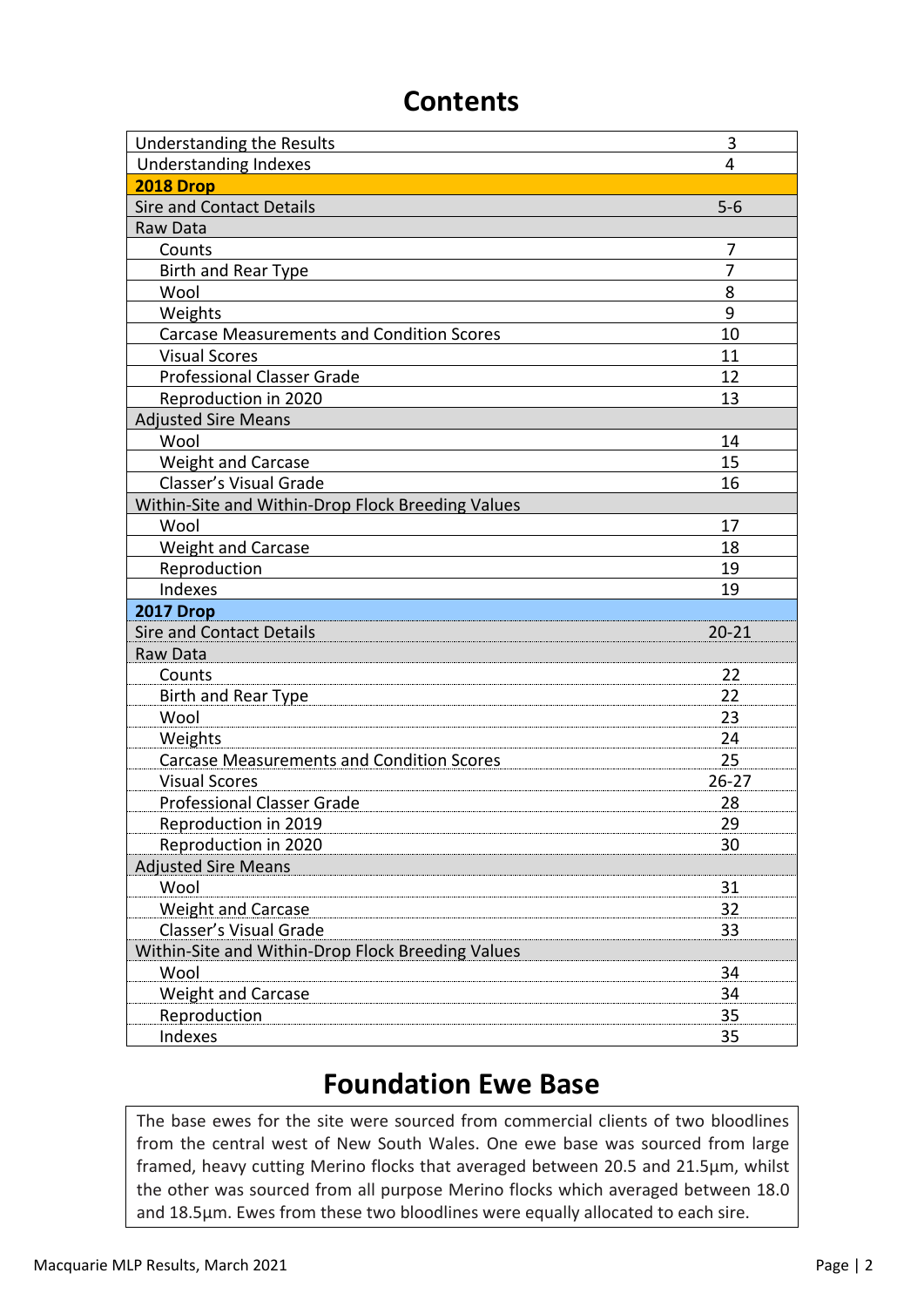# **Understanding the Results**

#### The sire results in this booklet include **Raw Data, Adjusted Sire Means and Within-Site and Within-Drop Flock Breeding Values (FBVs).**

| <b>Term</b>                            | <b>Definition</b>                                                                                                                                                                                                                                                                                                                                                                                                                                                                                                                                                         |                                           |                                                                                                                                                                                                                                                                                                                                                                                                                                                                               |  |  |  |  |  |  |  |  |  |  |  |  |
|----------------------------------------|---------------------------------------------------------------------------------------------------------------------------------------------------------------------------------------------------------------------------------------------------------------------------------------------------------------------------------------------------------------------------------------------------------------------------------------------------------------------------------------------------------------------------------------------------------------------------|-------------------------------------------|-------------------------------------------------------------------------------------------------------------------------------------------------------------------------------------------------------------------------------------------------------------------------------------------------------------------------------------------------------------------------------------------------------------------------------------------------------------------------------|--|--|--|--|--|--|--|--|--|--|--|--|
| <b>Site Breeding</b><br>Objective:     | weight, carcase and fertility while maintaining fibre diameter.                                                                                                                                                                                                                                                                                                                                                                                                                                                                                                           |                                           | To breed a highly commercially viable flock of sheep suitable for the climate and pasture conditions of the western<br>slopes and plains of NSW. Sheep should not require high management inputs but be highly productive (fleece<br>weight) relative to a medium wool type and have good carcase and fertility characteristics that make ewes suitable<br>as 1st cross or prime lamb dams. In addition to soundness, the production emphasis is equally on increasing fleece |  |  |  |  |  |  |  |  |  |  |  |  |
| Raw data:                              | is made for trait heritability and genetic correlations between traits.                                                                                                                                                                                                                                                                                                                                                                                                                                                                                                   |                                           | Ewe progeny results which are unadjusted for birth type, rear type, age of dam or management group. No account                                                                                                                                                                                                                                                                                                                                                                |  |  |  |  |  |  |  |  |  |  |  |  |
| <b>Adjusted Sire</b>                   |                                                                                                                                                                                                                                                                                                                                                                                                                                                                                                                                                                           |                                           | Sire means are the average performance of all the progeny of a sire adjusted for an individual's birth type, rear                                                                                                                                                                                                                                                                                                                                                             |  |  |  |  |  |  |  |  |  |  |  |  |
| Means:                                 | type, age of dam, management group and the number of F1 breeding age ewes that are dry, lambed and lost,<br>rearing single or multiple lambs. Adjustments improve the accuracy of the result and the size of the adjustment is<br>based on the actual influence of these factors on the drop. No account is made for trait heritability and genetic<br>correlations between traits. The overall progeny group mean is listed at the bottom of the table.<br>FBVs presented are calculated from data recorded within-site and within-drop and express the expected genetic |                                           |                                                                                                                                                                                                                                                                                                                                                                                                                                                                               |  |  |  |  |  |  |  |  |  |  |  |  |
| Within-Site and                        |                                                                                                                                                                                                                                                                                                                                                                                                                                                                                                                                                                           |                                           |                                                                                                                                                                                                                                                                                                                                                                                                                                                                               |  |  |  |  |  |  |  |  |  |  |  |  |
| <b>Within-Drop</b>                     | performance of a sire relative to another sire in the evaluation (when mated to the same standard of ewes). FBVs                                                                                                                                                                                                                                                                                                                                                                                                                                                          |                                           |                                                                                                                                                                                                                                                                                                                                                                                                                                                                               |  |  |  |  |  |  |  |  |  |  |  |  |
| <b>Flock Breeding</b>                  | improve the accuracy of sire results because they account the association between traits, the heritability of the                                                                                                                                                                                                                                                                                                                                                                                                                                                         |                                           |                                                                                                                                                                                                                                                                                                                                                                                                                                                                               |  |  |  |  |  |  |  |  |  |  |  |  |
| <b>Values (FBVs):</b>                  | trait, and non-genetic affects such as birth and rear type, sex (see adjustments listed earlier), and the number of<br>progeny a sire has in the analysis. Adult FBVs are calculated using all measured assessments up to the current                                                                                                                                                                                                                                                                                                                                     |                                           |                                                                                                                                                                                                                                                                                                                                                                                                                                                                               |  |  |  |  |  |  |  |  |  |  |  |  |
|                                        | stage. As further assessments are completed, breeding values at earlier stages are also subject to change.                                                                                                                                                                                                                                                                                                                                                                                                                                                                |                                           |                                                                                                                                                                                                                                                                                                                                                                                                                                                                               |  |  |  |  |  |  |  |  |  |  |  |  |
| Age at                                 | $H = Hogget$<br>- 400 to 540 days<br>$M =$ Marking<br>$-14$ to 42 days<br>$A2 =$ Adult<br>- 1.5 to 2.5 years<br>$W = Weaning$<br>- 42 to 120 days                                                                                                                                                                                                                                                                                                                                                                                                                         |                                           |                                                                                                                                                                                                                                                                                                                                                                                                                                                                               |  |  |  |  |  |  |  |  |  |  |  |  |
| assessment:                            |                                                                                                                                                                                                                                                                                                                                                                                                                                                                                                                                                                           |                                           |                                                                                                                                                                                                                                                                                                                                                                                                                                                                               |  |  |  |  |  |  |  |  |  |  |  |  |
|                                        | E = Early Post Weaning                                                                                                                                                                                                                                                                                                                                                                                                                                                                                                                                                    | - 120 to 210 days                         | $A3 =$ Adult<br>$-2.5$ to 3.5 years                                                                                                                                                                                                                                                                                                                                                                                                                                           |  |  |  |  |  |  |  |  |  |  |  |  |
|                                        | $P = Post Weaning$                                                                                                                                                                                                                                                                                                                                                                                                                                                                                                                                                        | - 210 to 300 days                         | $A4 =$ Adult<br>$-3.5$ to 4.5 years                                                                                                                                                                                                                                                                                                                                                                                                                                           |  |  |  |  |  |  |  |  |  |  |  |  |
|                                        | $Y = Yearing$                                                                                                                                                                                                                                                                                                                                                                                                                                                                                                                                                             | - 300 to 400 days                         | $AS = Adult$<br>- 4.5 to 5.5 years                                                                                                                                                                                                                                                                                                                                                                                                                                            |  |  |  |  |  |  |  |  |  |  |  |  |
| <b>Breeders flock,</b><br>Sire number: | Identity of the breeder's flock and the sire's number or name.                                                                                                                                                                                                                                                                                                                                                                                                                                                                                                            |                                           |                                                                                                                                                                                                                                                                                                                                                                                                                                                                               |  |  |  |  |  |  |  |  |  |  |  |  |
| <b>Classers Visual</b><br>Grade:       |                                                                                                                                                                                                                                                                                                                                                                                                                                                                                                                                                                           |                                           | A classer grades all progeny as either Tops, Flocks or Culls based on their visual assessment of all traits relative to<br>the Site's Breeding Objective (see above) and is done in conjunction with the assessment of a range of visual                                                                                                                                                                                                                                      |  |  |  |  |  |  |  |  |  |  |  |  |
|                                        |                                                                                                                                                                                                                                                                                                                                                                                                                                                                                                                                                                           |                                           | traits. This classing reflects the approach that may be undertaken in a commercial flock.                                                                                                                                                                                                                                                                                                                                                                                     |  |  |  |  |  |  |  |  |  |  |  |  |
| F1 Ewe:                                | First generation Merino ewe progeny that will be assessed through life.                                                                                                                                                                                                                                                                                                                                                                                                                                                                                                   |                                           |                                                                                                                                                                                                                                                                                                                                                                                                                                                                               |  |  |  |  |  |  |  |  |  |  |  |  |
| F2 Progeny:                            | Progeny of the F1 ewe that are assessed until weaning and then leave the project.                                                                                                                                                                                                                                                                                                                                                                                                                                                                                         |                                           |                                                                                                                                                                                                                                                                                                                                                                                                                                                                               |  |  |  |  |  |  |  |  |  |  |  |  |
| Indexes:                               | these traits (see Understanding Indexes, page 4 for more information).                                                                                                                                                                                                                                                                                                                                                                                                                                                                                                    |                                           | A breeding index combines multiple flock breeding values into a single value that reflects a certain emphasis on                                                                                                                                                                                                                                                                                                                                                              |  |  |  |  |  |  |  |  |  |  |  |  |
| Professional<br><b>Classer Grade:</b>  | flock.                                                                                                                                                                                                                                                                                                                                                                                                                                                                                                                                                                    |                                           | A classer grades all progeny as either a Top, Stud, Flock, Sale or Cull based on their visual assessment of all traits<br>relative to the Site's Breeding Objective. This classing reflects the approach that may be undertaken in a stud                                                                                                                                                                                                                                     |  |  |  |  |  |  |  |  |  |  |  |  |
| Traits:<br>Abbreviation,               | Greasy fleece weight (kg/%)<br>GFW:<br>CFW:<br>Clean fleece weight (kg/%)                                                                                                                                                                                                                                                                                                                                                                                                                                                                                                 |                                           | Foetus Rate: Foetuses scanned divided by ewes joined<br>Survival: Lambs weaned divided by foetuses scanned                                                                                                                                                                                                                                                                                                                                                                    |  |  |  |  |  |  |  |  |  |  |  |  |
| trait and the                          | FD:<br>Average fibre diameter (µm)                                                                                                                                                                                                                                                                                                                                                                                                                                                                                                                                        |                                           | Weaning Rate: Lambs weaned divided by ewes joined                                                                                                                                                                                                                                                                                                                                                                                                                             |  |  |  |  |  |  |  |  |  |  |  |  |
| (units reported)                       | WT:<br>Body weight (kg)<br>FDCV:<br>Fibre diameter coefficient of variation (%)                                                                                                                                                                                                                                                                                                                                                                                                                                                                                           |                                           | <b>Research Breeding Values</b><br>CONC / LS / ERA / NLW:                                                                                                                                                                                                                                                                                                                                                                                                                     |  |  |  |  |  |  |  |  |  |  |  |  |
|                                        | SL:<br>Staple length (mm) at the mid-side                                                                                                                                                                                                                                                                                                                                                                                                                                                                                                                                 |                                           | See pages 19 and 35 for trait definitions                                                                                                                                                                                                                                                                                                                                                                                                                                     |  |  |  |  |  |  |  |  |  |  |  |  |
|                                        | SS:<br>Staple strength (Nktex) at the mid-side                                                                                                                                                                                                                                                                                                                                                                                                                                                                                                                            |                                           | and units for the Reproduction                                                                                                                                                                                                                                                                                                                                                                                                                                                |  |  |  |  |  |  |  |  |  |  |  |  |
|                                        | EMD:<br>Eye muscle depth (mm) at the 'C' site                                                                                                                                                                                                                                                                                                                                                                                                                                                                                                                             |                                           | Research Breeding Values.                                                                                                                                                                                                                                                                                                                                                                                                                                                     |  |  |  |  |  |  |  |  |  |  |  |  |
|                                        | FAT:<br>Fat depth (mm) at the 'C' site                                                                                                                                                                                                                                                                                                                                                                                                                                                                                                                                    |                                           |                                                                                                                                                                                                                                                                                                                                                                                                                                                                               |  |  |  |  |  |  |  |  |  |  |  |  |
|                                        | WEC:<br>Worm egg count (%)                                                                                                                                                                                                                                                                                                                                                                                                                                                                                                                                                |                                           |                                                                                                                                                                                                                                                                                                                                                                                                                                                                               |  |  |  |  |  |  |  |  |  |  |  |  |
| <b>Visual Traits</b>                   | <b>Breech Wrinkle</b><br>BRWR:                                                                                                                                                                                                                                                                                                                                                                                                                                                                                                                                            | LEGS:<br>Feet and Legs                    | Fleece Rot<br>FLROT:                                                                                                                                                                                                                                                                                                                                                                                                                                                          |  |  |  |  |  |  |  |  |  |  |  |  |
| as reported:                           | <b>Breech Cover</b><br>BCOV:                                                                                                                                                                                                                                                                                                                                                                                                                                                                                                                                              | FACE:<br><b>Face Cover</b>                | DUST:<br>Dust penetration                                                                                                                                                                                                                                                                                                                                                                                                                                                     |  |  |  |  |  |  |  |  |  |  |  |  |
| Based on the                           | DAG:<br>Dag                                                                                                                                                                                                                                                                                                                                                                                                                                                                                                                                                               | BACK:<br>Shoulder/Back                    | <b>WEATH: Staple Weathering</b><br><b>Wool Character</b>                                                                                                                                                                                                                                                                                                                                                                                                                      |  |  |  |  |  |  |  |  |  |  |  |  |
| Visual Sheep                           | Urine stain<br>COL:<br>URINE:<br>BDWR: Body Wrinkle                                                                                                                                                                                                                                                                                                                                                                                                                                                                                                                       | Wool Colour<br>SSTRC:<br>Staple Structure | CHAR:<br>Further traits reported in AMSEA Site Reports                                                                                                                                                                                                                                                                                                                                                                                                                        |  |  |  |  |  |  |  |  |  |  |  |  |
| Scores booklet.                        |                                                                                                                                                                                                                                                                                                                                                                                                                                                                                                                                                                           |                                           | available via merinosuperiorsires.com.au                                                                                                                                                                                                                                                                                                                                                                                                                                      |  |  |  |  |  |  |  |  |  |  |  |  |
| <b>Trait Leaders:</b>                  |                                                                                                                                                                                                                                                                                                                                                                                                                                                                                                                                                                           |                                           | The highest performing 3 (or more if equal) sires for each trait (trait leaders) are highlighted by shading.                                                                                                                                                                                                                                                                                                                                                                  |  |  |  |  |  |  |  |  |  |  |  |  |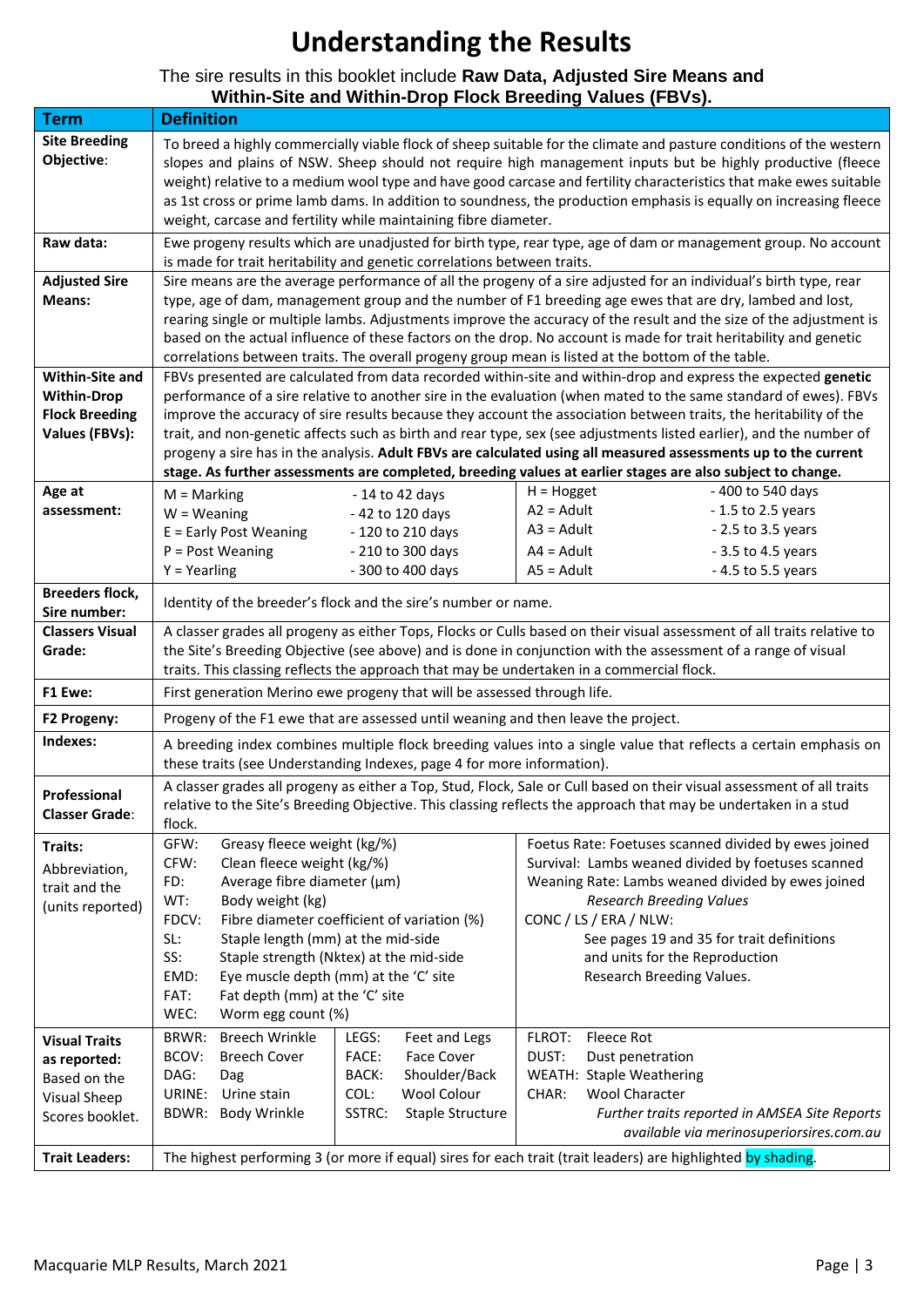# **MERINOSELECT indexes**

#### **A guide from Sheep Genetics**

#### **Why use a selection index?**

Indexes are an important tool to drive genetic improvement in ram breeding programs. Each index combines multiple measured traits, or breeding values, into a single value that reflects a certain production emphasis on these traits. A range of traits are included which are of economic or functional importance. Collectively, these traits make up the "breeding objective" of the index which aims to improve profitability in commercial sheep enterprises.

Indexes are useful because they balance genetic improvement appropriately across a range of traits with the emphasis of each individual trait determined by it's relative importance to a selection approach for a particular style of production system.

| $\overline{11}$ | Appropriately designed indexes are central          |  |
|-----------------|-----------------------------------------------------|--|
|                 | to the goal of breeding more profitable sheep.   Ho |  |
|                 |                                                     |  |

**However, it is recommended that the performance of individual measured and visually assessed traits also be used in conjunction with indexes.**

#### **Choosing the right index**

This report includes four indexes based on four commercial production systems, these are outlined in the figure below.

The Sheep Genetics website gives further index descriptions and explains that there are 'base' and 'plus' levels for each index with the latter including the breeding values of additional traits. Sires reported within this document have accurate breeding values for these additional traits and so the plus indexes are reported; DP+, MP+, FP+ and WP+.

| Dual Purpose (DP+)                    | <b>Merino Production (MP+)</b>    |
|---------------------------------------|-----------------------------------|
| Income is a balance of                | Income is a balance of wool and   |
| wool from breeding ewes and           | surplus Merino sheep sales with   |
| meat production from lambs by         | balanced improvement of           |
| <b>Merino and terminal sires.</b>     | fleece weight and fibre diameter. |
| <b>Fibre Production (FP+)</b>         | <b>Wool Production (WP+)</b>      |
| Income is mainly from the wool clip   | Income is a balance of wool and   |
| with a focus on superior wool quality | surplus Merino sheep sales with   |
| through improving fibre diameter,     | greater emphasis on               |
| CV and staple strength.               | increasing fleece weight.         |

**When selecting on these indexes the long-term responses will vary depending on the traits measured, available pedigree, use of genomics, flock structure and selection emphasis on the index. "**

**The changes in individual traits from using an index depend on the information you record in your flock. If you want to improve, or even just maintain a trait, you must record it to ensure breeding values are sufficiently accurate for the index to do its job.**

**For detailed explanations and further information on indexes visit:**

# **www.sheepgenetics.org.au**

*Sheep Genetics have resources available for both ram breeders and ram buyers.*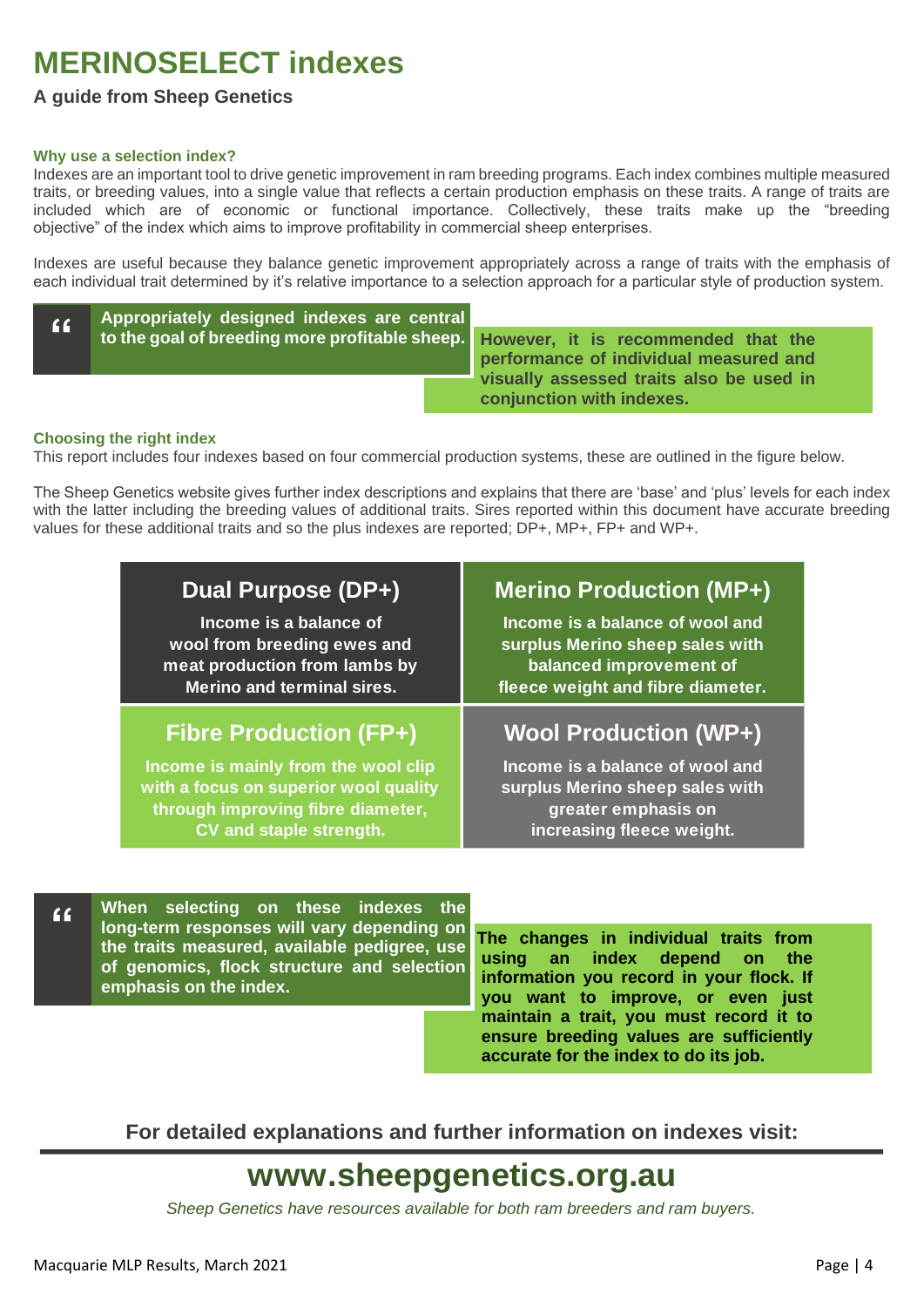#### **2018 Sire and Contact Details**

#### **‐ Individual sire results may not be representative of a sire's bloodline ‐**

**Sires were specifically selected for the project to generate a population that is industry representative. [More details available for](https://merinosuperiorsires.com.au/wp-content/uploads/2020/08/COMMS-Merino-Lifetime-Productivity-Project-Sire-Selection-Process-and-Stocktake-290806.pdf) download here. Each site's sire list will include rams representing a range in breeding philosophies, types, skin types, performance, age, horn status and industry usage.**

| <b>Breeders flock, Sire name</b> | <b>Sire of Sire</b>                                             |                                      | Poll Link Sire |           |
|----------------------------------|-----------------------------------------------------------------|--------------------------------------|----------------|-----------|
| Sire ID#                         | <b>Contact Details</b>                                          |                                      |                |           |
| Anderson Poll, 150266            | <b>Lynley Anderson</b>                                          | 609147-2013-130546                   |                |           |
| 609147-2015-150266, Poll Merino  | Brookvale, RMB 512, Kojonup WA 6395                             | (Anderson Poll, 130546)              | <b>PP</b>      |           |
|                                  | M: 0429 328 055, E: info@andersonrams.com.au                    |                                      |                |           |
| Centre Plus Poll, 707115         | <b>Robert Mortimer</b>                                          | 601250-2004-407373                   |                |           |
| 601250-2007-707115, Poll Merino  | Devondale, Tullamore NSW 2874                                   | (Centre Plus Poll, 407373)           | PP             | Link Sire |
|                                  | P: (02) 6892 8259, M: 0429 928 292, E: robert@centreplus.com.au |                                      |                |           |
| Charinga, 130240 (Doc)           | <b>Roger Polkinghorne</b>                                       | 503011-2009-097108                   |                |           |
| 504470-2013-130240, Merino       | 485 Berrimal West Rd, Berrimal VIC 3518                         | (Orrie Cowie, 097108 (Excellor 108)) | <b>HH</b>      |           |
|                                  | M: 0427 358 168, E: info@charinga.com.au                        |                                      |                |           |
| GRASS, 141924 (R15)              | <b>Graham Peart</b>                                             | Unknown                              |                |           |
| 503884-2014-141924, Merino       | GRASS Merinos Pty Ltd, PO Box 216, Nambucca Heads NSW 2448      |                                      | PH             |           |
|                                  | P: 0428 825 721, E: g.peart@icloud.com                          |                                      |                |           |
| Glen Donald, 120014              | <b>Robert Harding</b>                                           | 503543-2009-090402                   |                |           |
| 503543-2012-120014, Merino       | 431 L Bones Rd, Nhill VIC 3418                                  | (Glen Donald, 090402)                | HH             | Link Sire |
|                                  | P: (03) 5392 9271, M: 0417 565 805                              |                                      |                |           |
| GullenGamble Poll, 014189        | <b>Mark Kerin</b>                                               | 503789-2012-120910                   |                |           |
| 601414-2014-014189, Poll Merino  | GullenGamble, Yeoval NSW 2868                                   | (Wallaloo Park, 120910)              | <b>PP</b>      |           |
|                                  | P: (02) 6846 4252, M: 0427 464 252, E: gullen@bordernet.com.au  |                                      |                |           |
| Haddon Rig, 2.715                | <b>Andy Maclean</b>                                             | 503805-2009-009778                   |                |           |
| 500048-2012-120715, Merino       | Haddon Rig, Warren NSW 2824                                     | (White River, 009778)                | <b>HH</b>      | Link Sire |
|                                  | P: (02) 6847 4405, M: 0429 662 226, E: admin@haddon-rig.com.au  |                                      |                |           |
| Hazeldean, 11.3542 (Hugh)        | Jim Litchfield                                                  | 601050-2002-020603                   |                |           |
| 500383-2011-003542, Merino       | Hazeldean Pty Ltd, Cooma NSW 2630                               | (Stockman Poll, 020603)              | <b>PH</b>      | Link Sire |
|                                  | P: (02) 6453 5555, M: 0417 676 561, E: admin@hazeldean.com.au   |                                      |                |           |
| Kerin Poll, 160137               | <b>Nigel Kerin</b>                                              | 600088-2013-130306                   |                |           |
| 601413-2016-160137, Poll Merino  | Karuga Park, 1142 Bournewood Rd, Yeoval NSW 2868                | (Moorundie Park Poll, 130306)        | <b>PP</b>      |           |
|                                  | M: 0427 46 4070, E: kerinag@bigpond.com                         |                                      |                |           |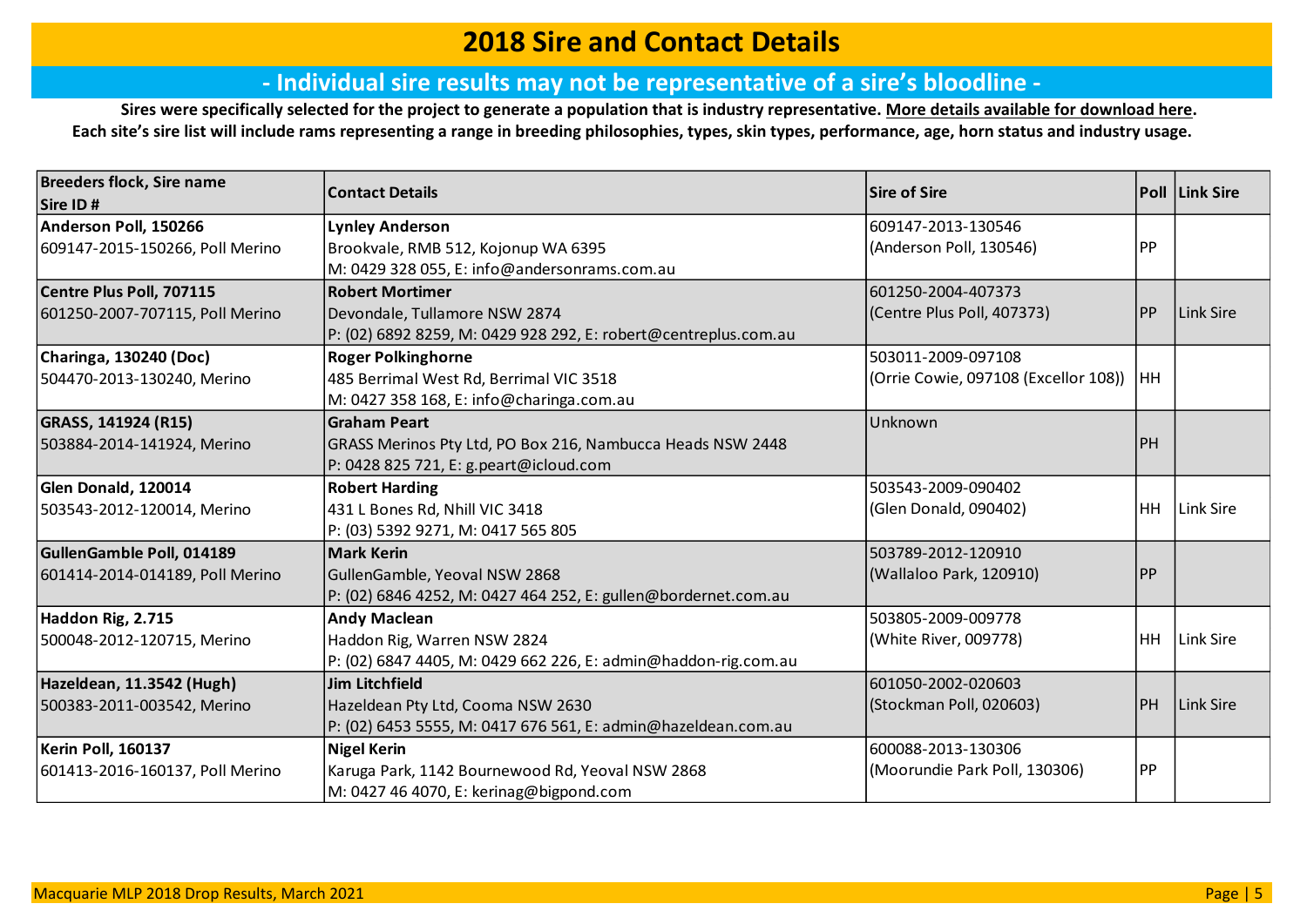#### **2018 Sire and Contact Details**

| <b>Breeders flock, Sire name</b><br>Sire ID# | <b>Contact Details</b>                                            | Sire of Sire              |           | Poll Link Sire |
|----------------------------------------------|-------------------------------------------------------------------|---------------------------|-----------|----------------|
| <b>Langdene, 160950</b>                      | <b>Garry Cox</b>                                                  | 503863-2011-110075        |           |                |
| 503863-2016-160950, Merino                   | Langdene, 1127 Dubbo Road, Dunedoo NSW 2844                       | (Langdene, 110075)        | HH        |                |
|                                              | P: (02) 6375 1972, M: 0427 456 125, E: garry@langdene.com.au      |                           |           |                |
| Lewisdale Poll, 150010 (Monty)               | <b>Ray Lewis</b>                                                  | 600531-2013-130030        |           |                |
| 600531-2015-150010, Poll Merino              | RMB 53, Wickepin WA 6370                                          | (Lewisdale Poll, 130030)  | PH        |                |
|                                              | P: (08) 9888 1022, M: 0429 100 641, E: rphelewis@lewisdale.com.au |                           |           |                |
| Orrie Cowie, 140050 (Trojan)                 | John Dalla                                                        | 500318-2012-120181        |           |                |
| 503011-2014-140050, Merino                   | PO Box 178, Warooka SA 5577                                       | (Collinsville, 120181)    | HH        |                |
|                                              | P: (08) 8854 5250, E: orriecowie@bigpond.com                      |                           |           |                |
| Roseville Park, 150039                       | <b>Matthew and Cherie Coddington</b>                              | 609147-2012-120103        |           |                |
| 504166-2015-150039, Merino                   | Glenwood, 39R Dilladerry Rd MS3, Dubbo NSW 2830                   | (Anderson Poll, 120103)   | PH        |                |
|                                              | P: (02) 6887 7286, M: 0428 635 386, E: rpmerinos@bigpond.com      |                           |           |                |
| Stockman Poll, 130707                        | <b>Kip Gray</b>                                                   | 600553-2007-070002        |           |                |
| 601050-2013-130707, Poll Merino              | Melton Vale, 85 Lake Highway, Melton Mowbray TAS 7030             | (Coromandel Poll, 070002) | PP        |                |
|                                              | P: (03) 6259 1162, M: 0418 589 051, E: kgray@stockmanstud.com.au  |                           |           |                |
| Wanganella, 150610                           | <b>Angus Munro</b>                                                | 500083-2013-130750        |           |                |
| 500083-2015-150610, Merino                   | Boonoke, Conargo Road, Denliquin NSW 2710                         | (Wanganella, 130750)      | <b>HH</b> |                |
|                                              | P: (03) 5884 6604, M: 0488 601 603, E: amunro@austfood.com.au     |                           |           |                |
| Willandra Poll, 160001                       | <b>Ross Wells</b>                                                 | 600610-2014-140030        |           |                |
| 600610-2016-160001, Poll Merino              | Willandra, 477 North Coree Rd, Jerilderie NSW 2716                | (Willandra Poll, 140030)  | PP        |                |
|                                              | P: (03) 5886 1223, M: 0428 861 605, E: willandramerinos@gmail.com |                           |           |                |

- # Sire ID provides a unique number for all sheep. A sire ID has 16 digits.  $-2$  for the breed of the flock, e.g., Merino (50), Poll Merino (60), Dohne (51), SAMM (48).
	- 4 for flock code, AASMB Registered flock code or unregistered code.
	- 4 for year of drop.
	- 6 for tag number used in the breeder's records.

**Link Sires** are those evaluated to provide links between years and sites so that the all site results can be combined into a single report.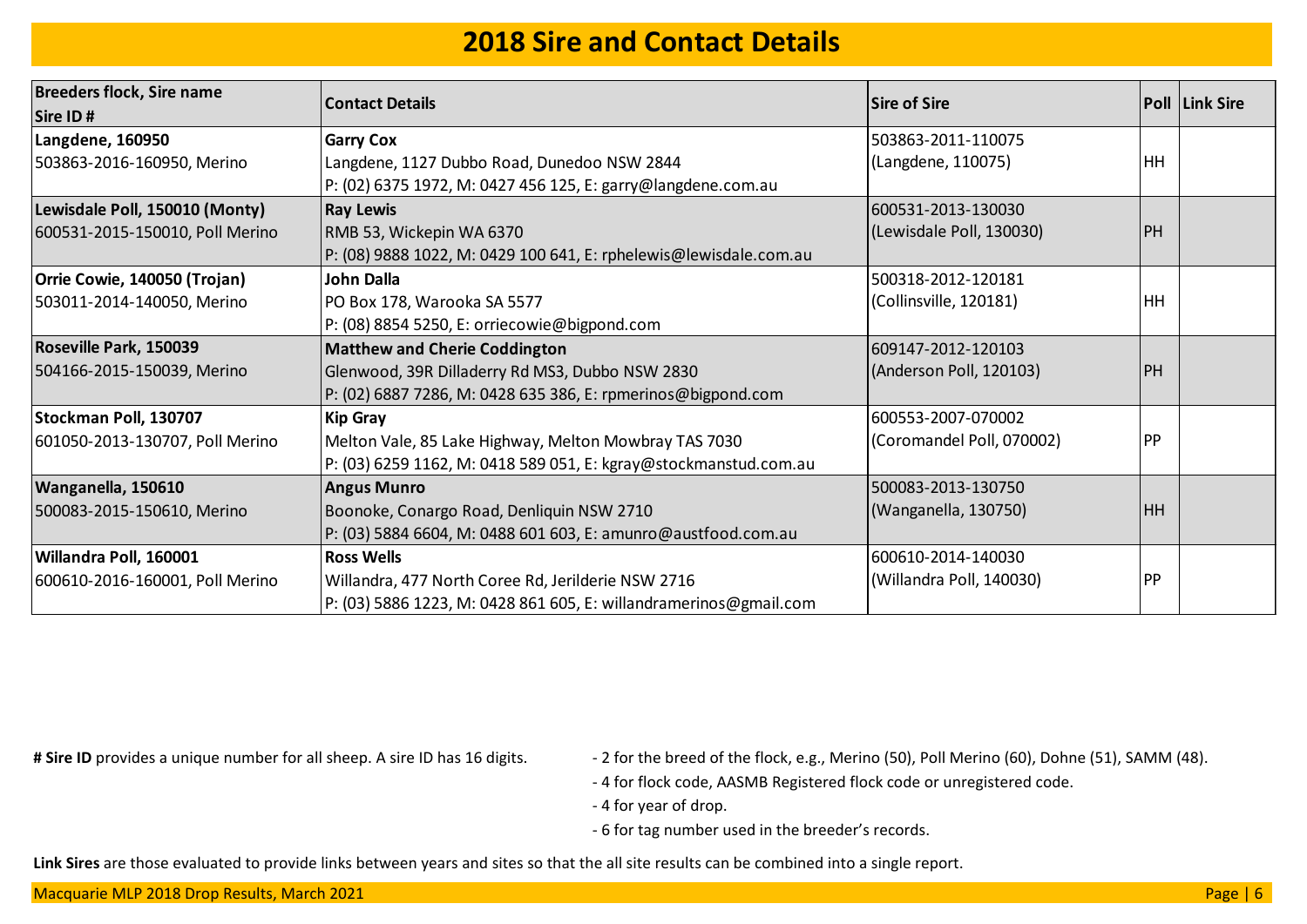# **Raw Data** Raw Data

### **Birth and Rear Type – F1 Ewes Counts – F1 Ewes**

|                                |               | <b>Birth Type</b><br>(Scanning) |                |                  | <b>Rear Type</b><br>(Weaning) |              | <b>Marking</b> | <b>Weaning</b> | Post<br><b>Weaning</b><br><b>Classing</b> | Hogget<br><b>Classing</b> | Adult2<br><b>Classing</b> | Survival<br>from Ma |
|--------------------------------|---------------|---------------------------------|----------------|------------------|-------------------------------|--------------|----------------|----------------|-------------------------------------------|---------------------------|---------------------------|---------------------|
| Breeders flock, Sire number    | <b>Single</b> | Twin                            |                | Triple Single    | <b>Triple</b><br>Twin         |              | 16/05/18       | 15/08/18       | 22/02/19                                  | 17/10/19                  | 14/10/20                  | %                   |
| Anderson Poll, 150266          | 9             | 32                              |                | 18               | 24                            |              | 42             | 42             | 40                                        | 40                        | 40                        | 95%                 |
| Centre Plus Poll, 707115       | 11            | 33                              | $\overline{2}$ | 17               | 29                            |              | 46             | 46             | 44                                        | 44                        | 43                        | 93%                 |
| Charinga, 130240 (Doc)         | 10            | 24                              |                | 18               | 17                            |              | 40             | 35             | 33                                        | 33                        | 33                        | 83%                 |
| GRASS, 141924 (R15)            | 12            | 26                              | $\mathbf{1}$   | 16               | 23                            |              | 45             | 39             | 34                                        | 34                        | 33                        | 73%                 |
| Glen Donald, 120014            | 9             | 26                              |                | 18               | 19                            |              | 38             | 37             | 37                                        | 36                        | 36                        | 95%                 |
| GullenGamble Poll, 014189      | 15            | 23                              | 3              | 20               | 20                            | $\mathbf{1}$ | 42             | 41             | 38                                        | 38                        | 36                        | 86%                 |
| Haddon Rig, 2.715              | 13            | 23                              |                | 14               | 23                            |              | 37             | 37             | 34                                        | 34                        | 34                        | 92%                 |
| Hazeldean, 11.3542 (Hugh)      | 8             | 35                              | 9              | 16               | 36                            |              | 56             | 52             | 40                                        | 40                        | 40                        | 71%                 |
| Kerin Poll, 160137             | 12            | 10                              |                | 17               | 5                             |              | 26             | 22             | 22                                        | 22                        | 22                        | 85%                 |
| Langdene, 160950               | 5             | 21                              |                | 13               | 13                            |              | 26             | 26             | 24                                        | 24                        | 24                        | 92%                 |
| Lewisdale Poll, 150010 (Monty) | 9             | 27                              | 3              | 16               | 22                            | 1            | 42             | 39             | 34                                        | 34                        | 32                        | 76%                 |
| Orrie Cowie, 140050 (Trojan)   | 13            | 20                              | 5              | 18               | 20                            |              | 38             | 38             | 33                                        | 33                        | 32                        | 84%                 |
| Roseville Park, 150039         | 12            | 24                              | 4              | 19               | 21                            |              | 42             | 40             | 35                                        | 34                        | 31                        | 74%                 |
| Stockman Poll, 130707          | 9             | 25                              | 3              | 17               | 20                            |              | 41             | 37             | 33                                        | 33                        | 33                        | 80%                 |
| Wanganella, 150610             | 9             | 33                              |                | 18               | 24                            |              | 42             | 42             | 38                                        | 37                        | 37                        | 88%                 |
| Willandra Poll, 160001         | 9             | 25                              | $\overline{2}$ | 12               | 24                            |              | 36             | 36             | 32                                        | 32                        | 31                        | 86%                 |
| Average                        | 165           | 407                             | 37             | 267              | 340                           | $2^{\circ}$  | 40             | 38             | 34                                        | 34                        | 34                        | 84%                 |
| <b>Total</b>                   | 27%           | 67%                             | 6%             | 44%<br>55%<br>1% |                               | 639          | 609            | 551            | 548                                       | 537                       |                           |                     |

|            | <b>Birth Type</b><br>(Scanning) |                |               | <b>Rear Type</b><br>(Weaning) |                      | <b>Marking</b> | <b>Weaning</b> | Post<br><b>Weaning</b><br><b>Classing</b> | Hogget<br><b>Classing</b> | Adult2<br><b>Classing</b> | <b>Survival Rate</b><br>from Marking |
|------------|---------------------------------|----------------|---------------|-------------------------------|----------------------|----------------|----------------|-------------------------------------------|---------------------------|---------------------------|--------------------------------------|
| Single     | Twin                            |                | Triple Single |                               | Twin Triple          | 16/05/18       | 15/08/18       | 22/02/19                                  | 17/10/19                  | 14/10/20                  | %                                    |
| 9          | 32                              | 1              | 18            | 24                            |                      | 42             | 42             | 40                                        | 40                        | 40                        | 95%                                  |
| 11         | 33                              | $\overline{2}$ | 17            | 29                            |                      | 46             | 46             | 44                                        | 44                        | 43                        | 93%                                  |
| 10         | 24                              | $\mathbf{1}$   | 18            | 17                            |                      | 40             | 35             | 33                                        | 33                        | 33                        | 83%                                  |
| 12         | 26                              | $\mathbf 1$    | 16            | 23                            |                      | 45             | 39             | 34                                        | 34                        | 33                        | 73%                                  |
| 9          | 26                              | $\overline{2}$ | 18            | 19                            |                      | 38             | 37             | 37                                        | 36                        | 36                        | 95%                                  |
| 15         | 23                              | 3              | 20            | 20                            | $\mathbf{1}$         | 42             | 41             | 38                                        | 38                        | 36                        | 86%                                  |
| 13         | 23                              | $\mathbf 1$    | 14            | 23                            |                      | 37             | 37             | 34                                        | 34                        | 34                        | 92%                                  |
| 8          | 35                              | 9              | 16            | 36                            |                      | 56             | 52             | 40                                        | 40                        | 40                        | 71%                                  |
| 12         | 10                              |                | 17            | 5                             |                      | 26             | 22             | 22                                        | 22                        | 22                        | 85%                                  |
| 5          | 21                              |                | 13            | 13                            |                      | 26             | 26             | 24                                        | 24                        | 24                        | 92%                                  |
| 9          | 27                              | 3              | 16            | 22                            | $\mathbf{1}$         | 42             | 39             | 34                                        | 34                        | 32                        | 76%                                  |
| 13         | 20                              | 5              | 18            | 20                            |                      | 38             | 38             | 33                                        | 33                        | 32                        | 84%                                  |
| 12         | 24                              | 4              | 19            | 21                            |                      | 42             | 40             | 35                                        | 34                        | 31                        | 74%                                  |
| 9          | 25                              | 3              | 17            | 20                            |                      | 41             | 37             | 33                                        | 33                        | 33                        | 80%                                  |
| 9          | 33                              |                | 18            | 24                            |                      | 42             | 42             | 38                                        | 37                        | 37                        | 88%                                  |
| 9          | 25                              | $\overline{2}$ | 12            | 24                            |                      | 36             | 36             | 32                                        | 32                        | 31                        | 86%                                  |
| 165<br>27% | 407<br>67%                      | 37<br>6%       | 267<br>44%    | 340<br>55%                    | $\overline{2}$<br>1% | 40<br>639      | 38<br>609      | 34<br>551                                 | 34<br>548                 | 34<br>537                 | 84%                                  |

 **\*\*This relates to the 2018 Drop F1 ewes own birth and rear type\*\* Reductions in F1 Ewe counts are a result of mortality and culling for welfare reasons. Welfare culls generally equate to less than 2 ewes per year. The weaner mortality in the 2018 Drop is higher than expected owing to misadventure. A loss of 6% of F1 ewes resulted. NSW DPI have measures in place to ensure the circumstances leading to the deaths will not occur again. Future project survival analysis will exclude losses by misadventure and welfare culling.**

This publication contains raw data which has not been adjusted for factors that may improve the accuracy of its interpretation for genetic evaluation purposes such as birth and rear type, age of dam and management group, the number of breeding age ewes that are dry, rearing single or twin lambs nor accounting for differences in the foundation ewe sources and in progeny group sizes. Persons should take particular care using raw data for genetic evaluation.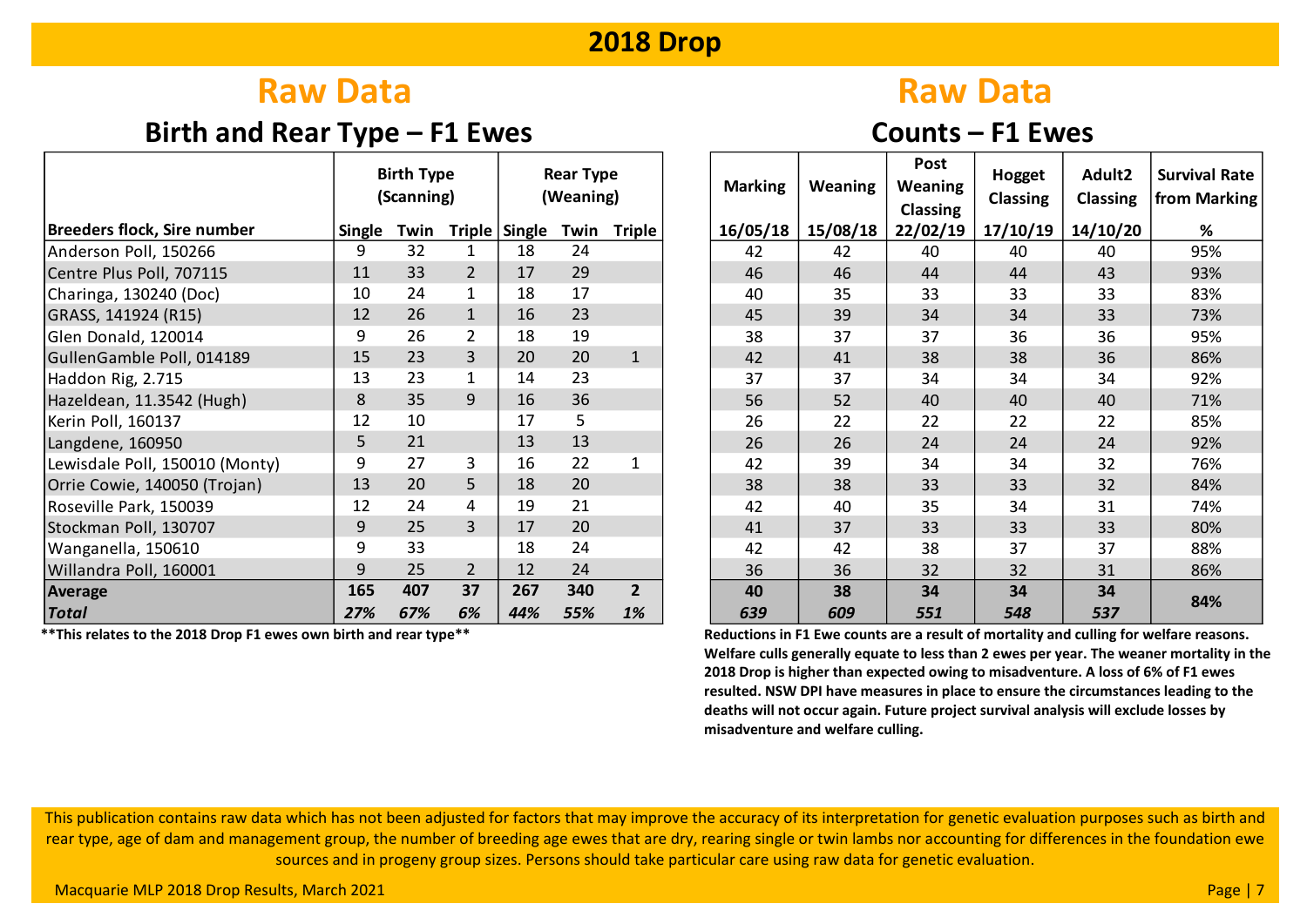# **Raw Data**

**Wool – F1 Ewes**

9 8 **Wool growth in Months** Post Weaning

Hogget

Adult2 12

|                                    |     | <b>GFW</b> | <b>CFW</b> |     |      |     | <b>FD</b> |           |      | <b>FDCV</b> |      |      | <b>SL</b> |      | <b>SS</b>      |         |      |      |
|------------------------------------|-----|------------|------------|-----|------|-----|-----------|-----------|------|-------------|------|------|-----------|------|----------------|---------|------|------|
|                                    |     | (kg)       |            |     | (kg) |     |           | $(\mu m)$ |      |             | (%)  |      |           | (mm) |                | (Nktex) |      |      |
| <b>Breeders flock, Sire number</b> | P   | H          | A2         | P   | Н    | A2  | <b>P</b>  | н         | A2   |             | н    | A2   | P         | н    | A <sub>2</sub> | P       | Н    | A2   |
| Anderson Poll, 150266              | 4.0 | 4.8        | 6.2        | 2.1 | 2.3  | 4.0 | 17.0      | 18.2      | 18.9 | 18.3        | 15.8 | 15.1 | 83.3      | 75.9 | 114.1          | 15.1    | 37.9 | 30.3 |
| Centre Plus Poll, 707115           | 4.1 | 5.0        | 6.5        | 2.4 | 2.6  | 4.4 | 16.9      | 18.1      | 18.8 | 18.9        | 16.1 | 17.0 | 92.2      | 80.5 | 124.4          | 18.2    | 42.9 | 28.0 |
| Charinga, 130240 (Doc)             | 4.2 | 5.1        | 7.4        | 2.3 | 2.6  | 5.1 | 16.8      | 17.6      | 18.7 | 19.6        | 18.9 | 19.2 | 80.7      | 71.2 | 113.1          | 18.6    | 38.9 | 29.6 |
| GRASS, 141924 (R15)                | 4.0 | 5.3        | 7.0        | 2.1 | 2.6  | 4.8 | 17.3      | 17.9      | 18.4 | 18.4        | 17.2 | 17.3 | 79.1      | 72.2 | 114.8          | 20.6    | 42.8 | 32.0 |
| Glen Donald, 120014                | 3.9 | 5.0        | 6.9        | 2.4 | 2.7  | 5.1 | 17.3      | 18.1      | 19.4 | 21.1        | 19.4 | 20.5 | 84.2      | 71.8 | 114.5          | 14.0    | 39.7 | 22.9 |
| GullenGamble Poll, 014189          | 4.1 | 5.0        | 6.9        | 2.5 | 2.7  | 4.9 | 17.3      | 18.0      | 19.2 | 18.5        | 15.4 | 16.3 | 90.8      | 77.0 | 121.7          | 17.3    | 42.3 | 28.5 |
| Haddon Rig, 2.715                  | 4.0 | 5.0        | 7.2        | 2.5 | 2.7  | 5.4 | 17.7      | 18.6      | 20.0 | 18.6        | 16.7 | 17.5 | 85.4      | 74.6 | 118.6          | 17.8    | 45.4 | 29.9 |
| Hazeldean, 11.3542 (Hugh)          | 3.9 | 5.2        | 6.8        | 2.2 | 2.6  | 4.5 | 16.2      | 16.8      | 17.7 | 19.0        | 16.9 | 18.0 | 77.1      | 69.5 | 109.7          | 19.4    | 43.5 | 31.2 |
| Kerin Poll, 160137                 | 4.5 | 5.3        | 7.4        | 2.6 | 2.9  | 5.2 | 17.5      | 18.4      | 19.6 | 17.9        | 16.0 | 17.0 | 92.8      | 82.3 | 127.8          | 18.2    | 46.6 | 32.0 |
| Langdene, 160950                   | 4.7 | 5.7        | 7.5        | 2.5 | 2.7  | 4.9 | 17.2      | 18.5      | 19.4 | 18.9        | 15.5 | 16.5 | 83.7      | 76.8 | 120.4          | 20.2    | 47.4 | 34.8 |
| Lewisdale Poll, 150010 (Monty)     | 4.2 | 5.1        | 7.4        | 2.5 | 2.7  | 5.3 | 18.5      | 19.1      | 20.4 | 19.9        | 18.3 | 19.0 | 85.9      | 73.1 | 114.6          | 19.3    | 43.6 | 29.8 |
| Orrie Cowie, 140050 (Trojan)       | 4.0 | 5.3        | 7.3        | 2.2 | 2.5  | 4.8 | 16.6      | 17.3      | 18.5 | 19.6        | 17.9 | 18.8 | 80.8      | 70.8 | 112.6          | 17.7    | 35.1 | 25.1 |
| Roseville Park, 150039             | 4.1 | 5.1        | 6.6        | 2.3 | 2.6  | 4.5 | 17.3      | 18.3      | 18.8 | 19.2        | 16.9 | 17.1 | 83.4      | 74.3 | 115.4          | 17.9    | 44.5 | 27.8 |
| Stockman Poll, 130707              | 3.9 | 4.8        | 6.5        | 2.2 | 2.5  | 4.5 | 16.4      |           | 17.9 | 18.7        | 16.9 | 17.4 | 80.6      | 71.6 | 113.2          | 19.2    | 44.8 | 32.3 |
| Wanganella, 150610                 | 4.3 | 5.3        | 7.7        | 2.6 | 2.8  | 5.4 | 17.1      | 18.2      | 19.3 | 20.5        | 18.2 | 18.6 | 85.8      | 77.1 | 122.8          | 16.2    | 44.3 | 29.3 |
| Willandra Poll, 160001             | 4.2 | 5.7        | 7.3        | 2.3 | 2.9  | 5.0 | 17.3      | 18.4      | 19.3 | 19.0        | 17.0 | 17.6 | 77.6      | 72.5 | 111.3          | 17.4    | 44.0 | 27.2 |
| <b>Average</b>                     | 4.1 | 5.2        | 7.0        | 2.4 | 2.7  | 4.9 | 17.2      | 18.0      | 19.0 | 19.1        | 17.1 | 17.7 | 84.0      | 74.5 | 116.8          | 17.9    | 42.7 | 29.4 |

W = Weaning (42 to 120 days); P = Post Weaning (210 to 300 days); Y = Yearling (300 to 400 days); H = Hogget (400 to 540 days);

A2 = Adult (1.5 to 2.5 years); A3 = Adult (2.5 to 3.5 years); A4 = Adult (3.5 to 4.5 years).

**This raw data is from the F1 ewe progeny only of the sires.**

This publication contains raw data which has not been adjusted for factors that may improve the accuracy of its interpretation for genetic evaluation purposes such as birth and rear type, age of dam and management group, the number of breeding age ewes that are dry, rearing single or twin lambs nor accounting for differences in the foundation ewe sources and in progeny group sizes. Persons should take particular care using raw data for genetic evaluation.

Macquarie MLP 2018 Drop Results, March 2021 **Page | 8** November 2021 Page | 8 November 2021 Page | 8 November 2021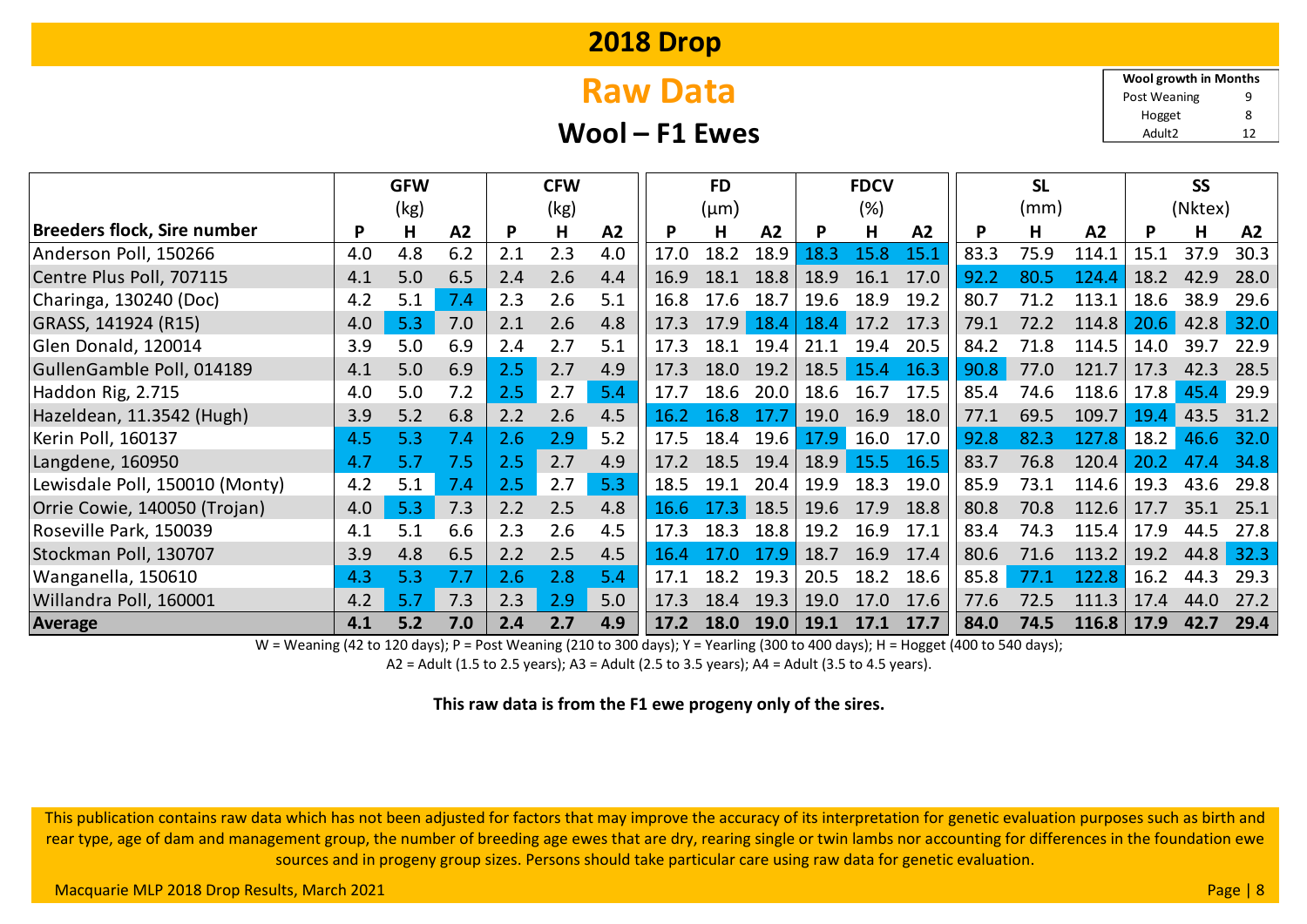# **Raw Data**

### **Weights – F1 Ewes**

|                                    |          |          |          | <b>Weight Gain</b> |          | A2                 | <b>Weight Gain</b> | A3                 |  |
|------------------------------------|----------|----------|----------|--------------------|----------|--------------------|--------------------|--------------------|--|
|                                    | W        | P        | Υ        | <b>Weaning to</b>  | Н        | <b>Pre Joining</b> | <b>Weaning to</b>  | <b>Pre Joining</b> |  |
|                                    | (kg)     | (kg)     | (kg)     | Yearling           | (kg)     | (kg)               | <b>A2 Joining</b>  | (kg)               |  |
| <b>Breeders flock, Sire number</b> | 15/08/18 | 11/12/18 | 10/03/19 | (kg)               | 21/06/19 | 19/11/19           | (kg)               | 08/12/20           |  |
| Anderson Poll, 150266              | 18.9     | 35.8     | 40.7     | 21.8               | 50.2     | 47.7               | 28.8               | 69.2               |  |
| Centre Plus Poll, 707115           | 19.0     | 33.7     | 38.1     | 19.1               | 47.9     | 47.3               | 28.3               | 62.6               |  |
| Charinga, 130240 (Doc)             | 20.9     | 36.0     | 39.3     | 18.4               | 49.0     | 47.7               | 26.8               | 66.8               |  |
| GRASS, 141924 (R15)                | 18.8     | 34.1     | 39.7     | 20.9               | 47.4     | 44.6               | 25.8               | 64.6               |  |
| Glen Donald, 120014                | 18.4     | 34.0     | 36.8     | 18.4               | 46.0     | 42.8               | 24.4               | 63.3               |  |
| GullenGamble Poll, 014189          | 19.6     | 34.0     | 38.2     | 18.6               | 46.3     | 43.1               | 23.5               | 64.1               |  |
| Haddon Rig, 2.715                  | 18.9     | 34.0     | 37.6     | 18.7               | 45.1     | 42.1               | 23.2               | 62.3               |  |
| Hazeldean, 11.3542 (Hugh)          | 17.5     | 30.7     | 36.2     | 18.7               | 43.1     | 41.7               | 24.2               | 60.2               |  |
| Kerin Poll, 160137                 | 21.2     | 36.5     | 40.9     | 19.7               | 50.1     | 46.4               | 25.2               | 69.9               |  |
| Langdene, 160950                   | 19.3     | 35.0     | 37.5     | 18.2               | 48.4     | 45.9               | 26.6               | 66.1               |  |
| Lewisdale Poll, 150010 (Monty)     | 19.4     | 35.0     | 38.4     | 19.0               | 47.1     | 44.3               | 24.9               | 67.2               |  |
| Orrie Cowie, 140050 (Trojan)       | 20.3     | 37.4     | 42.3     | 22.0               | 51.7     | 49.2               | 28.9               | 70.4               |  |
| Roseville Park, 150039             | 18.9     | 35.5     | 40.2     | 21.3               | 48.9     | 46.2               | 27.3               | 67.0               |  |
| Stockman Poll, 130707              | 19.9     | 34.1     | 38.5     | 18.6               | 47.0     | 45.5               | 25.6               | 68.2               |  |
| Wanganella, 150610                 | 19.7     | 35.0     | 39.6     | 19.9               | 49.0     | 45.6               | 25.9               | 67.9               |  |
| Willandra Poll, 160001             | 18.9     | 34.5     | 39.4     | 20.5               | 48.9     | 46.4               | 27.5               | 64.0               |  |
| Average                            | 19.4     | 34.7     | 39.0     | 19.6               | 47.9     | 45.4               | 26.1               | 65.9               |  |

W = Weaning (42 to 120 days); P = Post Weaning (210 to 300 days); Y = Yearling (300 to 400 days); H = Hogget (400 to 540 days);

A2 = Adult (1.5 to 2.5 years); A3 = Adult (2.5 to 3.5 years); A4 = Adult (3.5 to 4.5 years).

**This raw data is from the F1 ewe progeny only of the sires.**

This publication contains raw data which has not been adjusted for factors that may improve the accuracy of its interpretation for genetic evaluation purposes such as birth and rear type, age of dam and management group, the number of breeding age ewes that are dry, rearing single or twin lambs nor accounting for differences in the foundation ewe sources and in progeny group sizes. Persons should take particular care using raw data for genetic evaluation.

Macquarie MLP 2018 Drop Results, March 2021 **Page | 9** November 2021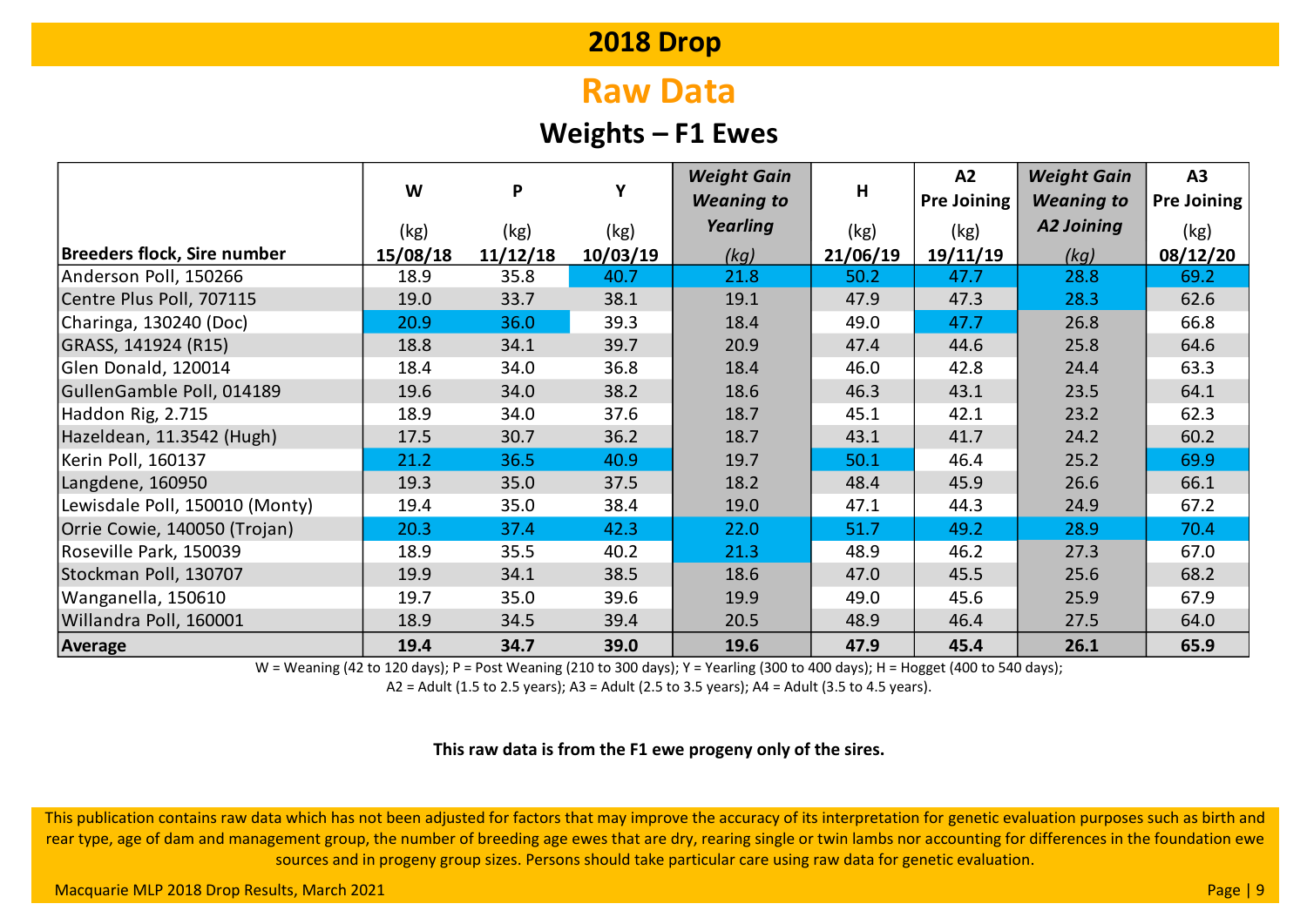# **Raw Data**

### **Carcase Measurements and Condition Scores – F1 Ewes**

|                                    |          | $EMD$ (mm) |                   |             | $FAT$ (mm) |            | <b>Condition Score</b> |                   |                   |  |  |  |  |
|------------------------------------|----------|------------|-------------------|-------------|------------|------------|------------------------|-------------------|-------------------|--|--|--|--|
|                                    | Y        | A2         | A3                | $\mathbf v$ | A2         | A3         |                        | A2                | A3                |  |  |  |  |
|                                    |          | PreJoining | <b>PreJoining</b> |             | PreJoining | PreJoining |                        | <b>PreJoining</b> | <b>PreJoining</b> |  |  |  |  |
| <b>Breeders flock, Sire number</b> | 10/03/19 | 19/11/19   | 08/12/20          | 10/03/19    | 19/11/19   | 08/12/20   | 10/03/19               | 19/11/19          | 08/12/20          |  |  |  |  |
| Anderson Poll, 150266              | 20.6     | 20.7       | 24.8              | 2.1         | 2.5        | 5.0        | 2.8                    | 2.8               | 3.9               |  |  |  |  |
| Centre Plus Poll, 707115           | 20.8     | 23.1       | 25.0              | 1.9         | 2.7        | 4.2        | 2.9                    | 3.0               | 3.7               |  |  |  |  |
| Charinga, 130240 (Doc)             | 20.3     | 21.5       | 25.7              | 1.6         | 1.7        | 3.6        | 2.8                    | 2.7               | 3.6               |  |  |  |  |
| GRASS, 141924 (R15)                | 20.6     | 21.0       | 25.3              | 1.9         | 2.1        | 4.4        | 2.8                    | 2.8               | 3.7               |  |  |  |  |
| Glen Donald, 120014                | 18.7     | 19.4       | 22.7              | 1.5         | 1.8        | 3.8        | 2.6                    | 2.5               | 3.4               |  |  |  |  |
| GullenGamble Poll, 014189          | 19.7     | 19.6       | 23.2              | 1.8         | 1.9        | 3.8        | 2.8                    | 2.6               | 3.6               |  |  |  |  |
| Haddon Rig, 2.715                  | 19.4     | 19.9       | 23.7              | 1.8         | 1.7        | 4.0        | 2.7                    | 2.5               | 3.6               |  |  |  |  |
| Hazeldean, 11.3542 (Hugh)          | 19.8     | 19.8       | 23.7              | 1.8         | 2.3        | 4.6        | 2.7                    | 2.7               | 3.6               |  |  |  |  |
| Kerin Poll, 160137                 | 18.9     | 19.0       | 23.5              | 1.6         | 1.8        | 4.2        | 2.7                    | 2.6               | 3.5               |  |  |  |  |
| Langdene, 160950                   | 18.3     | 19.7       | 22.9              | 1.3         | 2.0        | 3.8        | 2.7                    | 2.6               | 3.5               |  |  |  |  |
| Lewisdale Poll, 150010 (Monty)     | 20.4     | 20.4       | 25.3              | 1.7         | 1.8        | 4.9        | 2.8                    | 2.7               | 3.8               |  |  |  |  |
| Orrie Cowie, 140050 (Trojan)       | 20.3     | 21.5       | 25.2              | 2.0         | 2.2        | 4.7        | 2.8                    | 2.8               | 3.7               |  |  |  |  |
| Roseville Park, 150039             | 21.7     | 22.6       | 26.5              | 2.3         | 2.8        | 5.1        | 3.0                    | 2.9               | 3.9               |  |  |  |  |
| Stockman Poll, 130707              | 19.5     | 20.6       | 25.2              | 1.6         | 2.0        | 4.7        | 2.7                    | 2.7               | 3.8               |  |  |  |  |
| Wanganella, 150610                 | 19.7     | 20.4       | 24.5              | 2.0         | 2.2        | 4.8        | 2.8                    | 2.7               | 3.6               |  |  |  |  |
| Willandra Poll, 160001             | 21.1     | 21.9       | 24.8              | 1.8         | 2.1        | 4.3        | 2.9                    | 2.8               | 3.6               |  |  |  |  |
| Average                            | 20.0     | 20.7       | 24.5              | 1.8         | 2.1        | 4.4        | 2.8                    | 2.7               | 3.7               |  |  |  |  |

W = Weaning (42 to 120 days); P = Post Weaning (210 to 300 days); Y = Yearling (300 to 400 days); H = Hogget (400 to 540 days);

A2 = Adult (1.5 to 2.5 years); A3 = Adult (2.5 to 3.5 years); A4 = Adult (3.5 to 4.5 years).

#### **This raw data is from the F1 ewe progeny only of the sires.**

This publication contains raw data which has not been adjusted for factors that may improve the accuracy of its interpretation for genetic evaluation purposes such as birth and rear type, age of dam and management group, the number of breeding age ewes that are dry, rearing single or twin lambs nor accounting for differences in the foundation ewe sources and in progeny group sizes. Persons should take particular care using raw data for genetic evaluation.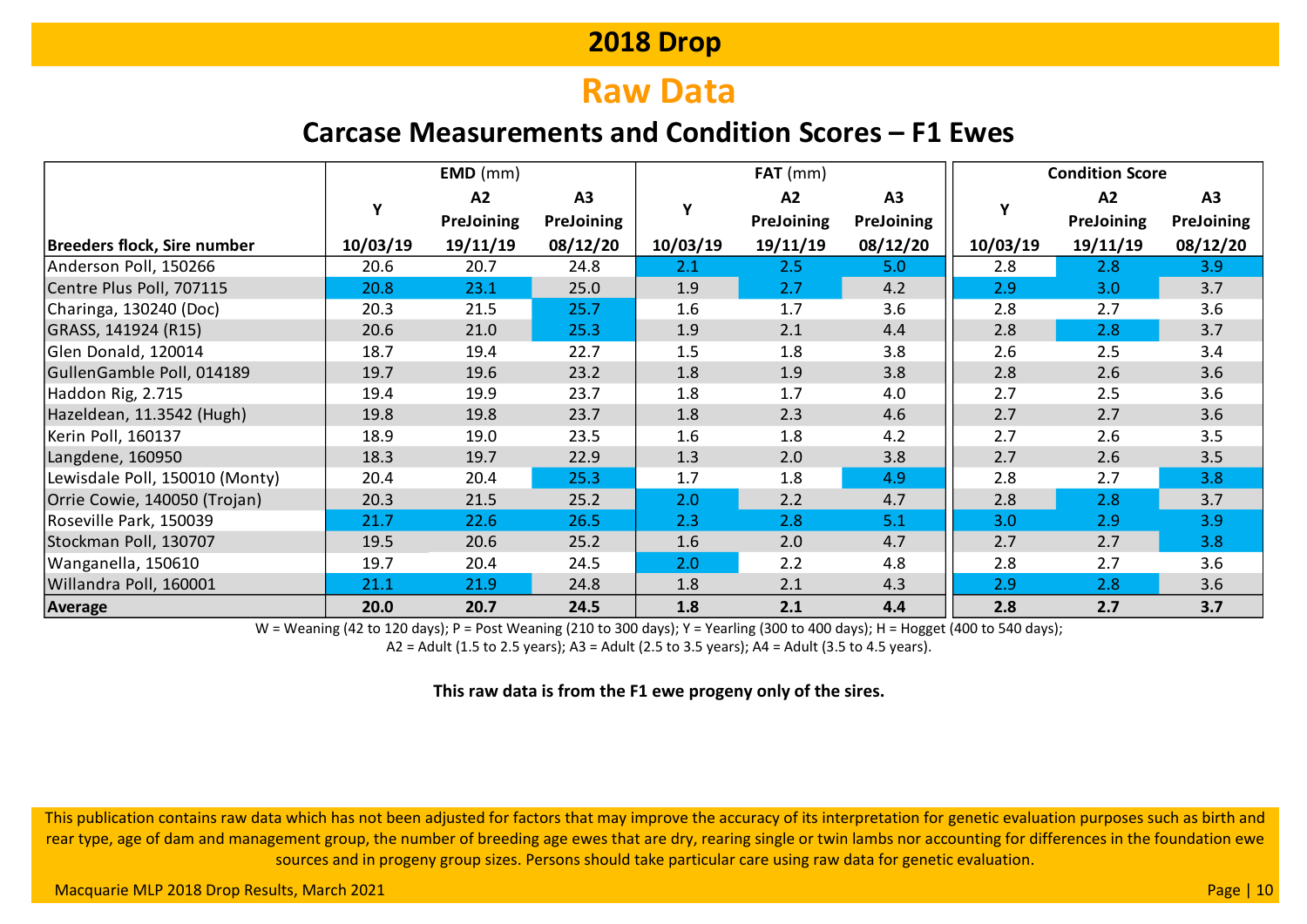# **Raw Data**

#### **Visual Scores – F1 Ewes**

|                                |             | <b>Breech</b> | Conformation |                 |                  |             |     |                  |             | <b>Wool Quality</b> |                  |             |             |      |            |     |                  |     |     |     |                  |     |                  |                  |                   |
|--------------------------------|-------------|---------------|--------------|-----------------|------------------|-------------|-----|------------------|-------------|---------------------|------------------|-------------|-------------|------|------------|-----|------------------|-----|-----|-----|------------------|-----|------------------|------------------|-------------------|
|                                | <b>BRWR</b> | <b>BCOV</b>   |              | <b>Urine</b>    |                  | <b>BDWR</b> |     |                  | <b>LEGS</b> |                     |                  | <b>FACE</b> |             |      | <b>COL</b> |     | <b>FLROT</b>     |     |     |     | <b>DUST</b>      |     |                  | <b>CHAR</b>      |                   |
| Breeders flock, Sire number    | M           | М             | D            | A <sub>2</sub>  |                  | H.          | A2  | P                | н           | A2                  | P                | н           | A2          | P    | н          | A2  |                  | н   | A2  | P   | н.               | A2  | P                | н                | <b>A2</b>         |
| Anderson Poll, 150266          | 2.9         | 3.6           | 1.4          | 1.9             | 2.9              | 2.4         | 3.1 | 2.0              | 2.0         | 2.1                 | 3.0              | 3.5         | 3.3         | 2.4  | 2.5        | 1.9 | 1.5              | 1.0 |     | 4.2 | 4.7              | 2.5 |                  | 2.7              | 2.4               |
| Centre Plus Poll, 707115       | 2.9         | 3.4           | 1.4          | 2.2             | 2.6              | 2.4         | 3.1 | 2.0              | 2.0         | 2.4                 | 3.1              | 3.3         | 3.3         | 2.5  | 2.4        |     | 1.4              | 1.0 | 1.2 | 4.3 | 4.9              |     | 2.8              |                  | 2.7               |
| Charinga, 130240 (Doc)         | 2.9         | 3.7           | 1.4          | 1.7             | 2.9              | 2.4         | 3.1 | 2.1              | 2.0         | 2.1                 | 3.0              | 3.5         | 3.8         | 2.7  | 2.4        | 1.9 | 2.0              | 1.0 | 1.1 | 4.0 | 4.6              | 2.0 | 2.5              | 2.6              | $\vert 2.4 \vert$ |
| GRASS, 141924 (R15)            | 2.9         | 3.6           | 1.2          | 1.9             | 3.0              | 2.3         | 3.2 | 2.0              | 1.8         | 2.1                 | 3.0              |             | $3.2$ $3.4$ | 2.4  | 2.8        | 1.6 | 1.5              | 1.0 | 1.1 | 3.9 | 4.6              | 2.1 | 3.0 <sub>2</sub> | 3.2              | 2.8               |
| Glen Donald, 120014            | 3.0         | 3.5           | 1.3          | 2.2             | 2.8              | 2.1         | 3.0 | 2.1              | 1.9         | 2.3                 | 3.0              | 3.4         | 3.7         | 2.4' | 2.8        | 1.4 | 1.3 <sub>1</sub> | 1.0 | 1.3 | 4.4 | 4.7 <sub>l</sub> | 2.0 | 2.9              | 3.0 <sub>1</sub> | 2.8               |
| GullenGamble Poll, 014189      | 2.8         | 3.8           |              | 2.0             | 2.8              | 2.0         | 2.9 | 1.6 <sub>1</sub> | 1.8         | 1.8                 | 2.9              | 3.1         | 3.1         | 2.6  | 2.3        | 1.4 | 1.5              | 1.0 | 1.0 | 4.1 | 4.8              | 2.0 |                  | 8                |                   |
| Haddon Rig, 2.715              | 2.8         | 3.7           |              | 1.8             | 2.8              | 2.0         | 3.0 | 2.0              | 1.8         | 1.7                 | 3.0 <sub>1</sub> | 3.4         | 3.6         | 2.5  | 2.9        | 1.9 | 1.4              | 1.0 | 1.1 | 4.2 | 4.9              | 2.2 | 3.2              | 3.1              | 2.9               |
| Hazeldean, 11.3542 (Hugh)      | 3.2         | 3.7           | 1.3          | 2.0             | 3.0 <sub>2</sub> | 2.6         | 3.2 | 2.3              | 2.2         | 3.0                 | 3.0 <sub>1</sub> | 3.7         | 3.7         | 2.0  | 2.5        | 1.6 | 1.7              | 1.0 | 1.1 | 4.1 | 4.7              | 2.1 | $2.6^{\circ}$    | 2.7              | 2.5               |
| Kerin Poll, 160137             | 2.9         | 3.3           | $\cdot$ .2   | 1.8             | 2.9              | 2.3         | 3.2 | 2.1              | 1.6         | 1.6                 | 2.9              | 3.2         | 3.2         | 2.8  | 2.3        | 1.7 | 2.2              | 1.0 | 1.1 | 4.4 | 4.8              | 2.1 | 2.7              | 2.6              | $-2.3$            |
| Langdene, 160950               | 3.7         | 3.7           | 1.3          | 1.6             | 3.3              | 2.8         | 3.4 | 2.1              | 2.0         | 2.1                 | 3.0              | 3.7         | 3.6         | 2.4  | 2.4        | 1.6 | <b>B</b>         | 1.0 | 1.0 | 3.7 | 4.6              | 2.2 | 2.6              | 2.9              | 2.7               |
| Lewisdale Poll, 150010 (Monty) | 2.8         | 3.7           | 1.2          | 2.0             | 2.9              | 2.3         | 3.0 | 1.6              | 1.5         | -1.4                | 3.0              | 3.4         | 3.5         | 2.7  | 3.3        | 2.0 | 1.7              | 1.0 | 1.0 | 4.1 | 4.4              | 1.9 | 3.3              |                  | 3.3               |
| Orrie Cowie, 140050 (Trojan)   | 2.9         | 3.8           |              | -1.4            | 2.5              |             | 2.8 | -1.6             | 1.7         | 1.6                 | 3.0              | 3.4         | 3.6         | 2.4  | 2.5        | 1.7 | 1.3              | 1.0 | 1.1 | 4.1 | 4.8              | 2.4 | 2.7              | $2.6$ 2.5        |                   |
| Roseville Park, 150039         | 3.0         | 3.5           |              | $1.2 \quad 1.9$ |                  | 2.3         | 3.0 | 2.2              | 2.3         | 2.6                 | 2.9              | 3.2         | 3.2         | 2.6  | 2.7        | 1.9 | 2.1              | 1.0 | 1.0 | 4.2 | 4.7              | 2.2 | 2.9              | 2.8              | 2.9               |
| Stockman Poll, 130707          | 3.0         | 3.7           |              |                 | 3.0              | 2.2         | 3.1 | 1.9              | 1.7         | 1.9                 | 3.0 <sub>2</sub> |             | $3.6$ $3.9$ | 2.2  | 2.3        |     |                  | 1.0 | 1.2 | 3.8 | 4.7              | 2.3 | 2.7              | 2.7              |                   |
| Wanganella, 150610             | 2.9         | 3.7           | 1.3          | 1.9             | 3.0              | 2.2         | 3.1 | 2.0              | 2.0         | 2.0                 | 3.0              | 3.5         | 3.8         | 2.7  | 2.7        | 1.9 | 1.8              | 1.0 | 1.1 | 4.2 | 4.8              | 2.3 | 3.0 <sub>2</sub> | 3.0              | 2.8               |
| Willandra Poll, 160001         | 3.4         | 3.7           | 1.3          | 1.9             | 3.2              |             | 3.3 | 2.4              | 2.3         | 2.7                 | 3.0              | 3.3         | 3.3         | 2.6  | 2.8        |     |                  | 1.0 |     | 3.9 | 4.4              |     | 2.9              |                  | 2.6               |
| Average                        | 3.0         | 3.6           | 1.3          | 1.9             | 2.9              | 2.3         | 3.1 | 2.0              | 1.9         | 2.1                 | 3.0              | 3.4         | 3.5         | 2.5  | 2.6        | 1.7 | 1.6              | 1.0 | 1.1 | 4.1 | 4.7              | 2.2 | 2.8              | 2.8              | 2.6               |

M = Marking (14 to 42 days); W = Weaning (42 to 120 days); P = Post Weaning (210 to 300 days); Y = Yearling (300 to 400 days); H = Hogget (400 to 540 days); A2 = Adult (1.5 to 2.5 years); A3 = Adult (2.5 to 3.5 years); A4 = Adult (3.5 to 4.5 years).

**This raw data is from the F1 ewe progeny only of the sires.**

This publication contains raw data which has not been adjusted for factors that may improve the accuracy of its interpretation for genetic evaluation purposes such as birth and rear type, age of dam and management group, the number of breeding age ewes that are dry, rearing single or twin lambs nor accounting for differences in the foundation ewe sources and in progeny group sizes. Persons should take particular care using raw data for genetic evaluation.

Macquarie MLP 2018 Drop Results, March 2021 **Page | 11** November 2021 Page | 12 November 2021 Page | 12 November 2021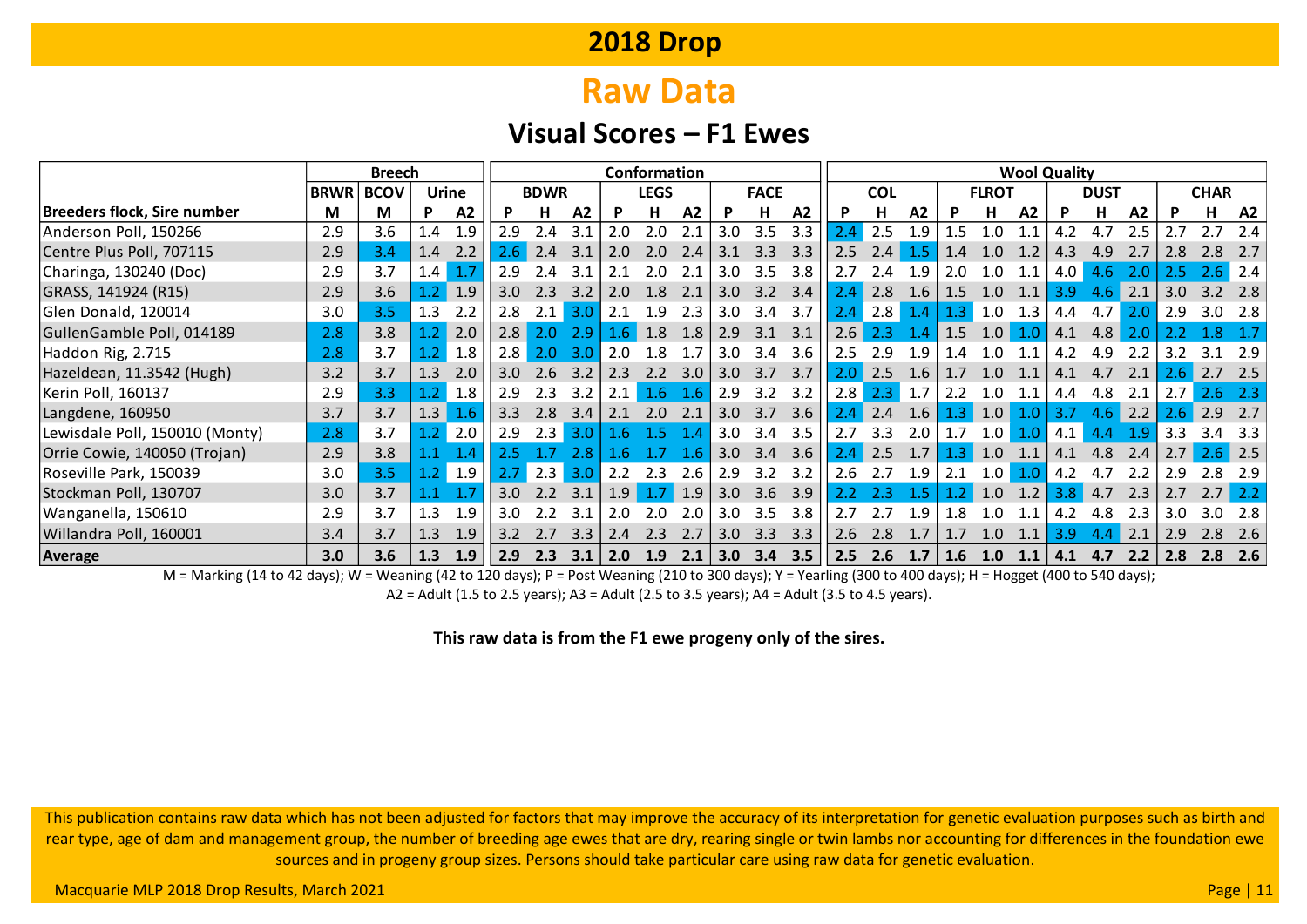### **Raw Data**

### **Professional Classer Grade – F1 Ewes**

**Classer: Chris Bowman Results are ewe numbers as classed into each grade.**

|                                | <b>Post Weaning</b> |                |             |                | Hogget         |     |                |                    |                | Adult2         |                |                |              |                |                |
|--------------------------------|---------------------|----------------|-------------|----------------|----------------|-----|----------------|--------------------|----------------|----------------|----------------|----------------|--------------|----------------|----------------|
|                                |                     | 22/02/19       |             |                |                |     |                | 17/10/19           |                |                |                |                | 14/10/20     |                |                |
| Breeders flock, Sire number    | Top                 |                | First Flock | Sale           | Cull           | Top |                | <b>First Flock</b> | Sale           | Cull           | Top            | First          | <b>Flock</b> | <b>Sale</b>    | Cull           |
| Anderson Poll, 150266          | 1                   | 4              | 16          | 14             | 4              |     | 4              | 20                 | 11             | 5              |                | 1              | 19           | 11             | 9              |
| Centre Plus Poll, 707115       |                     |                | 27          | 11             | 6              | 1   | 5              | 26                 | 6              | 6              |                | $\overline{2}$ | 18           | 14             | 9              |
| Charinga, 130240 (Doc)         |                     | 2              | 12          | 14             | 5              |     | $\overline{2}$ | 19                 | 9              | 3              |                | 5              | 21           | 3              | 4              |
| GRASS, 141924 (R15)            |                     |                | 15          | 11             | 6              |     |                | 21                 | $\overline{7}$ | 4              |                | $\overline{2}$ | 22           | 3              | 6              |
| Glen Donald, 120014            | 1                   | 2              | 15          | 16             | 3              |     | 4              | 18                 | 6              | 8              | 1              | 7              | 20           | 3              | 5              |
| GullenGamble Poll, 014189      |                     | 3              | 18          | 12             | 5              | 1   | 3              | 18                 | 11             | 5              | $\mathbf{1}$   | 4              | 24           | 5.             | $\overline{2}$ |
| Haddon Rig, 2.715              | 1                   | 2              | 12          | 12             | 7              |     | 3              | 16                 | 10             | 4              |                | $\overline{2}$ | 25           | 3              | 4              |
| Hazeldean, 11.3542 (Hugh)      |                     |                | 15          | 13             | 12             |     | $\overline{2}$ | 13                 | 13             | 12             |                | $\mathbf{1}$   | 16           | 15             | 8              |
| Kerin Poll, 160137             | 1                   | 3              | 9           | 8              | $\mathbf{1}$   |     | 4              | 14                 | $\overline{2}$ | $\overline{2}$ |                | 5              | 16           | $\mathbf{1}$   |                |
| Langdene, 160950               |                     | 5              | 13          | $\overline{2}$ | $\overline{4}$ |     | 5              | 16                 | $\mathbf{1}$   | $\overline{2}$ |                |                | 21           | 3              |                |
| Lewisdale Poll, 150010 (Monty) |                     | 4              | 18          | 10             | $\overline{2}$ |     | $\overline{2}$ | 24                 | 4              | 3              |                | 3              | 22           | 5              | $\overline{2}$ |
| Orrie Cowie, 140050 (Trojan)   | $\mathbf{1}$        | $\overline{2}$ | 20          | 8              | $\overline{2}$ |     | 3              | 20                 | 5              | 5              | $\mathbf{1}$   | 5              | 20           | 5              | $\mathbf{1}$   |
| Roseville Park, 150039         |                     | 2              | 18          | 12             | 3              |     | 3              | 17                 | 10             | 4              |                |                | 18           |                | 6              |
| Stockman Poll, 130707          |                     | 4              | 15          | 11             | 3              |     | 3              | 19                 | $\overline{7}$ | 4              | $\mathbf{1}$   | 3              | 22           | $\overline{7}$ |                |
| Wanganella, 150610             | 1                   | 6              | 19          | 10             | $\overline{2}$ |     | 5              | 24                 | 6              |                | $\overline{2}$ | 11             | 19           | 3              | 2              |
| Willandra Poll, 160001         |                     | 3              | 15          | 11             | 3              |     | 4              | 21                 | 5              | $\mathbf{1}$   |                |                | 20           | 7              | 4              |
|                                | 6                   | 44             | 257         | 175            | 68             | 6   | 54             | 306                | 113            | 69             | 6              | 51             | 323          | 95             | 62             |
| <b>Total</b>                   | 1%                  | 8%             | 47%         | 32%            | 12%            | 1%  | 10%            | 56%                | 21%            | 13%            | 1%             | 9%             | 60%          | 18%            | 12%            |

*Please note: Two different classing approaches carried out separately by two different classers are reported in this booklet. The Professional Classing results reported in the above table are raw unadjusted data based on a five way class. The Classers Grade on page 16 is presented as Adjusted Sire Means which are adjusted for birth and rear type, age of dam, age of measurement, management group and differences in progeny numbers per sire, however adjustments have not been made for F1 ewe pregnancy and lactation status. More information about these differing approaches can be found on page 3.*

This publication contains raw data which has not been adjusted for factors that may improve the accuracy of its interpretation for genetic evaluation purposes such as birth and rear type, age of dam and management group, the number of breeding age ewes that are dry, rearing single or twin lambs nor accounting for differences in the foundation ewe sources and in progeny group sizes. Persons should take particular care using raw data for genetic evaluation.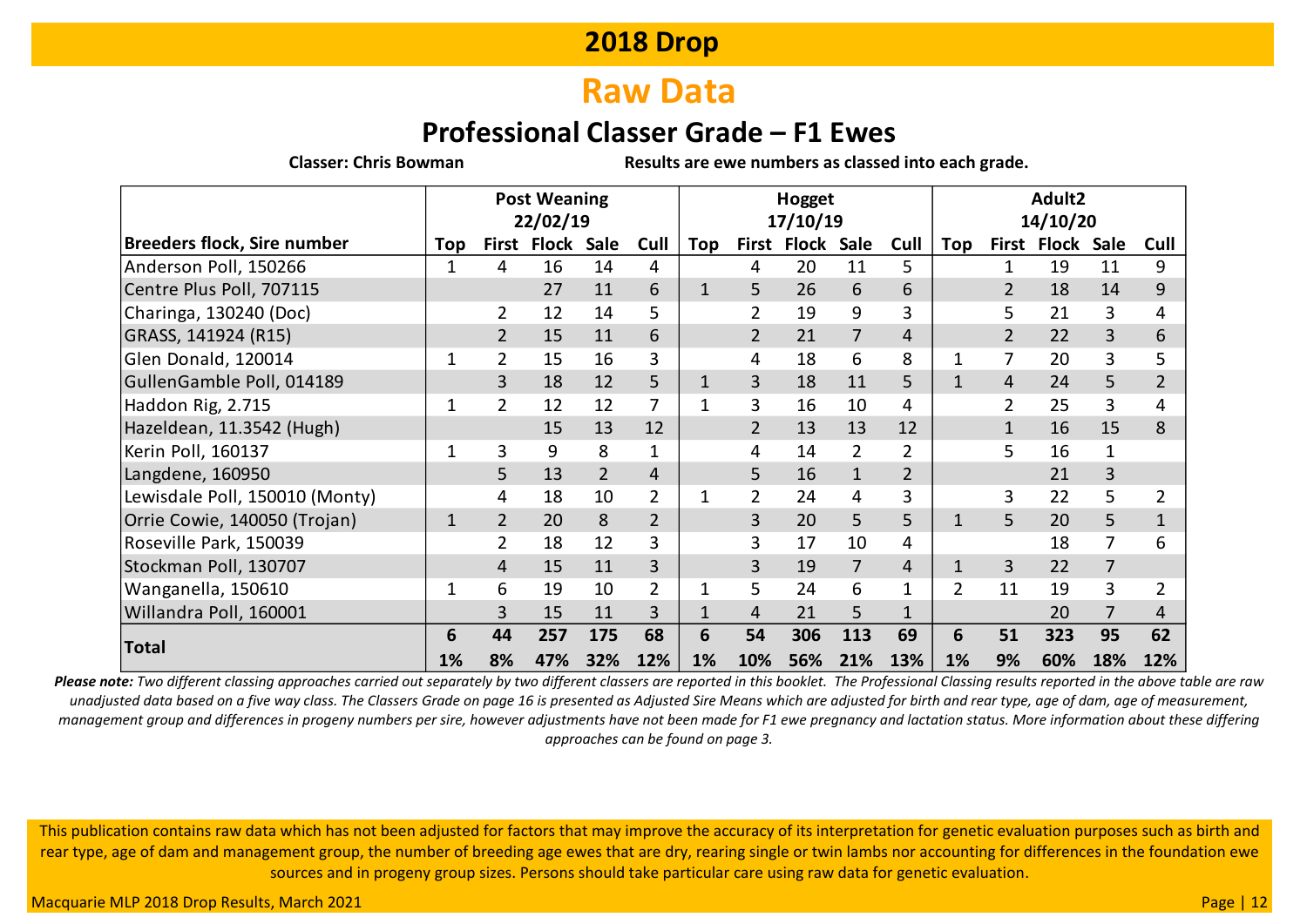# **Raw Data**

### **Reproduction in 2020 – A2 Stage (Maiden)**

**13 rams were used in a syndicate and naturally joined to the F1 ewes on December 2, 2019 and were removed on January 6, 2020.**

|                                |               | <b>Pregnancy Scanning Count</b><br>21/02/20 |                    |                |                 |                   | F2 Progeny Weaning^<br>03/08/20 |                     |               |                       |                   |                               |  |  |  |
|--------------------------------|---------------|---------------------------------------------|--------------------|----------------|-----------------|-------------------|---------------------------------|---------------------|---------------|-----------------------|-------------------|-------------------------------|--|--|--|
|                                | <b>Ewes</b>   |                                             | <b>Ewe Numbers</b> |                | <b>Number</b>   | <b>Foetus</b>     |                                 | <b>Lamb Numbers</b> | <b>Number</b> |                       | <b>Weaning</b>    | <b>Kg lambs</b><br>weaned/No. |  |  |  |
| Breeders flock, Sire number    | <b>Joined</b> | <b>Empty</b>                                | <b>Single</b>      | Twin           | <b>Foetuses</b> | Rate <sup>1</sup> | <b>Single</b>                   | Twin                | Lambs         | Survival <sup>2</sup> | Rate <sup>3</sup> | ewes joined $4$               |  |  |  |
| Anderson Poll, 150266          | 40            | $\overline{2}$                              | 28                 | 10             | 48              | 120%              | 28                              | 13                  | 41            | 85%                   | 103%              | 32.7                          |  |  |  |
| Centre Plus Poll, 707115       | 43            | $\mathbf{1}$                                | 28                 | 14             | 56              | 130%              | 25                              | 20                  | 45            | 80%                   | 105%              | 31.3                          |  |  |  |
| Charinga, 130240 (Doc)         | 33            | 5                                           | 23                 | 5              | 33              | 100%              | 24                              | 8                   | 32            | 97%                   | 97%               | 29.3                          |  |  |  |
| GRASS, 141924 (R15)            | 33            |                                             | 28                 | 5 <sup>5</sup> | 38              | 115%              | 26                              | 6                   | 32            | 84%                   | 97%               | 30.9                          |  |  |  |
| Glen Donald, 120014            | 36            | 2                                           | 25                 | 9              | 43              | 119%              | 20                              | 12                  | 32            | 74%                   | 89%               | 29.9                          |  |  |  |
| GullenGamble Poll, 014189      | 37            | $\overline{2}$                              | 30                 | 5              | 40              | 108%              | 27                              | 8                   | 35            | 88%                   | 95%               | 29.9                          |  |  |  |
| Haddon Rig, 2.715              | 34            | $\overline{2}$                              | 25                 | $\overline{7}$ | 39              | 115%              | 25                              | 10                  | 35            | 90%                   | 103%              | 31.0                          |  |  |  |
| Hazeldean, 11.3542 (Hugh)      | 40            | $\overline{2}$                              | 32                 | 6              | 44              | 110%              | 27                              | 9                   | 36            | 82%                   | 90%               | 27.5                          |  |  |  |
| Kerin Poll, 160137             | 22            |                                             | 20                 | $\overline{2}$ | 24              | 109%              | 19                              | 4                   | 23            | 96%                   | 105%              | 35.0                          |  |  |  |
| Langdene, 160950               | 24            |                                             | 24                 |                | 24              | 100%              | 17                              |                     | 17            | 71%                   | 71%               | 22.9                          |  |  |  |
| Lewisdale Poll, 150010 (Monty) | 34            | 5                                           | 26                 | 3              | 32              | 94%               | 21                              | 6                   | 27            | 84%                   | 79%               | 25.0                          |  |  |  |
| Orrie Cowie, 140050 (Trojan)   | 33            | $\mathbf{1}$                                | 27                 | 5              | 37              | 112%              | 20                              | 8                   | 28            | 76%                   | 85%               | 24.9                          |  |  |  |
| Roseville Park, 150039         | 34            |                                             | 28                 | 6              | 40              | 118%              | 28                              | 6                   | 34            | 85%                   | 100%              | 30.4                          |  |  |  |
| Stockman Poll, 130707          | 33            | 3                                           | 27                 | 3              | 33              | 100%              | 24                              | 4                   | 28            | 85%                   | 85%               | 26.8                          |  |  |  |
| Wanganella, 150610             | 37            | 3                                           | 30                 | 4              | 38              | 103%              | 29                              | 4                   | 33            | 87%                   | 89%               | 27.9                          |  |  |  |
| Willandra Poll, 160001         | 32            |                                             | 26                 | 6              | 38              | 119%              | 21                              | 10                  | 31            | 82%                   | 97%               | 28.0                          |  |  |  |
| Total                          | 545           | 28                                          | 427                | 90             | 607             | 111%              | 381                             | 128                 | 509           | 84%                   | 93%               | 29.0                          |  |  |  |
|                                |               | 5%                                          | 78%                | 17%            |                 |                   | 75%                             | 25%                 |               |                       |                   |                               |  |  |  |

Foetus rate is calculated by number of foetuses divided by ewes joined <br>Foetus rate is calculated by lambs weaned divided by ewes joined. **<sup>4</sup>Kg lambs weaned/No. ewes joined is calculated by dividing the total weaning weight for all F2 progeny by the number of ewes joined, the drop average is a weighted average**

**Reproduction traits are lowly heritable and caution should be used when using small data sets to compare sires.**

**Raw sire means for low heritability reproduction traits are inflated measures of genetic merit. Research Breeding Values which account for both low heritability and variable F1 ewe progeny numbers between sires, should be used for the purpose of prediction of future performance.**

#### **Reproduction Research Breeding Values are reported on page 19.**

This publication contains raw data which has not been adjusted for factors that may improve the accuracy of its interpretation for genetic evaluation purposes such as birth and rear type, age of dam and management group, the number of breeding age ewes that are dry, rearing single or twin lambs nor accounting for differences in the foundation ewe sources and in progeny group sizes. Persons should take particular care using raw data for genetic evaluation.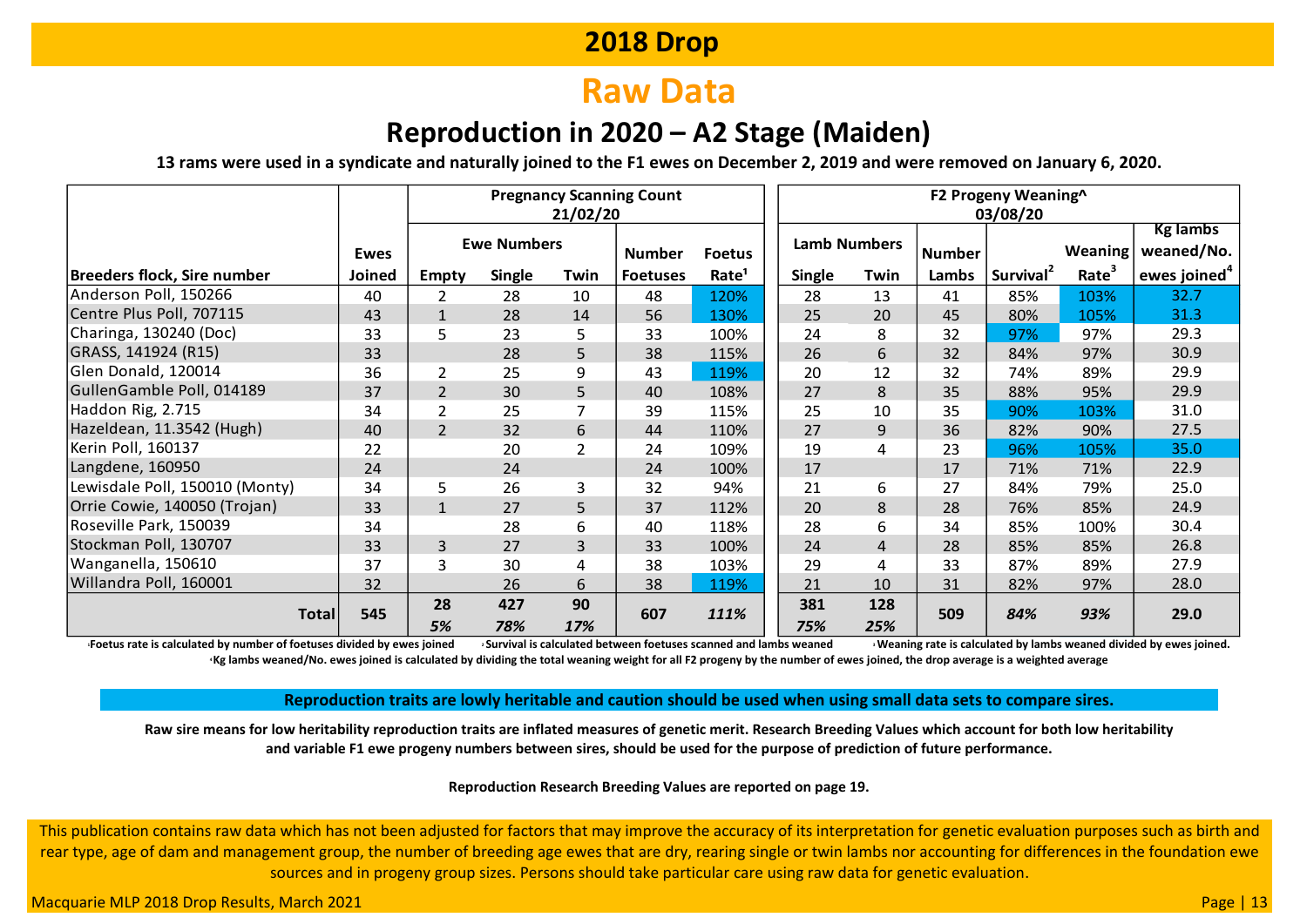# **Adjusted Sire Means**

**Wool**

9 8 Adult2 12 **Wool growth in Months** Hogget Post Weaning

|                                |     | <b>GFW</b> |     |     | <b>CFW</b> |     |      | <b>FD</b> |      |      | <b>FDCV</b> |                |      | <b>SL</b> |            |      | <b>SS</b> |      |
|--------------------------------|-----|------------|-----|-----|------------|-----|------|-----------|------|------|-------------|----------------|------|-----------|------------|------|-----------|------|
|                                |     | (kg)       |     |     | (kg)       |     |      | (µm)      |      |      | (%)         |                |      | (mm)      |            |      | (Nktex)   |      |
| Breeders flock, Sire number    | P   | н          | A2  | P   | н          | A2  | P    | н         | A2   | P    | н           | A <sub>2</sub> | P    | н         | A2         |      | н         | A2   |
| Anderson Poll, 150266          | 4.0 | 4.8        | 6.2 | 2.2 | 2.3        | 4.0 | 17.0 | 18.2      | 18.9 | 18.4 | 15.8        | 15.1           | 83.1 | 75.5      | 113.9      | 15.1 | 38.0      | 30.5 |
| Centre Plus Poll, 707115       | 4.1 | 5.0        | 6.4 | 2.4 | 2.6        | 4.4 | 16.9 | 18.1      | 18.8 | 18.9 | 16.1        | 17.0           | 92.5 | 80.5      | 1 2 4 A    | 18.3 | 43.0      | 27.6 |
| Charinga, 130240 (Doc)         | 4.1 | 5.1        | 7.4 | 2.3 | 2.5        | 5.1 | 16.8 | 17.6      | 18.7 | 19.5 | 18.8        | 19.1           | 80.6 | 71.3      | 113.6      | 18.6 | 38.9      | 29.5 |
| GRASS, 141924 (R15)            | 4.0 | 5.3        | 7.1 | 2.1 | 2.6        | 4.8 | 17.4 | 18.0      | 18.6 | 18.6 | 17.4        | 17.5           | 78.5 | 71.9      | 114.4      | 20.5 | 43.2      | 32.4 |
| Glen Donald, 120014            | 3.9 | 5.0        | 7.0 | 2.4 | 2.7        | 5.2 | 17.2 | 18.1      | 19.4 | 21.1 | 19.4        | 20.4           | 84.1 | 72.2      | 114.5      | 13.7 | 39.6      | 22.9 |
| GullenGamble Poll, 014189      | 4.1 | 5.0        | 6.8 | 2.5 | 2.7        | 4.8 | 17.3 | 18.1      | 19.2 | 18.4 | 15.4        | 16.4           | 91.1 | 77.0      | 121.5      | 17.3 | 42.3      | 28.3 |
| Haddon Rig, 2.715              | 4.0 | 5.0        | 7.3 | 2.5 | 2.7        | 5.4 | 17.8 | 18.7      | 20.0 | 18.6 | 16.8        | 17.6           | 85.6 | 74.7      | 118.4      | 17.7 | 45.5      | 30.2 |
| Hazeldean, 11.3542 (Hugh)      | 4.1 | 5.3        | 6.9 | 2.3 | 2.6        | 4.6 | 16.0 | 16.7      | 17.5 | 18.8 | 16.7        | 17.9           | 77.7 | 69.7      | 110.2      | 19.5 | 42.8      | 31.1 |
| Kerin Poll, 160137             | 4.3 | 5.2        | 7.3 | 2.4 | 2.8        | 5.1 | 17.7 | 18.5      | 19.7 | 18.1 | 16.2        | 17.2           | 92.5 | 82.5      | $-127.5$   | 17.6 | 47.1      | 32.1 |
| Langdene, 160950               | 4.7 | 5.8        | 7.6 | 2.5 | 2.8        | 5.0 | 17.3 | 18.6      | 19.4 | 18.9 | 15.6        | 16.5           | 83.8 | 76.7      | 120.0      | 20.3 | 48.1      | 34.8 |
| Lewisdale Poll, 150010 (Monty) | 4.3 | 5.1        | 7.5 | 2.5 | 2.7        | 5.3 | 18.4 | 19.0      | 20.4 | 19.9 | 18.3        | 19.2           | 86.0 | 73.0      | 114.6      | 19.5 | 44.2      | 30.4 |
| Orrie Cowie, 140050 (Trojan)   | 3.9 | 5.2        | 7.3 | 2.1 | 2.5        | 4.7 | 16.7 | 17.3      | 18.5 | 19.7 | 17.9        | 18.9           | 80.5 | 70.7      | 112.7      | 17.6 | 35.1      | 25.0 |
| Roseville Park, 150039         | 4.1 | 5.1        | 6.6 | 2.3 | 2.6        | 4.5 | 17.1 | 18.2      | 18.8 | 19.2 | 16.7        | 17.0           | 83.6 | 74.1      | 115.7l     | 17.9 | 43.6      | 27.4 |
| Stockman Poll, 130707          | 4.0 | 4.9        | 6.6 | 2.2 | 2.5        | 4.5 | 16.4 | 17.0      | 17.9 | 18.8 | 17.0        | 17.5           | 80.3 | 71.4      | 113.3      | 19.2 | 44.5      | 32.3 |
| Wanganella, 150610             | 4.3 | 5.3        | 7.7 | 2.6 | 2.8        | 5.4 | 17.1 | 18.2      | 19.4 | 20.5 | 18.2        | 18.5           | 85.7 | 77.3      | 122.9      | 16.0 | 44.6      | 29.2 |
| Willandra Poll, 160001         | 4.3 | 5.7        | 7.3 | 2.4 | 2.9        | 5.0 | 17.2 | 18.3      | 19.2 | 18.9 | 16.8        | 17.4           | 77.6 | 72.7      | 111.0      | 17.7 | 43.7      | 26.7 |
| Average                        | 4.1 | 5.2        | 7.0 | 2.4 | 2.7        | 4.9 | 17.2 | 18.0      | 19.1 | 19.1 | 17.1        | 17.7           | 84.0 |           | 74.5 116.8 | 17.9 | 42.7      | 29.4 |

W = Weaning (42 to 120 days); P = Post Weaning (210 to 300 days); Y = Yearling (300 to 400 days); H = Hogget (400 to 540 days);

A2 = Adult (1.5 to 2.5 years); A3 = Adult (2.5 to 3.5 years); A4 = Adult (3.5 to 4.5 years).

#### **These Adjusted Sire Means were calculated using available data from only the F1 ewe progeny of the sires.**

Adjustments account for factors that may improve accuracy of using the results such as birth and rear type, management groups (which includes accounting for differences in the foundation ewe sources), differences in progeny group sizes and dam age. Traits that are measured following each reproduction cycle **are** adjusted for the number of F1 breeding age ewes that are dry, lambed and lost, rearing single or multiple lambs.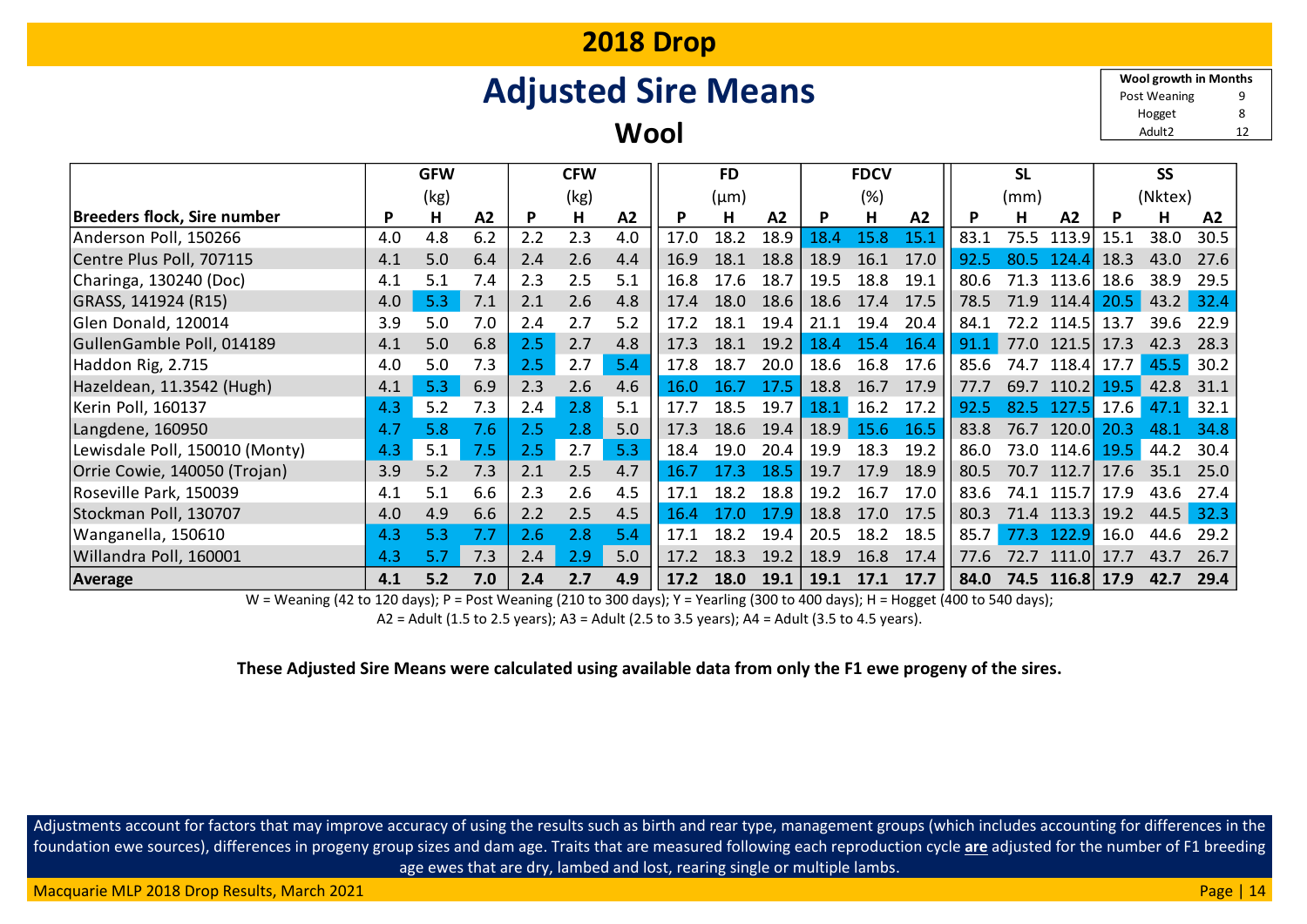# **Adjusted Sire Means**

### **Weight and Carcase**

|                                    | <b>WT</b> |      |      |      |      | <b>EMD</b> |      |      |      | <b>FAT</b> |      | <b>Condition</b> |     |              |                |
|------------------------------------|-----------|------|------|------|------|------------|------|------|------|------------|------|------------------|-----|--------------|----------------|
|                                    |           |      |      | (kg) |      |            |      | (mm) |      |            | (mm) |                  |     | <b>Score</b> |                |
| <b>Breeders flock, Sire number</b> | W         | P    |      | н    | A2   | A3         | Y    | A2   | A3   |            | A2   | A3               | Υ   | A2           | A <sub>3</sub> |
| Anderson Poll, 150266              | 19.0      | 35.9 | 40.7 | 50.2 | 47.6 | 69.0       | 20.5 | 20.7 | 24.9 | 2.1        | 2.5  | 4.9              | 2.8 | 2.8          | 3.9            |
| Centre Plus Poll, 707115           | 19.4      | 33.8 | 38.1 | 47.9 | 47.2 | 62.4       | 20.7 | 23.1 | 24.9 | 1.9        | 2.7  | 4.2              | 2.9 | 3.0          | 3.7            |
| Charinga, 130240 (Doc)             | 20.7      | 35.8 | 39.2 | 48.8 | 47.5 | 66.7       | 20.2 | 21.4 | 25.7 | 1.5        | 1.7  | 3.6              | 2.8 | 2.7          | 3.6            |
| GRASS, 141924 (R15)                | 18.6      | 33.5 | 39.1 | 46.8 | 44.0 | 64.1       | 20.4 | 20.9 | 25.2 | 1.8        | 2.1  | 4.3              | 2.8 | 2.8          | 3.7            |
| Glen Donald, 120014                | 18.3      | 34.1 | 36.9 | 46.4 | 43.4 | 63.9       | 18.6 | 19.4 | 22.8 | 1.5        | 1.9  | 3.8              | 2.6 | 2.6          | 3.4            |
| GullenGamble Poll, 014189          | 19.4      | 33.9 | 38.1 | 46.2 | 42.8 | 63.8       | 19.7 | 19.5 | 23.2 | 1.8        | 2.0  | 3.8              | 2.8 | 2.6          | 3.6            |
| Haddon Rig, 2.715                  | 19.2      | 34.2 | 37.9 | 45.4 | 42.1 | 62.3       | 19.4 | 19.9 | 23.7 | 1.7        | 1.8  | 4.1              | 2.7 | 2.5          | 3.6            |
| Hazeldean, 11.3542 (Hugh)          | 18.0      | 31.6 | 36.8 | 43.9 | 42.6 | 61.3       | 19.9 | 20.0 | 23.9 | 1.8        | 2.4  | 4.7              | 2.7 | 2.7          | 3.6            |
| Kerin Poll, 160137                 | 19.7      | 35.1 | 39.9 | 49.0 | 45.5 | 68.5       | 18.9 | 18.9 | 23.5 | 1.6        | 1.8  | 4.2              | 2.7 | 2.6          | 3.5            |
| Langdene, 160950                   | 19.6      | 35.4 | 38.0 | 48.9 | 46.3 | 66.5       | 18.4 | 19.8 | 23.0 | 1.3        | 2.0  | 3.9              | 2.7 | 2.7          | 3.6            |
| Lewisdale Poll, 150010 (Monty)     | 19.6      | 35.4 | 38.7 | 47.4 | 44.7 | 67.4       | 20.5 | 20.4 | 25.3 | 1.7        | 1.8  | 4.8              | 2.8 | 2.7          | 3.9            |
| Orrie Cowie, 140050 (Trojan)       | 19.8      | 36.6 | 41.7 | 50.8 | 48.4 | 69.5       | 20.3 | 21.4 | 25.1 | 2.0        | 2.2  | 4.6              | 2.8 | 2.7          | 3.6            |
| Roseville Park, 150039             | 18.8      | 35.6 | 40.3 | 48.9 | 46.0 | 67.0       | 21.7 | 22.6 | 26.4 | 2.3        | 2.8  | 5.1              | 2.9 | 2.9          | 3.9            |
| Stockman Poll, 130707              | 19.9      | 34.3 | 38.7 | 47.2 | 45.7 | 68.3       | 19.5 | 20.7 | 25.2 | 1.6        | 2.0  | 4.8              | 2.7 | 2.7          | 3.8            |
| Wanganella, 150610                 | 19.5      | 34.6 | 39.2 | 48.5 | 45.2 | 67.7       | 19.6 | 20.3 | 24.4 | 2.0        | 2.1  | 4.7              | 2.8 | 2.7          | 3.5            |
| Willandra Poll, 160001             | 19.3      | 35.0 | 39.8 | 49.5 | 47.1 | 64.8       | 21.2 | 22.1 | 25.0 | 1.9        | 2.2  | 4.4              | 2.9 | 2.8          | 3.6            |
| Average                            | 19.4      | 34.7 | 39.0 | 47.9 | 45.4 | 65.9       | 20.0 | 20.7 | 24.5 | 1.8        | 2.1  | 4.4              | 2.8 | 2.7          | 3.7            |

W = Weaning (42 to 120 days); P = Post Weaning (210 to 300 days); Y = Yearling (300 to 400 days); H = Hogget (400 to 540 days);

A2 = Adult (1.5 to 2.5 years); A3 = Adult (2.5 to 3.5 years); A4 = Adult (3.5 to 4.5 years).

**These Adjusted Sire Means were calculated using available data from only the F1 ewe progeny of the sires.**

Adjustments account for factors that may improve accuracy of using the results such as birth and rear type, management groups (which includes accounting for differences in the foundation ewe sources), differences in progeny group sizes and dam age. Traits that are measured following each reproduction cycle **are** adjusted for the number of F1 breeding age ewes that are dry, lambed and lost, rearing single or multiple lambs.

Macquarie MLP 2018 Drop Results, March 2021 **Page | 15** November 2021 Page | 15 November 2018 Page | 15 November 2018 Page | 15 November 2021 Page | 15 November 2021 Page | 15 November 2021 Page | 15 November 2021 Page | 1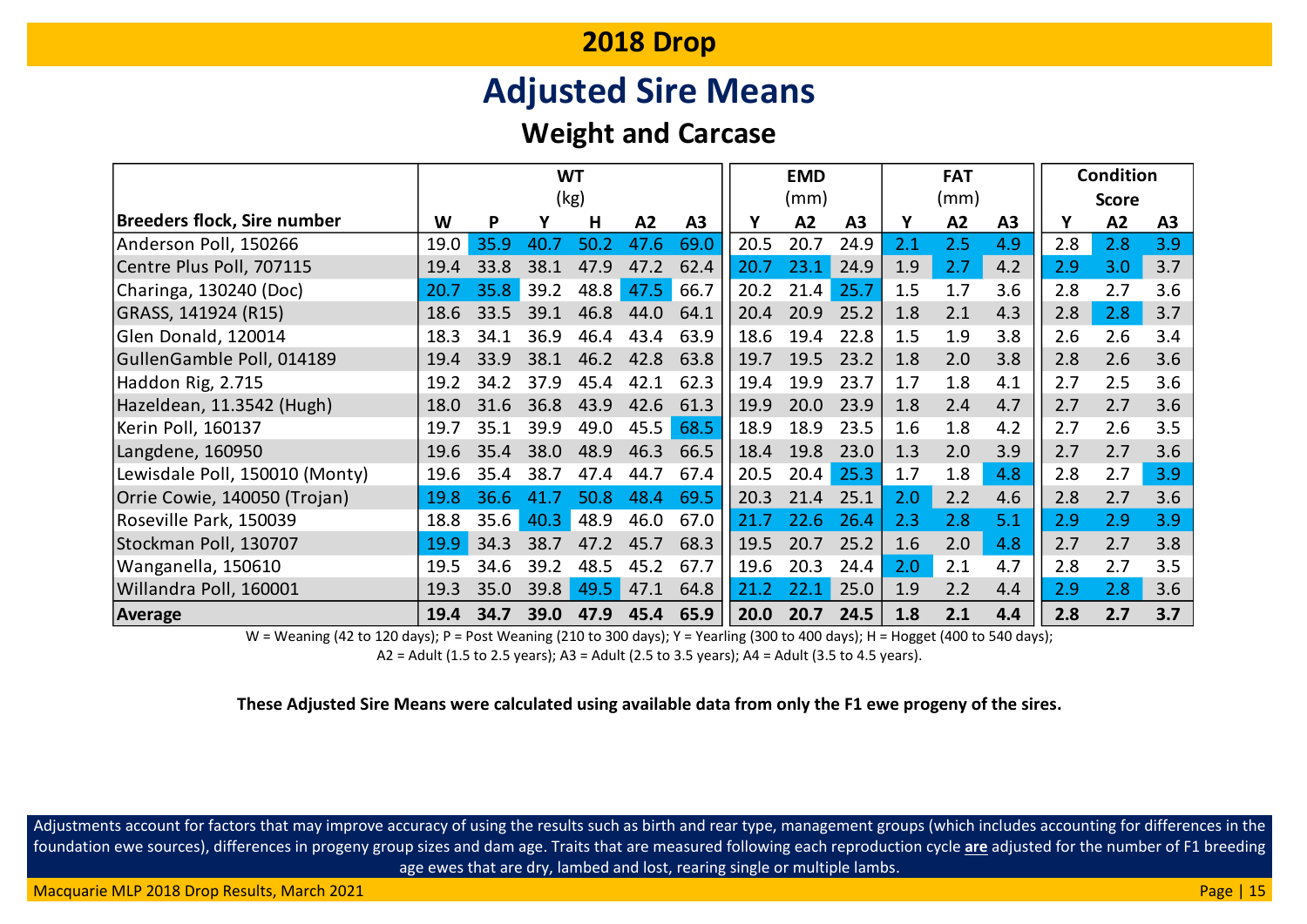# **Adjusted Sire Means**

### **Classer's Visual Grade – F1 Ewes**

#### **Classer: Greg Sawyer**

|                                    | Progeny         |                | <b>TOPS (%)</b> |                |                | CULLS (%)      |                |
|------------------------------------|-----------------|----------------|-----------------|----------------|----------------|----------------|----------------|
| <b>Breeders flock, Sire number</b> | No <sup>^</sup> | P              | н               | A2             | P              | н              | A2             |
| Anderson Poll, 150266              | 40              | $-11$          | $\overline{2}$  | $-2$           | 3              | $\mathbf{1}$   | 4              |
| Centre Plus Poll, 707115           | 43              | 3              | 5               | -8             | $\overline{1}$ | $-1$           | 16             |
| Charinga, 130240 (Doc)             | 33              | $-7$           | $-1$            | 0              | 5              | 12             | 22             |
| GRASS, 141924 (R15)                | 33              | -6             | $-8$            | $\mathbf{1}$   | $-2$           | $\overline{0}$ | $\overline{0}$ |
| Glen Donald, 120014                | 36              | -7             | $-10$           | $-2$           | -9             | 15             | $-1$           |
| GullenGamble Poll, 014189          | 36              | 3              | $-4$            | $-7$           | $-1$           | $-1$           | $-6$           |
| Haddon Rig, 2.715                  | 34              | 0              | -8              | $-7$           | $-2$           | 3              | $-3$           |
| Hazeldean, 11.3542 (Hugh)          | 40              | $-10$          | $-7$            | -8             | 29             | 24             | 34             |
| Kerin Poll, 160137                 | 22              | 4              | 17              | 28             | $-2$           | $-5$           | $-25$          |
| Langdene, 160950                   | 24              | 21             | 4               | 6              | $-12$          | $-16$          | $-9$           |
| Lewisdale Poll, 150010 (Monty)     | 32              | -6             | 8               | $\overline{7}$ | $-10$          | $-19$          | $-22$          |
| Orrie Cowie, 140050 (Trojan)       | 32              | $\overline{7}$ | 14              | 8              | $-13$          | $-1$           | $-14$          |
| Roseville Park, 150039             | 31              | $-3$           | $\mathbf{1}$    | $-10$          | 10             | 5              | 6              |
| Stockman Poll, 130707              | 33              | 14             | $-3$            | $-2$           | $-9$           | $-12$          | $-5$           |
| Wanganella, 150610                 | 37              | $-1$           | -4              | 6              | 3              | $-1$           | $-3$           |
| Willandra Poll, 160001             | 31              | $-1$           | $-4$            | -9             | $\overline{7}$ | $-5$           | 8              |
| Average                            | 34              | 16             | 14              | 10             | 31             | 25             | 24             |

W = Weaning (42 to 120 days); P = Post Weaning (210 to 300 days); Y = Yearling (300 to 400 days); H = Hogget (400 to 540 days); A2 = Adult (1.5 to 2.5 years); A3 = Adult (2.5 to 3.5 years); A4 = Adult (3.5 to 4.5 years).

^ Progeny No is the total ewe progeny number for each sire at their most recent classing event.

#### **These Classer's Visual Grades were calculated using only the F1 ewe progeny of the sires.**

*Please note: Two different classing approaches carried out separately by two different classers are reported in this booklet. The Classers Visual Grade results are presented in the table above as Adjusted Sire Means which are adjusted for birth and rear type, age of dam, age of measurement and management group, however have not been made for F1 ewe pregnancy and lactation status. The Professional Classing results reported on page 12 are raw unadjusted data based on a five way class. More information about these differing approaches can be found on page 3.*

Adjustments account for factors that may improve accuracy of using the results such as birth and rear type, management groups (which includes accounting for differences in the foundation ewe sources), differences in progeny group sizes and dam age. Traits that are measured following each reproduction cycle **are** adjusted for the number of F1 breeding age ewes that are dry, lambed and lost, rearing single or multiple lambs.

Macquarie MLP 2018 Drop Results, March 2021 **Page | 16** November 2021 Page | 16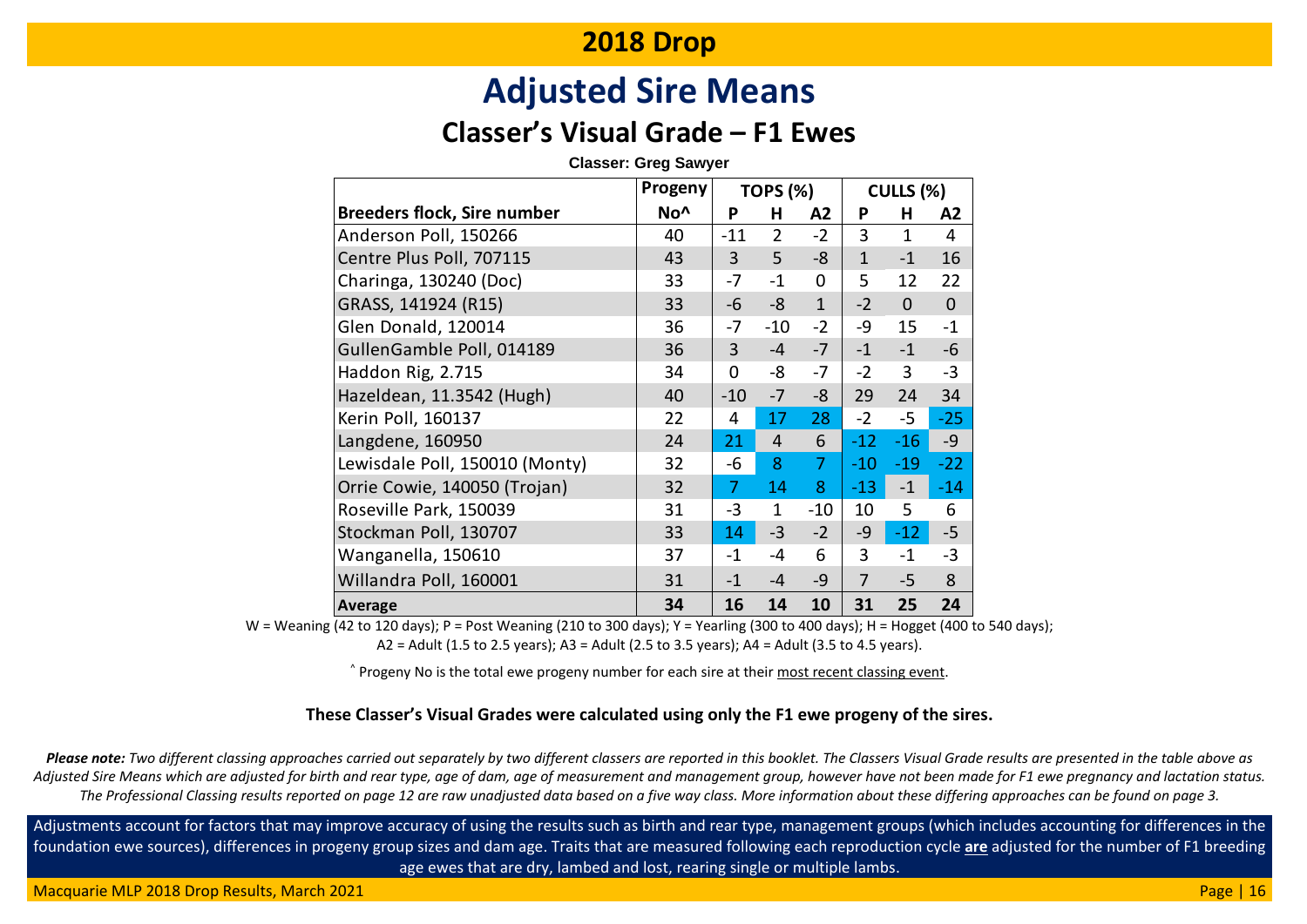# **Within-Site and Within-Drop Flock Breeding Values**

**Wool**

|                                    |                 | <b>GFW</b><br><b>CFW</b> |                | <b>FD</b> |       | <b>FDCV</b> |       |        | <b>SL</b> |        |                  |        | <b>SS</b> |                  |        |         |        |         |         |
|------------------------------------|-----------------|--------------------------|----------------|-----------|-------|-------------|-------|--------|-----------|--------|------------------|--------|-----------|------------------|--------|---------|--------|---------|---------|
|                                    | Progeny         |                          | (%)            |           |       | (%)         |       |        | $(\mu m)$ |        |                  | (%)    |           |                  | (mm)   |         |        | (Nktex) |         |
| <b>Breeders flock, Sire number</b> | No <sup>^</sup> | D                        | н              | A         |       | н           | A     | P      | н         | A      | P                | н      | A         |                  | н      | A       | P      | н       | A       |
| Anderson Poll, 150266              | 78              | -5                       | $-14$          | $-25$     | $-13$ | $-30$       | $-42$ | $-0.2$ | 0.3       | $-0.2$ | $-1.5$           | $-2.6$ | $-3.8$    | $-0.2$           | 1.5    | $-2.2$  | $-0.9$ | $-4.8$  | 2.9     |
| Centre Plus Poll, 707115           | 88              | 0                        | $-7$           | $-15$     | $-5$  | $-11$       | $-29$ | $-0.1$ | 0.0       | $-0.4$ | 0.0              | $-1.1$ | $-0.8$    | 5.9 <sub>l</sub> | 10.1   | 10.1    | 0.9    | 0.5     | $-3.4$  |
| Charinga, 130240 (Doc)             | 72              | -5                       | -6             | 4         | -5    | -9          | 8     | $-0.7$ | $-1.0$    | $-0.8$ | 0.4              | 1.9    | 1.2       | $-9.5$           | $-8.1$ | $-6.1$  | $-0.3$ | $-3.4$  | 0.1     |
| GRASS, 141924 (R15)                | 79              | $-2$                     | 5              | 3         | $-5$  |             |       | $-0.1$ | 0.0       | $-0.5$ | $-0.2$           | 0.3    | 0.5       | $-4.9$           | $-5.5$ | $-4.5$  | 3.2    | 0.8     | 3.8     |
| Glen Donald, 120014                | 69              |                          | -4             |           |       | 6           | 12    | 0.3    | 0.2       | 0.5    | 3.0              | 3.7    | 4.0       | 2.3              | $-2.7$ | $-4.0$  | $-8.6$ | $-7.2$  | $-11.5$ |
| GullenGamble Poll, 014189          | 78              | 0                        | $-5$           | -4        |       | 4           |       | 0.6    | 0.2       | 0.4    | $-1.6$           | $-2.0$ | $-2.0$    | 9.2              | 5.9    | 8.3     | $-3.6$ | $-1.4$  | $-2.0$  |
| Haddon Rig, 2.715                  | 86              | 0                        | $-4$           | 6         |       | 10          | 24    | 0.5    | 1.1       | 1.5    | 0.0              | $-0.3$ | $-0.1$    | 2.4              | 0.6    | 3.0     | 1.8    | 3.2     | 1.8     |
| Hazeldean, 11.3542 (Hugh)          | 92              | -5                       | $\overline{2}$ | -6        | -9    | $-2$        | $-14$ | $-1.6$ | $-2.2$    | $-2.4$ | $-0.8$           | $-0.3$ | $-0.1$    | $-7.2$           | $-8.0$ | $-10.6$ | 3.6    | 2.1     | 1.8     |
| Kerin Poll, 160137                 | 50              |                          | 4              | 5.        | 6     | 11          | 10    | 1.5    | 1.2       | 1.4    | $-1.1$           | $-1.6$ | $-1.0$    | 12.4             | 14.7   | 17.0    | $-0.1$ | 2.8     | 3.2     |
| Langdene, 160950                   | 63              | 9                        | 14             | 14        |       | 6           |       | 0.0    | 0.7       | 0.5    | 0.0 <sub>1</sub> | $-1.7$ | $-1.5$    | 1.4              | 3.3    | 2.6     | 3.0    | 6.4     | 6.2     |
| Lewisdale Poll, 150010 (Monty)     | 94              | 3                        | $\mathfrak{p}$ | 11        | 10    | 12          | 29    | 2.3    | 2.2       | 2.5    | 2.0              | 2.3    | 2.1       | 0.5              | $-1.5$ | $-2.4$  | 1.6    | 2.2     | 2.2     |
| Orrie Cowie, 140050 (Trojan)       | 71              | -6                       |                | 5         | $-11$ | $-12$       | $-5$  | 47     | $-1.4$    |        | 0.6              | 1.9    | 1.8       | $-4.0$           | $-5.8$ | $-5.1$  | $-4.6$ | $-9.1$  | $-7.4$  |
| Roseville Park, 150039             | 76              | -7                       | -6             | $-13$     | -8    | $-13$       | $-20$ | $-0.3$ | 0.0       | $-0.4$ | $-1.9$           | $-1.2$ | $-1.0$    | -4.0             | $-1.6$ | $-2.4$  | 3.8    | 2.9     | 0.9     |
| Stockman Poll, 130707              | 81              | -5                       | $-10$          | $-10$     | -4    | $-13$       | $-18$ | -2.0   | $-2.0$    | $-2.1$ | $-0.4$           | $-0.3$ | $-0.5$    | $-5.3$           | $-6.9$ | $-6.7$  | 3.2    | 2.9     | 3.6     |
| Wanganella, 150610                 | 68              | 10                       | 6              | 17        |       | 13          | 30    | 0.5    | 0.2       | 0.5    | 1.9              | 2.0    | 1.6       | 3.4              | 5.3    | 10.1    | $-4.8$ | 0.6     | $-0.4$  |
| Willandra Poll, 160001             | 92              | q                        | 20             |           |       | 27          | 11    | 0.4    | 0.7       | 0.5    | $-0.3$           | $-0.8$ | $-0.4$    | $-2.5$           | $-1.4$ | $-7.1$  | 1.8    | 1.6     | $-1.8$  |

W = Weaning (42 to 120 days); P = Post Weaning (210 to 300 days); Y = Yearling (300 to 400 days); H = Hogget (400 to 540 days);

A = Adult (540 days and older, combining data from all age stages).

^ Progeny No is the total progeny number for each sire at weaning, including ewes and wethers.

#### **These Flock Breeding Values were calculated using both the F1 ewe and F1 wether progeny of the sires.**

**Please see page 3 for a full description of trait names and an explanation of Flock Breeding Values.**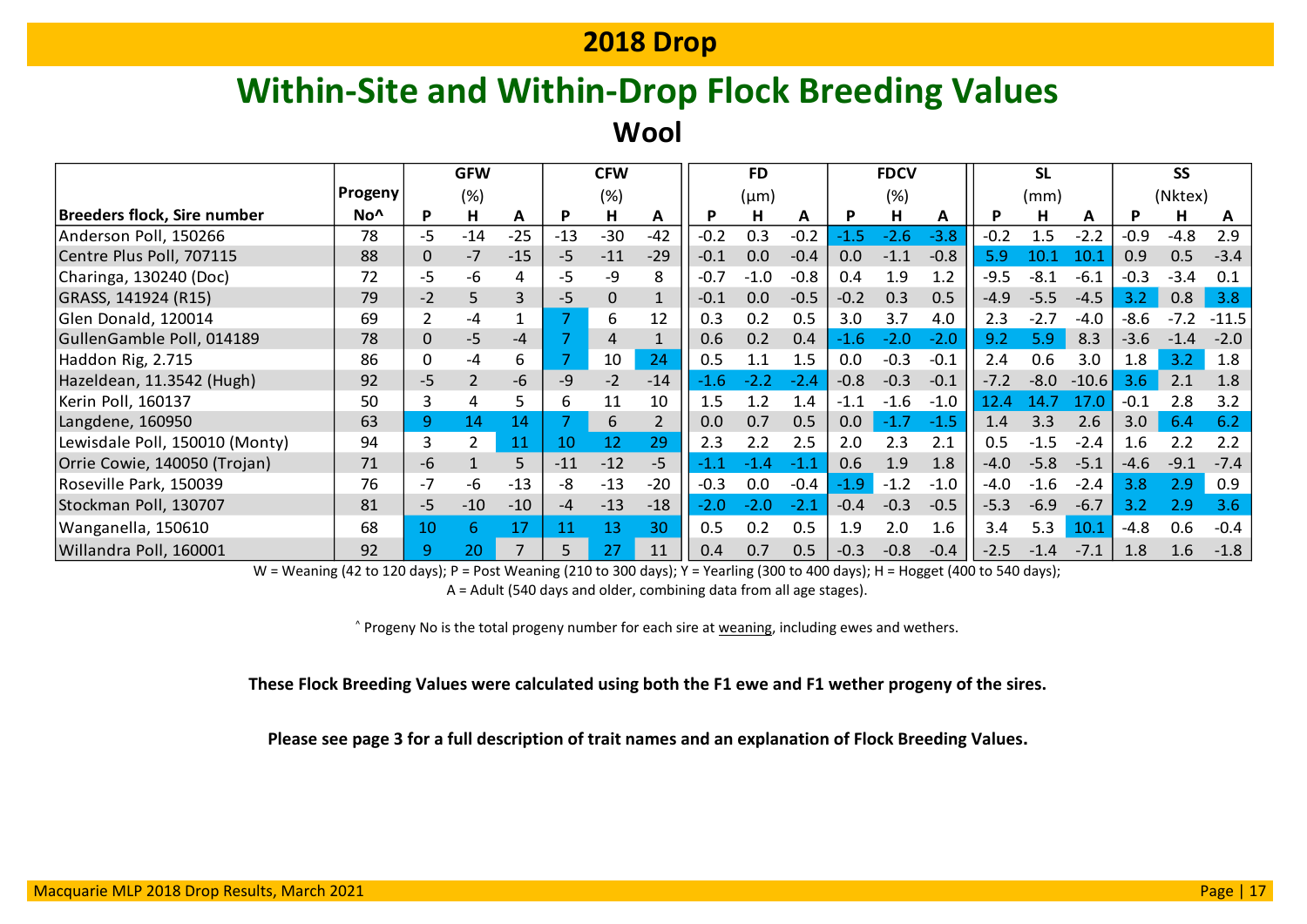# **Within-Site and Within-Drop Flock Breeding Values**

### **Weight and Carcase**

|                                    |                 | <b>WT</b> |        |           |                  | <b>EMD</b> | <b>FAT</b> |        |        |              |
|------------------------------------|-----------------|-----------|--------|-----------|------------------|------------|------------|--------|--------|--------------|
|                                    | Progeny         |           | (kg)   |           |                  |            | (mm)       |        | (mm)   |              |
| <b>Breeders flock, Sire number</b> | No <sup>^</sup> | W         | P      | Υ         | н                | A          | Υ          | Н      | Υ      | Н            |
| Anderson Poll, 150266              | 78              | 0.7       | 2.9    | 4.9       | 6.1              | 6.6        | 0.0        | $-0.4$ | 1.9    | 2.1          |
| Centre Plus Poll, 707115           | 88              | 0.3       | $-0.1$ | $-1.1$    | 0.1              | 0.5        | 2.3        | 3.3    | 1.5    | 3.3          |
| Charinga, 130240 (Doc)             | 72              | 2.8       | 3.5    | $-0.9$    | 0.2              | 2.3        | 0.2        | 0.4    | $-2.0$ | $-3.1$       |
| GRASS, 141924 (R15)                | 79              | $-1.0$    | $-11$  | 1.4       | $-0.8$           | $-1.8$     | 0.8        | 0.8    | 0.2    | 0.1          |
| Glen Donald, 120014                | 69              | $-2.0$    | $-1.3$ |           | $-3.4 -3.3$      | $-3.0$     | -1.6       | $-1.7$ | $-1.3$ | $-1.7$       |
| GullenGamble Poll, 014189          | 78              | $-0.1$    | $-1.0$ | $-1.3$    | $-2.0$           | $-2.1$     | $-0.4$     | $-0.9$ | 0.1    | 0.0          |
| Haddon Rig, 2.715                  | 86              | $-1.2$    | $-3.0$ | $-3.5$    | $-6.1$           | $-6.3$     | $-0.3$     | $-0.8$ | $-0.7$ | $-2.1$       |
| Hazeldean, 11.3542 (Hugh)          | 92              | $-3.3$    | $-5.4$ |           | $-4.6 -6.6 -7.4$ |            | 0.3        | 0.1    | 1.1    | 2.1          |
| Kerin Poll, 160137                 | 50              | 2.0       | 3.8    | 4.6       | 4.7              | 4.0        | $-1.9$     | $-2.3$ | $-0.9$ | $-1.6$       |
| Langdene, 160950                   | 63              | 0.1       | $-1.6$ | $-1.9$    | 0.1              | 0.6        | $-2.6$     | $-1.7$ | $-2.4$ | $-1.1$       |
| Lewisdale Poll, 150010 (Monty)     | 94              | $-0.2$    | 0.8    | 0.4       | 0.9              | 1.6        | 0.8        | 0.5    | $-0.6$ | $-1.7$       |
| Orrie Cowie, 140050 (Trojan)       | 71              | 0.2       | 1.3    | 3.8       | 4.0              | 3.8        | $-0.5$     | $-0.4$ | 0.2    | 0.1          |
| Roseville Park, 150039             | 76              | $-0.9$    | 0.2    | 1.9       | 1.3              | 0.0        | 2.7        | 3.0    | 3.4    | 4.5          |
| Stockman Poll, 130707              | 81              | 1.3       | $-0.2$ |           | $-1.5 -1.9$      | $-0.6$     | $-0.9$     | $-0.8$ |        | $-1.5 - 1.5$ |
| Wanganella, 150610                 | 68              | 0.2       | 0.3    | $-1 \; 1$ | $-0.4$           | $-0.5$     | $-0.9$     | $-1.0$ | 0.6    | 0.2          |
| Willandra Poll, 160001             | 92              | 1.0       | 0.8    | 2.5       | 3.9              | 2.3        | 1.8        | 2.0    | 0.4    | 0.4          |

W = Weaning (42 to 120 days); P = Post Weaning (210 to 300 days); Y = Yearling (300 to 400 days); H = Hogget (400 to 540 days); A = Adult (540 days and older, combining data from all age stages).

^ Progeny No is the total progeny number for each sire at weaning, including ewes and wethers.

**These Flock Breeding Values were calculated using both the F1 ewe and F1 wether progeny of the sires.**

**Please see page 3 for a full description of trait names and an explanation of Flock Breeding Values.**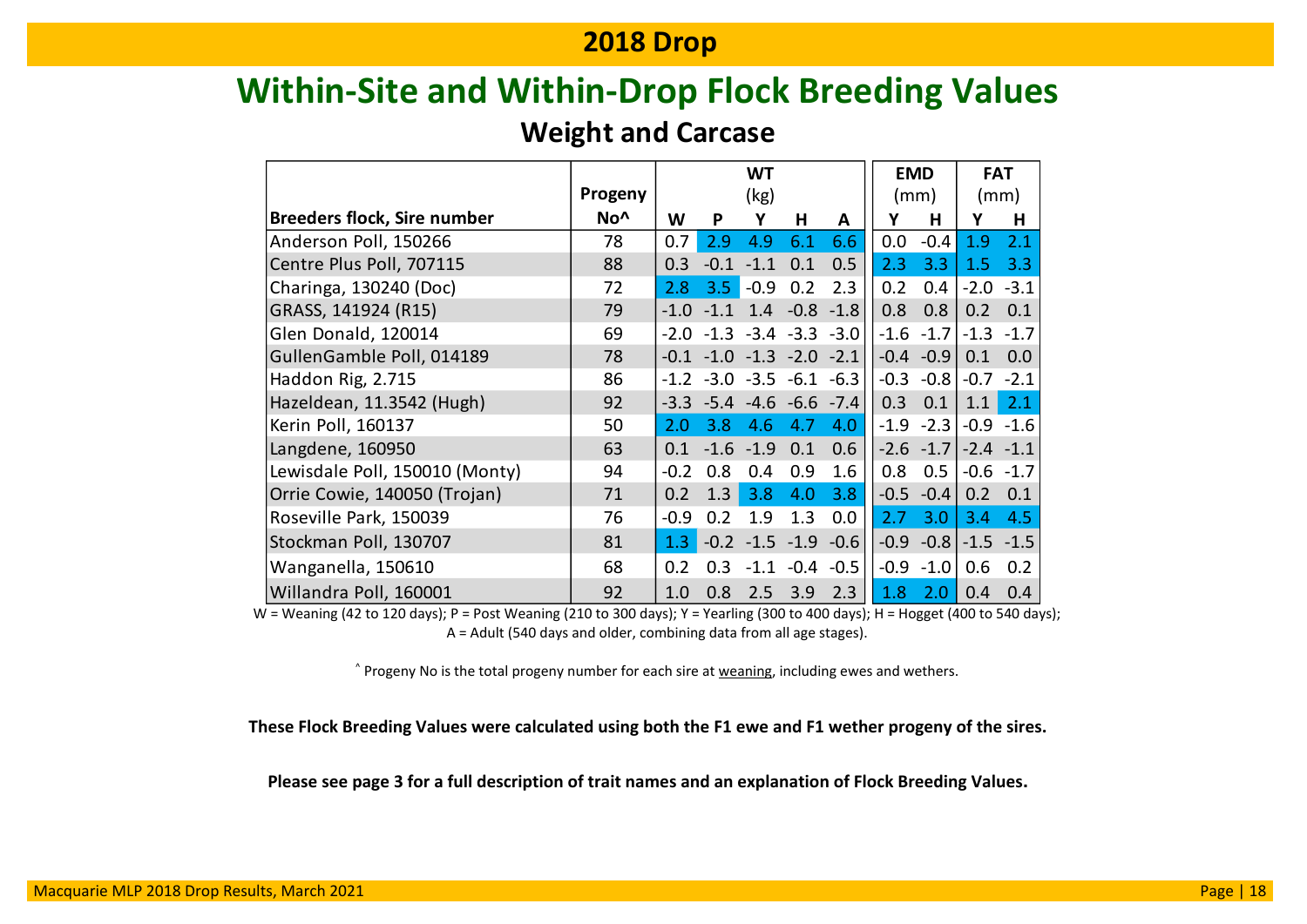# **Within-Site and Within-Drop Research Breeding Values**

#### **Reproduction**

|                                    |                      | Across Year Results (Currently incl. maiden only) |                    |         |                |  |  |  |  |  |
|------------------------------------|----------------------|---------------------------------------------------|--------------------|---------|----------------|--|--|--|--|--|
|                                    |                      |                                                   |                    | Ewe     |                |  |  |  |  |  |
|                                    | Ewes                 | Conception                                        | <b>Litter Size</b> | Rearing |                |  |  |  |  |  |
| <b>Breeders flock, Sire number</b> | scanned <sup>1</sup> |                                                   |                    | Ability | <b>NLW</b>     |  |  |  |  |  |
| Anderson Poll, 150266              | 40                   | 0.01                                              | 0.07               | 0.02    | 10             |  |  |  |  |  |
| Centre Plus Poll, 707115           | 43                   | 0.03                                              | 0.10               | $-0.03$ | 7              |  |  |  |  |  |
| Charinga, 130240 (Doc)             | 33                   | $-0.06$                                           | 0.00               | 0.06    | 0              |  |  |  |  |  |
| GRASS, 141924 (R15)                | 33                   | 0.03                                              | $-0.01$            | 0.00    | 3              |  |  |  |  |  |
| Glen Donald, 120014                | 36                   | 0.00                                              | 0.06               | $-0.03$ | 1              |  |  |  |  |  |
| GullenGamble Poll, 014189          | 37                   | $-0.01$                                           | $-0.02$            | 0.01    | $-1$           |  |  |  |  |  |
| Haddon Rig, 2.715                  | 34                   | 0.00                                              | 0.01               | 0.03    | 5              |  |  |  |  |  |
| Hazeldean, 11.3542 (Hugh)          | 40                   | $-0.01$                                           | 0.00               | $-0.01$ | $-1$           |  |  |  |  |  |
| Kerin Poll, 160137                 | 22                   | 0.02                                              | $-0.05$            | 0.02    | $\overline{2}$ |  |  |  |  |  |
| Langdene, 160950                   | 24                   | 0.02                                              | $-0.10$            | $-0.04$ | $-9$           |  |  |  |  |  |
| Lewisdale Poll, 150010 (Monty)     | 34                   | $-0.06$                                           | $-0.04$            | $-0.01$ | $-11$          |  |  |  |  |  |
| Orrie Cowie, 140050 (Trojan)       | 33                   | 0.01                                              | 0.00               | $-0.05$ | $-6$           |  |  |  |  |  |
| Roseville Park, 150039             | 34                   | 0.03                                              | 0.02               | 0.02    | 6              |  |  |  |  |  |
| Stockman Poll, 130707              | 33                   | $-0.02$                                           | $-0.04$            | $-0.01$ | -5             |  |  |  |  |  |
| Wanganella, 150610                 | 37                   | $-0.03$                                           | $-0.03$            | 0.02    | $-2$           |  |  |  |  |  |
| Willandra Poll, 160001             | 32                   | 0.03                                              | 0.01               | $-0.02$ | $\mathbf{1}$   |  |  |  |  |  |

**<sup>1</sup>This reports the number of F1 ewes joined in the first reproduction year at pregnancy scanning.**

These **Research Breeding Values** are calculated across all reproduction cycles (**2019-2020**). For the MLP project, NLW is derived from the three reproduction component traits.

#### **Units / Definitions sourced from Sheep Genetics**

| <b>Trait Name</b>             | <b>Units</b>                  | <b>Definitions</b>                                                |  |  |  |  |  |  |
|-------------------------------|-------------------------------|-------------------------------------------------------------------|--|--|--|--|--|--|
| Conception                    | Ewes pregnant per ewes joined | The ability of a ewe to get in lamb in comparison to all the ewes |  |  |  |  |  |  |
|                               |                               | in the same joining event.                                        |  |  |  |  |  |  |
| <b>Litter Size</b>            | Lambs per litter              | The number of the foetuses a ewe has in comparison to all the     |  |  |  |  |  |  |
|                               |                               | ewes that got in lamb.                                            |  |  |  |  |  |  |
| <b>Ewe Rearing Ability</b>    | Lambs weaned per lambs born   | The ability of the ewe to rear the lambs that she gives birth to. |  |  |  |  |  |  |
| <b>Number of Lambs Weaned</b> |                               | Number of lambs weaned per 100 ewes joined                        |  |  |  |  |  |  |

The reproduction analysis model is still in development and should be used with caution.

NLW is calculated from reproduction data only - not yet incorporating any correlated production traits.

Reproduction traits are lowly heritable - caution should be used when using small data sets to compare sires.

# **Within-Site and Within-Drop**

|                                    | Dual           | <b>Merino</b> | <b>Fibre</b> | Wool       |
|------------------------------------|----------------|---------------|--------------|------------|
|                                    | <b>Purpose</b> | Production    | Production   | Production |
| <b>Breeders flock, Sire number</b> | <b>Plus</b>    | Plus          | Plus         | Plus       |
| Anderson Poll, 150266              | 72             | 73            | 69           | 68         |
| Centre Plus Poll, 707115           | 91             | 81            | 80           | 78         |
| Charinga, 130240 (Doc)             | 119            | 112           | 117          | 106        |
| GRASS, 141924 (R15)                | 115            | 102           | 110          | 96         |
| Glen Donald, 120014                | 88             | 92            | 83           | 103        |
| GullenGamble Poll, 014189          | 92             | 99            | 96           | 103        |
| Haddon Rig, 2.715                  | 126            | 118           | 114          | 121        |
| Hazeldean, 11.3542 (Hugh)          | 91             | 100           | 116          | 84         |
| Kerin Poll, 160137                 | 106            | 112           | 101          | 117        |
| Langdene, 160950                   | 69             | 101           | 99           | 102        |
| Lewisdale Poll, 150010 (Monty)     | 107            | 97            | 92           | 114        |
| Orrie Cowie, 140050 (Trojan)       | 80             | 80            | 88           | 84         |
| Roseville Park, 150039             | 110            | 93            | 93           | 87         |
| Stockman Poll, 130707              | 73             | 90            | 104          | 78         |
| Wanganella, 150610                 | 129            | 134           | 124          | 138        |
| Willandra Poll, 160001             | 132            | 117           | 110          | 121        |

### **MERINOSELECT Indexes**

**Please note, these indexes now include NLW within the calculation which differs to previous MLP reports.** 

**These Indexes were calculated using both the F1 ewe and F1 wether progeny of the sires.**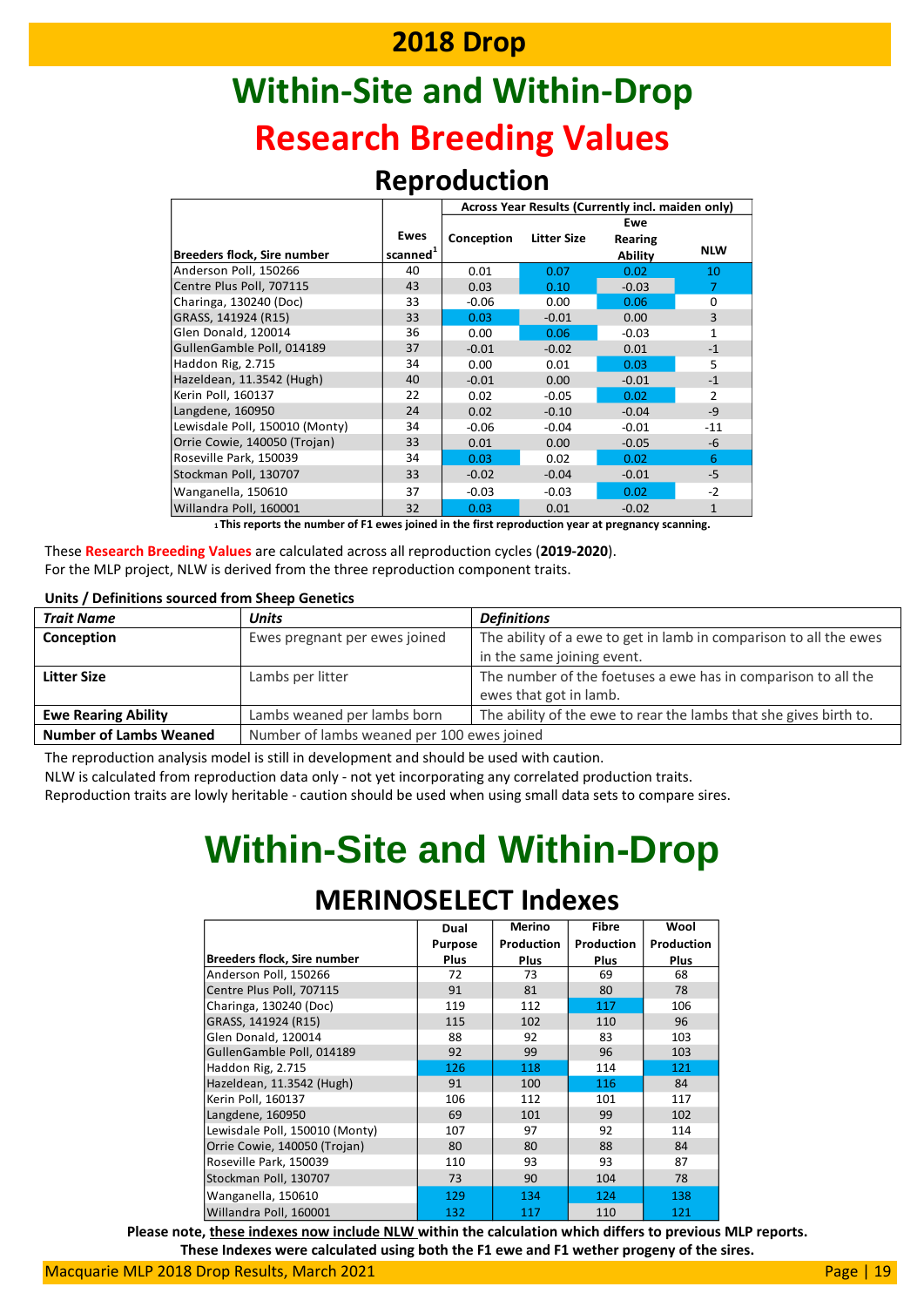### **2017 Sire and Contact Details**

#### **‐ Individual sire results may not be representative of a sire's bloodline ‐**

**Sires were specifically selected for the project to generate a population that is industry representative. [More details available for](https://merinosuperiorsires.com.au/wp-content/uploads/2020/08/COMMS-Merino-Lifetime-Productivity-Project-Sire-Selection-Process-and-Stocktake-290806.pdf) download here. Each site's sire list will include rams representing a range in breeding philosophies, types, skin types, performance, age, horn status and industry usage.**

| <b>Breeders flock, Sire name</b>   |                                                                 | <b>Sire of Sire</b>                |           | <b>Poll Link Sire</b> |
|------------------------------------|-----------------------------------------------------------------|------------------------------------|-----------|-----------------------|
| Sire ID#                           | <b>Contact Details</b>                                          |                                    |           |                       |
| Centre Plus Poll, 707115           | <b>Robert Mortimer</b>                                          | 601250-2004-407373                 |           |                       |
| 601250-2007-707115                 | Devondale, Tullamore NSW 2874                                   | (Centre Plus Poll, 407373)         | PP        | Link Sire             |
|                                    | P: (02) 6892 8259, M: 0429 928 292, E: robert@centreplus.com.au |                                    |           |                       |
| Collinsville Poll, 130545 (Apollo) | <b>Tim Dalla</b>                                                | 600105-2011-111122                 |           |                       |
| 600105-2013-130545                 | PO Box 26, Hallett SA 5419                                      | (Collinsville Poll, 111122)        | <b>PP</b> |                       |
|                                    | M: 0488 773 329, E: tim@collinsville.com.au                     |                                    |           |                       |
| Darriwell, 130941 (Buddha)         | <b>Russell Jones</b>                                            | 503655-2011-000952                 |           |                       |
| 503655-2013-130941                 | Darriwell, 924 Darriwell Rd, Trundle NSW 2875                   | (Darriwell, 000952)                | HH        | Link Sire             |
|                                    | P: (02) 6869 9242, M: 0428 699 243, E: darriwool@hotmail.com    |                                    |           |                       |
| <b>GRASS Merino, 122190 (P47)</b>  | <b>Graham Peart</b>                                             | 609040-2006-066533                 |           |                       |
| 503884-2012-122190                 | GRASS Merinos Pty Ltd, PO Box 216, Nambucca Heads NSW 2448      | (Merinotech WA, 066533)            | HH.       |                       |
|                                    | P: 0428 825 721, E: g.peart@icloud.com                          |                                    |           |                       |
| GullenGamble Poll, 120018          | <b>Mark Kerin</b>                                               | 600815-2008-080445                 |           |                       |
| 601414-2012-120018                 | GullenGamble, Yeoval NSW 2868                                   | (Leahcim Poll, 080445)             | PP        |                       |
|                                    | P: (02) 6846 4252, M: 0427 464 252, E: gullen@bordernet.com.au  |                                    |           |                       |
| Hazeldean, 13.4936                 | <b>Jim Litchfield</b>                                           | 500383-2011-003542                 |           |                       |
| 500383-2013-004936                 | Hazeldean Pty Ltd, Cooma NSW 2630                               | (Hazeldean, 003542)                | <b>PH</b> |                       |
|                                    | P: (02) 6453 5555, M: 0417 676 561, E: admin@hazeldean.com.au   |                                    |           |                       |
| Kerin Poll, 151911                 | <b>Nigel Kerin</b>                                              | 600088-2013-130306                 |           |                       |
| 601413-2015-151911                 | Karuga Park, 1142 Bournewood Rd, Yeoval NSW 2868                | (Moorundie Park Poll, 130306)   PP |           |                       |
|                                    | M: 0427 464 070, E: kerinag@bigpond.com                         |                                    |           |                       |
| Moojepin, 120652                   | <b>Chad Taylor</b>                                              | 504637-2010-100248                 |           |                       |
| 504637-2012-120652                 | Marapana, 456 Wuuluman Road, Wellington NSW 2820                | (Moojepin, 100248)                 | PH        | Link Sire             |
|                                    | P: (02) 6845 3620, M: 0458 453 608, E: chad@mumblebone.com.au   |                                    |           |                       |
| Mumblebone, 151367                 | <b>Chad Taylor</b>                                              | 600815-2011-111173                 |           |                       |
| 500063-2015-151367                 | Marapana, 456 Wuuluman Road, Wellington NSW 2820                | (Leahcim Poll, 111173)             | PH        |                       |
|                                    | P: (02) 6845 3620, M: 0458 453 608, E: chad@mumblebone.com.au   |                                    |           |                       |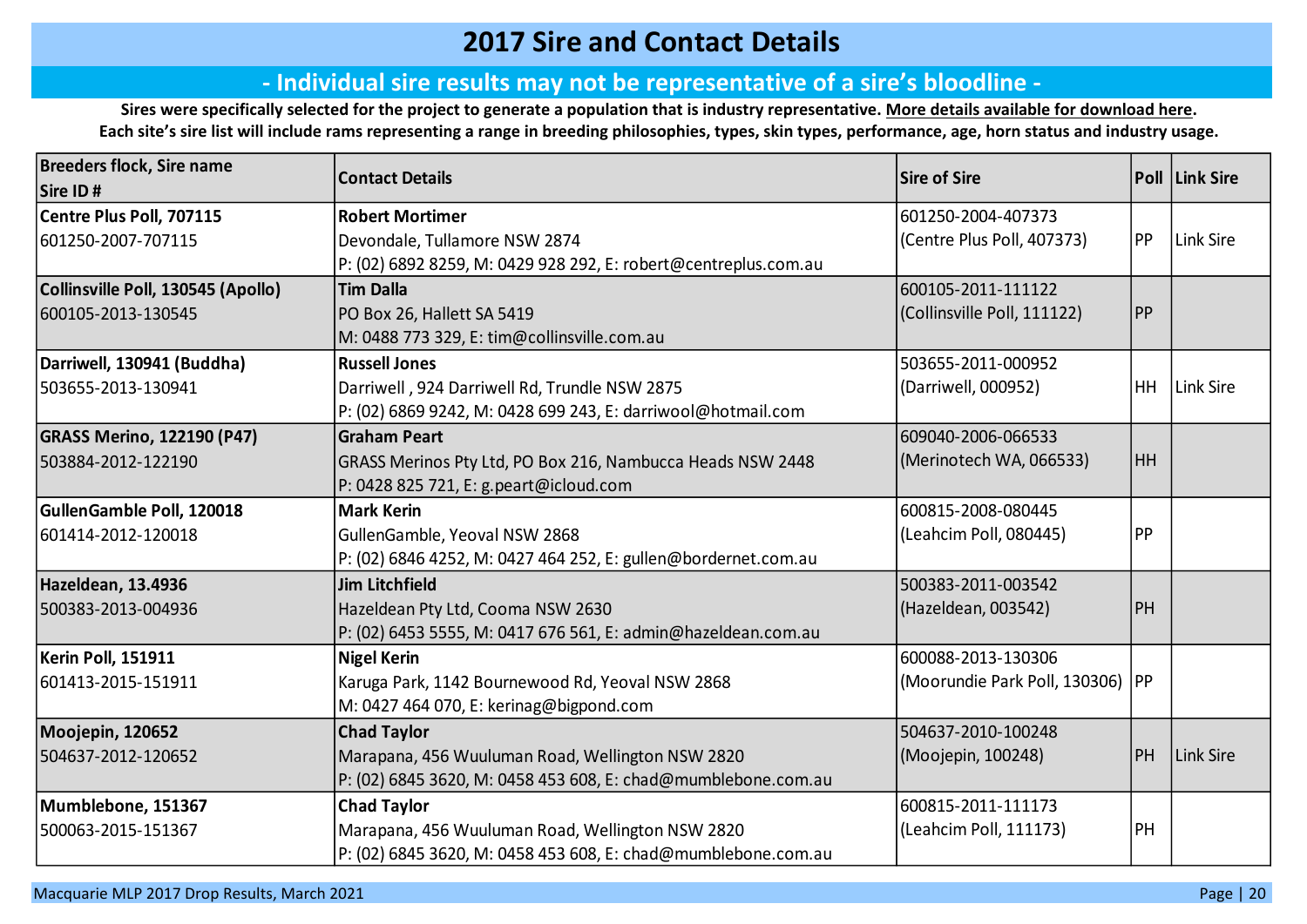### **2017 Sire and Contact Details**

| <b>Breeders flock, Sire name</b><br><b>Sire ID#</b> | <b>Contact Details</b>                                                   | <b>Sire of Sire</b>         |           | <b>Poll Link Sire</b> |
|-----------------------------------------------------|--------------------------------------------------------------------------|-----------------------------|-----------|-----------------------|
| <b>Roseville Park, 132933</b>                       | <b>Matthew and Cherie Coddington</b>                                     | 504166-2009-090014          |           |                       |
| 504166-2013-132933                                  | Glenwood, 39R Dilladerry Rd MS3, Dubbo NSW 2830                          | (Roseville Park, 090014)    | HH        |                       |
|                                                     | P: (02) 6887 7286, M: 0428 635 386, E: rpmerinos@bigpond.com             |                             |           |                       |
| Trigger Vale Poll, 140477                           | <b>Andrew and Mandi Bouffler</b>                                         | 609251-2011-110511          |           |                       |
| 609251-2014-140477                                  | Valera, Lockhart NSW 2656                                                | (Trigger Vale Poll, 110511) | PP        | Link Sire             |
|                                                     | P: (02) 6920 7656, M: 0427 207 656, E: info@triggervalesheepstuds.com.au |                             |           |                       |
| Wanganella, 130816                                  | <b>Angus Munro</b>                                                       | 503506-2009-090137          |           |                       |
| 500083-2013-130816                                  | Boonoke, Conargo Road, Deniliquin NSW 2710                               | (East Mundalla, 090137)     | HH        |                       |
|                                                     | P: (03) 5884 6604, M: 0488 601 603, E: amunro@austfood.com.au            |                             |           |                       |
| <b>West Plains Poll, 110004 (Mercenary)</b>         | <b>Drew Chapman</b>                                                      | 501341-2009-090089          |           |                       |
| 601236-2011-110004                                  | 306 Rocky Range Rd, Delegate NSW 2633                                    | (Hinesville, 090089)        | <b>PH</b> | Link Sire             |
|                                                     | P: (02) 6458 8129, M: 0428 823 533, E: laura.chapman1@bigpond.com        |                             |           |                       |
| <b>Wilgunya, 121224</b>                             | <b>Max Wilson</b>                                                        | Unknown                     |           |                       |
| 503764-2012-121224                                  | Wilgunya, Dirranbandi QLD 4486                                           |                             | HH        |                       |
|                                                     | P: (07) 4625 8214, E: mwilson@westnet.com.au                             |                             |           |                       |
| Willandra Poll, 140030 (Des)                        | <b>Ross Wells</b>                                                        | 600610-2012-120026          |           |                       |
| 600610-2014-140030                                  | Willandra, 477 North Coree Rd, Jerilderie NSW 2716                       | (Willandra Poll, 120026)    | PH        |                       |
|                                                     | P: (03) 5886 1223, M: 0428 861 605, E: willandramerinos@gmail.com        |                             |           |                       |

- # Sire ID provides a unique number for all sheep. A sire ID has 16 digits.  $\blacksquare$  2 for the breed of the flock, e.g., Merino (50), Poll Merino (60), Dohne (51), SAMM (48).
	- 4 for flock code, AASMB Registered flock code or unregistered code.
	- 4 for year of drop.
	- 6 for tag number used in the breeder's records.

**Link Sires** are those evaluated to provide links between years and sites so that the all site results can be combined into a single report.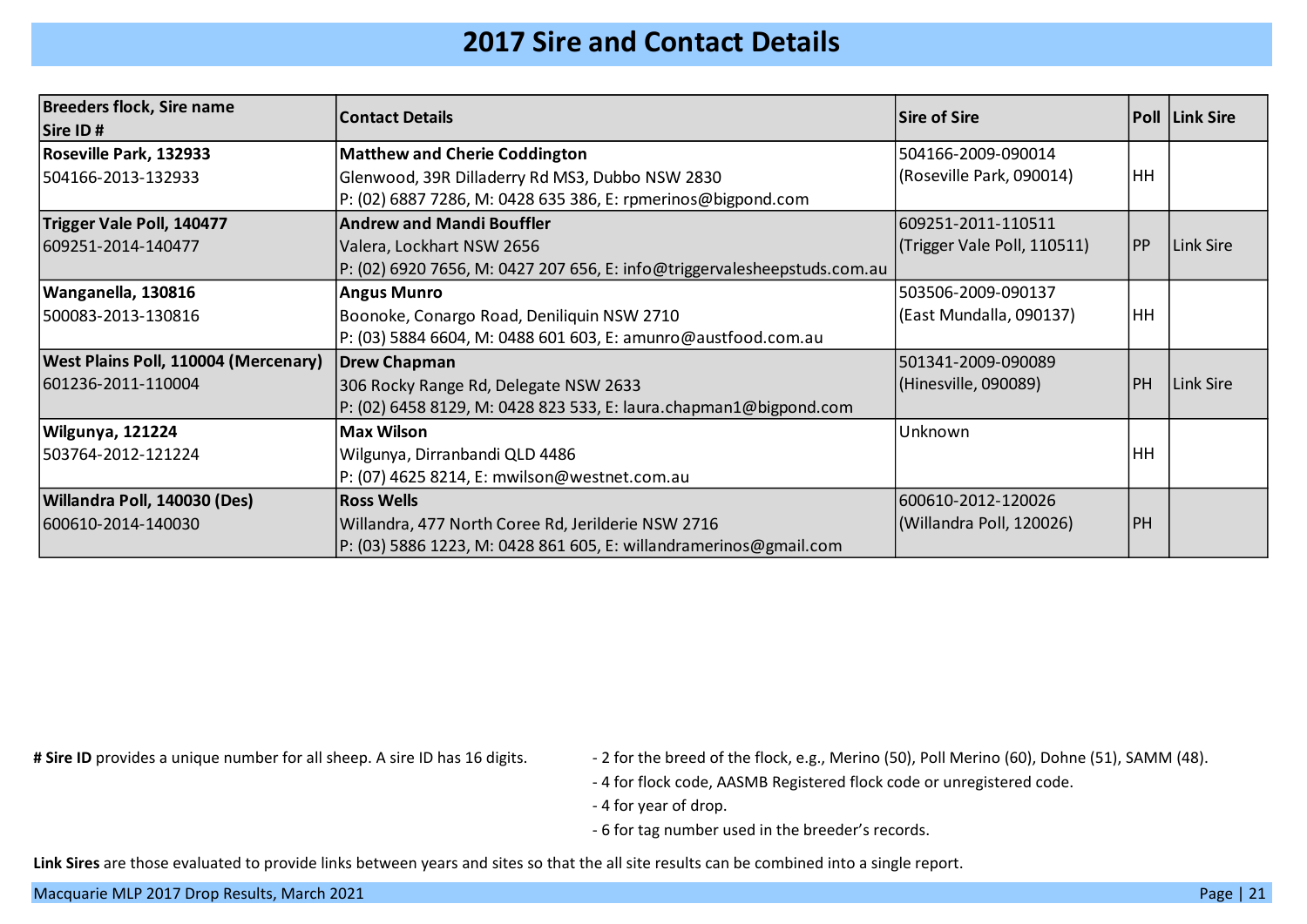### **Birth and Rear Type – F1 Ewes Counts – F1 Ewes**

# **Raw Data** Raw Data

|                                      |        | <b>Birth Type</b><br>(Scanning) |               |        | Rear Type<br>(Weaning) |                         |
|--------------------------------------|--------|---------------------------------|---------------|--------|------------------------|-------------------------|
| <b>Breeders flock, Sire number</b>   | Single | Twin                            | <b>Triple</b> | Single | Twin                   | <b>Triple</b>           |
| Centre Plus Poll, 707115             | 10     | 21                              | 3             | 14     | 20                     |                         |
| Collinsville Poll, 130545 (Apollo)   | 9      | 16                              | $\mathcal{P}$ | 10     | 17                     |                         |
| Darriwell, 130941                    | 7      | 13                              | 1             | 8      | 13                     |                         |
| GRASS Merino, 122190 (P47)           | 8      | 33 <sup>2</sup>                 | $\mathcal{P}$ | 15     | 28                     |                         |
| GullenGamble Poll, 120018            | 4      | 23                              | 2             | 9      | 20                     |                         |
| Hazeldean, 13.4936                   | 5      | 25 <sub>2</sub>                 | 3             | 11     | 20                     | $\mathcal{P}$           |
| Kerin Poll, 151911                   | 10     | 13                              | $\mathbf{1}$  | 15     | 9                      |                         |
| Moojepin, 120652                     | 12     | 23                              | 6             | 16     | 21                     | 4                       |
| Mumblebone, 151367                   | 8      | 19                              | 2             | 16     | 13                     |                         |
| Roseville Park, 132933               | 12     | 12                              | 5             | 14     | 14                     | $\mathbf{1}$            |
| Trigger Vale Poll, 140477            | 12     | 22                              | 1             | 14     | 21                     |                         |
| Wanganella, 130816                   | 5      | 16                              |               | 6      | 15                     |                         |
| West Plains Poll, 110004 (Mercenary) | 6      | 10                              |               | 7      | 9                      |                         |
| Wilgunya, 121224                     | 8      | 23                              |               | 11     | 20                     |                         |
| Willandra Poll, 140030 (Des)         | 8      | 26                              |               | 11     | 23                     |                         |
|                                      | 124    | 295                             | 28            | 177    | 263                    | $\overline{\mathbf{z}}$ |
| <b>Total</b>                         | 28%    | 66%                             | 6%            | 40%    | 59%                    | 2%                      |

|                                      |        | <b>Birth Type</b><br>(Scanning) |    |     | Rear Type<br>(Weaning)    |                |                                      | <b>Marking</b> | Weaning  | Post<br>Weaning<br>Classing | Hogget<br><b>Classing</b> | Adult <sub>2</sub><br>Classing | Adult3<br><b>Classing</b> | <b>Survival Rate</b><br>from Marking |
|--------------------------------------|--------|---------------------------------|----|-----|---------------------------|----------------|--------------------------------------|----------------|----------|-----------------------------|---------------------------|--------------------------------|---------------------------|--------------------------------------|
| <b>Breeders flock. Sire number</b>   | Single | Twin                            |    |     | Triple Single Twin Triple |                | <b>Breeders flock, Sire number</b>   | 26/06/17       | 06/09/17 | 01/02/18                    | 26/09/18                  | 18/10/19                       | 15/10/20                  | %                                    |
| Centre Plus Poll, 707115             | 10     | 21                              |    | 14  | 20                        |                | Centre Plus Poll, 707115             | 34             | 34       | 34                          | 34                        | 33                             | 32                        | 94%                                  |
| Collinsville Poll, 130545 (Apollo)   | 9      | 16                              |    | 10  | 17                        |                | Collinsville Poll, 130545 (Apollo)   | 28             | 27       | 25 <sup>1</sup>             | 25                        | 24                             | 23                        | 82%                                  |
| Darriwell, 130941                    |        | 13                              |    | 8   | 13                        |                | Darriwell, 130941                    | 23             | 21       | 20                          | 20                        | 19                             | 19                        | 83%                                  |
| GRASS Merino, 122190 (P47)           | 8      | 33                              |    | 15  | 28                        |                | GRASS Merino, 122190 (P47)           | 45             | 43       | 42                          | 42                        | 41                             | 41                        | 91%                                  |
| GullenGamble Poll, 120018            |        | 23                              |    | 9   | 20                        |                | GullenGamble Poll, 120018            | 31             | 29       | 29                          | 29                        | 28                             | 28                        | 90%                                  |
| Hazeldean, 13.4936                   | 5      | 25                              |    | 11  | 20                        |                | Hazeldean, 13.4936                   | 34             | 33       | 33                          | 32                        | 30                             | 30                        | 88%                                  |
| Kerin Poll, 151911                   | 10     | 13                              |    | 15  | 9                         |                | Kerin Poll, 151911                   | 26             | 24       | 24                          | 24                        | 23                             | 23                        | 88%                                  |
| Moojepin, 120652                     | 12     | 23                              | 6  | 16  | 21                        | $\overline{4}$ | Moojepin, 120652                     | 42             | 41       | 41                          | 41                        | 40                             | 40                        | 95%                                  |
| Mumblebone, 151367                   | 8      | 19                              |    | 16  | 13                        |                | Mumblebone, 151367                   | 31             | 29       | 29                          | 29                        | 27                             | 26                        | 84%                                  |
| Roseville Park, 132933               | 12     | 12                              |    | 14  | 14                        |                | Roseville Park, 132933               | 30             | 29       | 29                          | 29                        | 28                             | 28                        | 93%                                  |
| Trigger Vale Poll, 140477            | 12     | 22                              |    | 14  | 21                        |                | Trigger Vale Poll, 140477            | 35             | 35       | 35                          | 35                        | 35                             | 34                        | 97%                                  |
| Wanganella, 130816                   |        | 16                              |    | 6   | 15                        |                | Wanganella, 130816                   | 21             | 21       | 21                          | 21                        | 20                             | 20                        | 95%                                  |
| West Plains Poll, 110004 (Mercenary) | 6      | 10                              |    |     | q                         |                | West Plains Poll, 110004 (Mercenary) | 16             | 16       | 16                          | 16                        | 16                             | 16                        | 100%                                 |
| Wilgunya, 121224                     | 8      | 23                              |    | 11  | 20                        |                | Wilgunya, 121224                     | 34             | 31       | 30                          | 30                        | 29                             | 29                        | 85%                                  |
| Willandra Poll, 140030 (Des)         |        | 26                              |    | 11  | 23                        |                | Willandra Poll, 140030 (Des)         | 34             | 34       | 33                          | 33                        | 32                             | 32                        | 94%                                  |
| <b>Total</b>                         | 124    | 295                             | 28 | 177 | 263                       | ┓              | Average                              | 31             | 30       | 29                          | 29                        | 28                             | 28                        | 91%                                  |
|                                      | 28%    | 66%                             | 6% | 40% | 59%                       | 2%             | <b>Total</b>                         | 464            | 447      | 441                         | 440                       | 425                            | 421                       |                                      |

 **\*\*This relates to the 2017 Drop F1 ewes own birth and rear type\*\* Reductions in F1 Ewe counts are a result of mortality and culling for welfare reasons.** 

**Welfare culls generally equate to less than 2 ewes per year.**

This publication contains raw data which has not been adjusted for factors that may improve the accuracy of its interpretation for genetic evaluation purposes such as birth and rear type, age of dam and management group, the number of breeding age ewes that are dry, rearing single or twin lambs nor accounting for differences in the foundation ewe sources and in progeny group sizes. Persons should take particular care using raw data for genetic evaluation.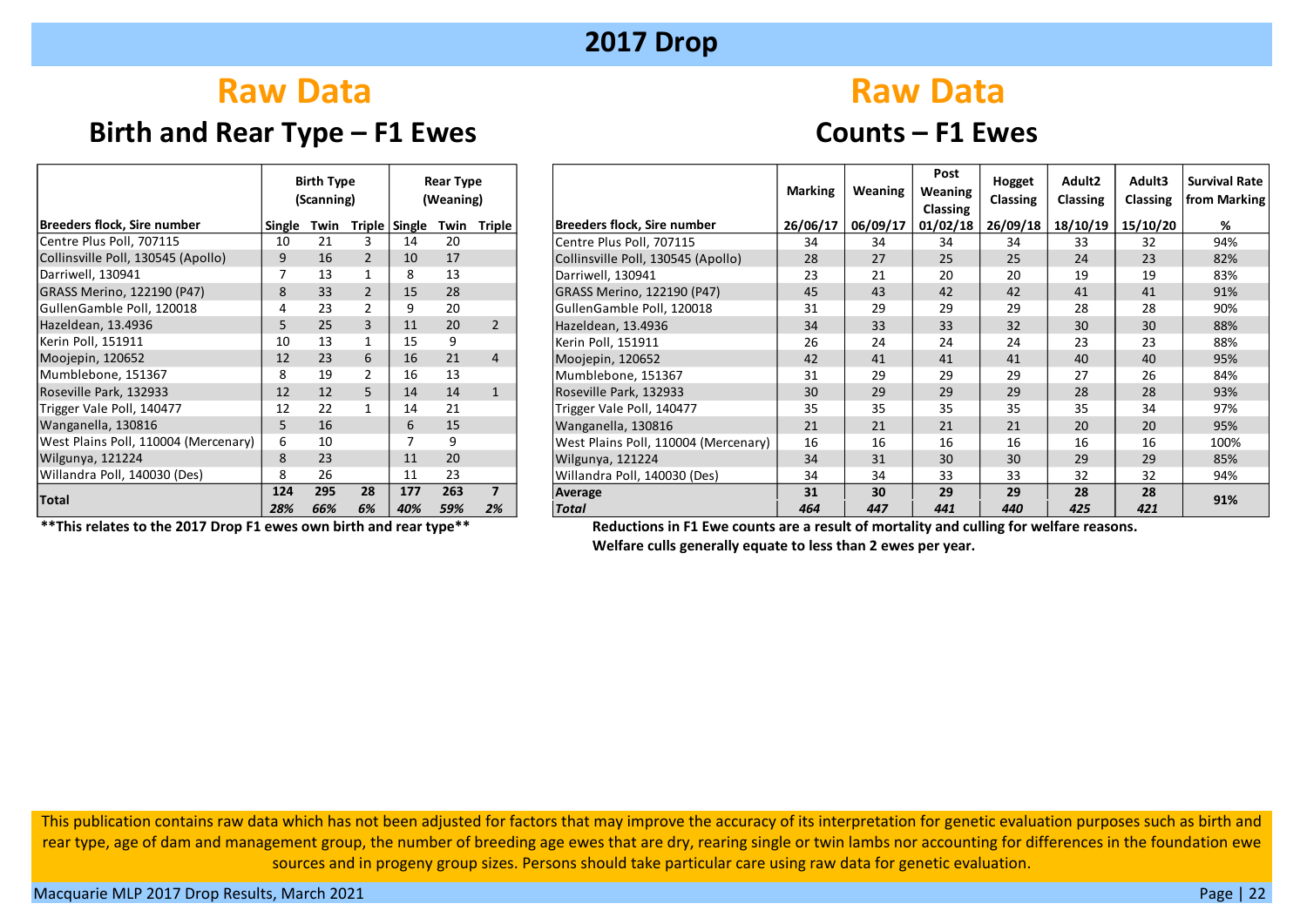# **Raw Data**

9 12 Adult2 8 12 Adult3 **Wool growth in Months** Hogget Post Weaning

#### **Wool – F1 Ewes**

|                                      |                  | <b>GFW</b> |     |                |     | <b>CFW</b> |     |     |      | <b>FD</b> |                |                |      | <b>FDCV</b> |                   |                |      |      | SL    |                |      | SS          |      |       |
|--------------------------------------|------------------|------------|-----|----------------|-----|------------|-----|-----|------|-----------|----------------|----------------|------|-------------|-------------------|----------------|------|------|-------|----------------|------|-------------|------|-------|
|                                      |                  | (kg)       |     |                |     | (kg)       |     |     |      | $(\mu m)$ |                |                |      | (%)         |                   |                |      |      | (mm)  |                |      | (Nktex)     |      |       |
| Breeders flock, Sire number          |                  | н.         | A2  | A <sub>3</sub> | P   | н          | A2  | A3  |      |           | A <sub>2</sub> | A <sub>3</sub> | P    | н           | А2                | A <sub>3</sub> | P    | н.   | A2    | A <sub>3</sub> | Р    | н           | A2   | A3    |
| Centre Plus Poll, 707115             | 3.6              | 4.6        | 7.6 | 6.4            | 2.3 | 2.9        | 4.1 | 4.5 | 17.6 | 19.1      | 18.7           | 19.5           | 18.8 | 15.6        | 16.9              | 15.9           | 84.9 | 91.0 | l15.  | 122.2          | 28.8 | 51.5        | 29.0 | 28.7  |
| Collinsville Poll, 130545 (Apollo)   | 3.9 <sub>2</sub> | 4.9        | 8.2 | 7.4            | 2.5 | 3.2        | 4.6 | 5.4 | 18.1 | 19.8      | 19.3           | 20.1           | 18.1 | 15.2        | 16.1              | 16.6           | 80.4 | 85.1 | 107.4 | 114.9          | 32.5 | 54.1        | 33.4 | 32.2  |
| Darriwell, 130941                    | 3.7              | 5.0        | 8.7 |                | 2.3 | 3.2        | 4.8 | 5.5 | 18.0 | 19.5      | 18.9           | 19.9           | 19.1 | 16.4        | 16.4              | 16.6           | 77.6 | 85.1 | 103.7 | 115.9 l        |      | $31.0$ 57.6 | 33.1 | 35.6  |
| GRASS Merino, 122190 (P47)           | 3.9              | 5.2        | 8.5 | 6.9            | 2.5 | 3.2        | 4.8 | 4.9 | 18.6 | 20.0      | 19.5           | 20.0           | 18.7 | 15.8        | 16.4              | 17.2           | 82.0 | 89.0 | 110.0 | 115.7          | 34.8 | 58.1        | 30.2 | 31.2  |
| GullenGamble Poll, 120018            | 3.7              | 4.9        | 8.6 | 7.3            | 2.4 | 3.2        | 5.0 | 5.3 | 17.5 | 18.5      | 18.3           | 19.3           | 19.0 | 16.0        | 17.0              | 17.0           | 84.6 | 90.5 | 113.1 | 119.8          | 26.7 | 48.1        | 23.5 | 32.5  |
| Hazeldean, 13.4936                   | 3.8              | 5.1        | 8.7 | 7.3            | 2.5 |            | 4.8 | 5.1 | 16.6 | 18.1      | 17.7           | 18.5           | 18.2 | 15.7        | $16.1 \quad 16.9$ |                | 77.7 | 87.2 | 110.2 | 117.5          | 30.4 | 51.0        | 30.8 | 33.6  |
| Kerin Poll, 151911                   | 4.0              | 5.3        | 9.0 | 7.6            | 2.5 | 3.3        | 4.8 | 5.5 | 18.0 | 18.7      | 18.4           | 19.3           | 18.4 | 16.3        | 16.6              | 17.2           | 84.9 | 91.0 | 112.7 | 120.3          | 32.6 | 49.7        | 33.0 | -37.4 |
| Moojepin, 120652                     | 3.6              | 4.3        | 7.4 | 6.1            | 2.2 | 2.7        | 3.9 | 4.2 | 18.0 | 19.1      | 18.6           | 19.3           | 19.2 | 15.6        | 16.7              | 17.4           | 89.4 | 92.8 | 19 9  | 122.4          | 25.9 | 46.5        | 26.9 | 28.5  |
| Mumblebone, 151367                   | 3.7              | 4.7        | 8.0 | 6.5            | 2.4 | 2.8        | 4.0 | 4.3 | 18.1 | 19.4      | 18.9           | 19.3           |      | 14.5        | 15.6.             | 15.9           | 88.2 | 94 1 | 194   | 123.5          | 30.8 | 47.8        | 27.O | 29.7  |
| Roseville Park, 132933               | 3.8              | 5.0        | 9.0 | 7.3            | 2.4 | 3.0        | 4.8 | 5.0 | 18.1 | 18.8      | 18.5           | 19.3           | 17.8 | 16.2        | 16.6              | 16.9           | 79.0 | 82.9 | 107.4 | 112.5          | 30.5 | 52.6        | 35.2 | 35.9  |
| Trigger Vale Poll, 140477            | 3.6              | 4.8        | 8.3 | 6.8            | 2.3 | 3.0        | 4.3 | 4.8 | 18.7 | 19.9      | 19.5           | 20.2           | 18.0 | 144         | 15.2              | 15.2           | 81.6 | 88.4 | 112.7 | 118.4          | 28.6 | 47.1        | 28.4 | 30.6  |
| Wanganella, 130816                   | 3.7              | 5.1        | 8.4 | 7.3            | 2.5 |            | 4.8 |     | 17.8 | 19.2      | 18.8           | 19.6           | 18.4 | 15.7        | 16.4              | 17.2           | 81.0 | 86.8 | 106.3 | 115.8          | 28.2 | 54.0        | 35.2 | 30.2  |
| West Plains Poll, 110004 (Mercenary) | 3.3              | 4.9        | 8.2 |                | 2.1 | 3.1        | 4.3 | 5.0 | 16.4 | 18.0      | 47.67          | 18.            | 20.1 | 16.1        | 16.8              | 16.6           | 73.6 | 82.8 | 104.9 | 113.8          | 24.5 | 44.3        | 28.6 | 31.2  |
| Wilgunya, 121224                     | 3.7              | 5.1        | 8.6 | 7.1            | 2.3 | 3.1        | 4.4 | 4.9 | 17.0 | 18.7      | 18.4           | 19.1           | 19.1 | 16.9        | 16.5              | 17.8           | 73.6 | 82.7 | 104.8 | 110.5          | 30.5 | 51.9        | 34.0 | 32.3  |
| Willandra Poll, 140030 (Des)         | 3.8              | 5.3        | 8.9 | 7.5            | 2.5 |            | 5.0 | 5.3 | 17.7 | 18.7      | 18.2           | 18.8           | 19.4 | 16.5        | 16.3              | 16.9           | 78.3 | 84.6 | 105.6 | 112.0          | 28.9 | 48.0        | 26.8 | 28.7  |
| Average                              | 3.7              | 4.9        | 8.4 | 7.1            | 2.4 | 3.1        | 4.6 | 5.0 | 17.7 | 19.0      | 18.6           | 19.4           | 18.6 | 15.8        | 16.4              | 16.8           | 81.1 | 87.6 | 110.2 | 117.1          | 29.6 | 50.8        | 30.3 | 31.9  |

W = Weaning (42 to 120 days); P = Post Weaning (210 to 300 days); Y = Yearling (300 to 400 days); H = Hogget (400 to 540 days);

A2 = Adult (1.5 to 2.5 years); A3 = Adult (2.5 to 3.5 years); A4 = Adult (3.5 to 4.5 years).

**This raw data is from the F1 ewe progeny only of the sires.**

This publication contains raw data which has not been adjusted for factors that may improve the accuracy of its interpretation for genetic evaluation purposes such as birth and rear type, age of dam and management group, the number of breeding age ewes that are dry, rearing single or twin lambs nor accounting for differences in the foundation ewe sources and in progeny group sizes. Persons should take particular care using raw data for genetic evaluation.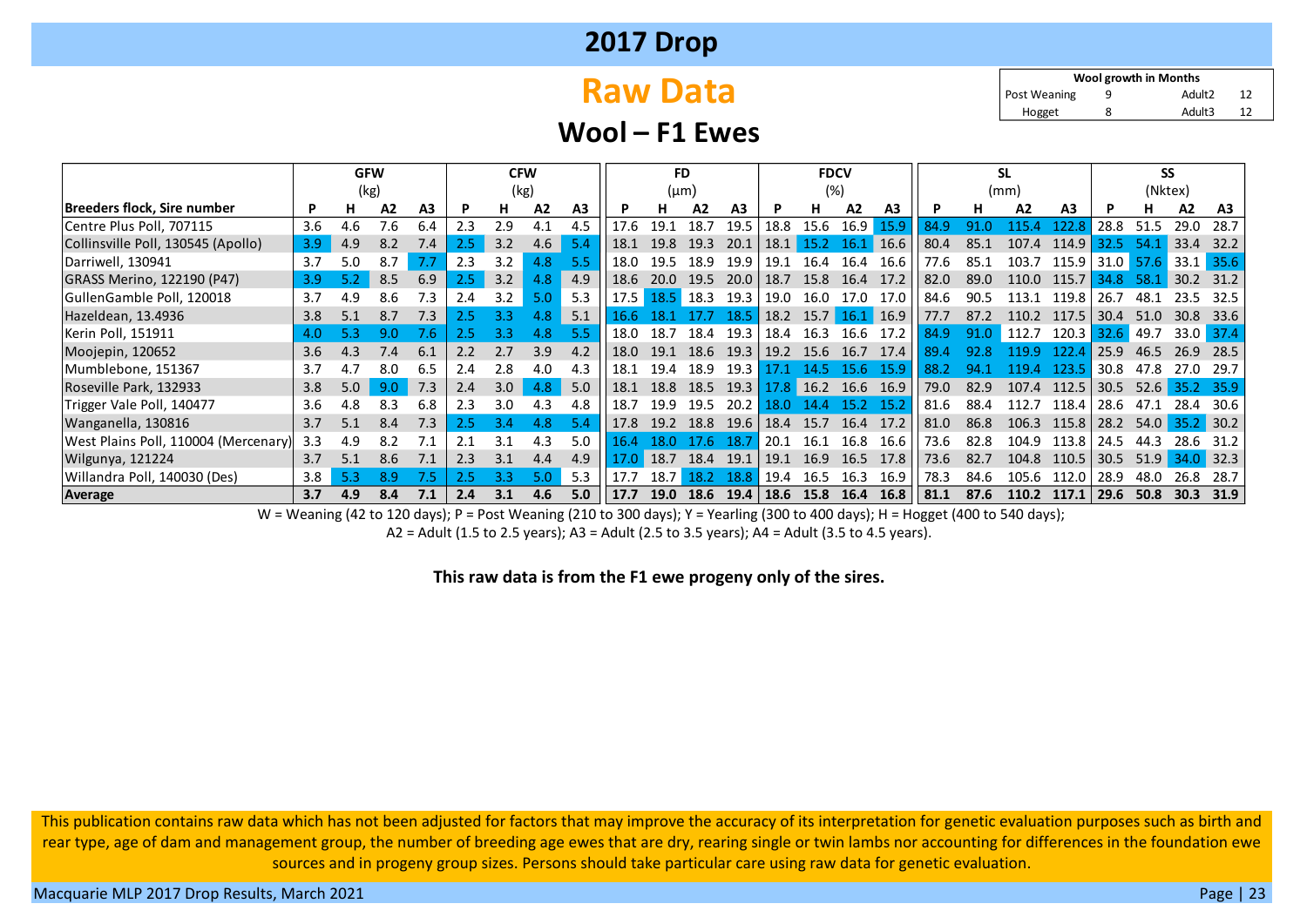# **Raw Data**

### **Weights – F1 Ewes**

|                                      | W        | P        | Υ        | <b>Weight Gain</b> | н        | A2         | <b>Weight Gain</b> | A3         | A4         |
|--------------------------------------|----------|----------|----------|--------------------|----------|------------|--------------------|------------|------------|
|                                      |          |          |          | <b>Weaning to</b>  |          | PreJoining | <b>Weaning to</b>  | Prejoining | Prejoining |
|                                      | (kg)     | (kg)     | (kg)     | Yearling           | (kg)     | (kg)       | <b>A2 Joining</b>  | (kg)       | (kg)       |
| Breeders flock, Sire number          | 06/09/17 | 08/03/18 | 30/04/18 | (kg)               | 10/07/18 | 20/11/18   | (kg)               | 20/11/19   | 09/12/20   |
| Centre Plus Poll, 707115             | 23.1     | 46.2     | 54.9     | 31.8               | 60.8     | 57.6       | 34.5               | 56.2       | 72.2       |
| Collinsville Poll, 130545 (Apollo)   | 23.9     | 46.8     | 55.8     | 31.9               | 60.2     | 56.5       | 32.6               | 50.9       | 71.5       |
| Darriwell, 130941                    | 21.5     | 45.7     | 55.3     | 33.8               | 61.0     | 57.7       | 36.2               | 53.5       | 73.9       |
| GRASS Merino, 122190 (P47)           | 23.8     | 47.3     | 56.1     | 32.3               | 60.9     | 58.2       | 34.4               | 54.0       | 72.8       |
| GullenGamble Poll, 120018            | 22.3     | 46.9     | 55.2     | 32.9               | 60.1     | 57.1       | 34.8               | 51.4       | 73.8       |
| Hazeldean, 13.4936                   | 21.9     | 42.3     | 50.9     | 29.0               | 56.1     | 54.7       | 32.8               | 51.5       | 71.4       |
| Kerin Poll, 151911                   | 25.0     | 49.9     | 59.0     | 34.0               | 64.3     | 60.5       | 35.5               | 55.3       | 77.7       |
| Moojepin, 120652                     | 22.7     | 46.5     | 54.8     | 32.1               | 59.9     | 57.1       | 34.4               | 55.8       | 72.8       |
| Mumblebone, 151367                   | 25.0     | 47.3     | 56.5     | 31.5               | 60.4     | 56.7       | 31.7               | 53.2       | 70.5       |
| Roseville Park, 132933               | 24.5     | 45.7     | 54.4     | 29.9               | 59.1     | 57.1       | 32.6               | 51.9       | 73.9       |
| Trigger Vale Poll, 140477            | 24.7     | 51.3     | 61.3     | 36.6               | 66.7     | 62.6       | 37.9               | 58.9       | 78.3       |
| Wanganella, 130816                   | 23.6     | 45.8     | 55.6     | 32.0               | 62.0     | 58.6       | 35.0               | 55.4       | 75.4       |
| West Plains Poll, 110004 (Mercenary) | 21.0     | 42.2     | 51.5     | 30.5               | 57.0     | 55.3       | 34.3               | 50.2       | 71.9       |
| Wilgunya, 121224                     | 22.1     | 44.5     | 54.0     | 31.9               | 58.8     | 55.0       | 32.9               | 52.9       | 72.4       |
| Willandra Poll, 140030 (Des)         | 22.8     | 46.1     | 56.3     | 33.5               | 61.7     | 56.8       | 34.0               | 53.2       | 73.2       |
| Average                              | 23.2     | 46.3     | 55.4     | 32.2               | 60.6     | 57.4       | 34.2               | 53.6       | 73.4       |

W = Weaning (42 to 120 days); P = Post Weaning (210 to 300 days); Y = Yearling (300 to 400 days); H = Hogget (400 to 540 days);

A2 = Adult (1.5 to 2.5 years); A3 = Adult (2.5 to 3.5 years); A4 = Adult (3.5 to 4.5 years).

#### **This raw data is from the F1 ewe progeny only of the sires.**

This publication contains raw data which has not been adjusted for factors that may improve the accuracy of its interpretation for genetic evaluation purposes such as birth and rear type, age of dam and management group, the number of breeding age ewes that are dry, rearing single or twin lambs nor accounting for differences in the foundation ewe sources and in progeny group sizes. Persons should take particular care using raw data for genetic evaluation.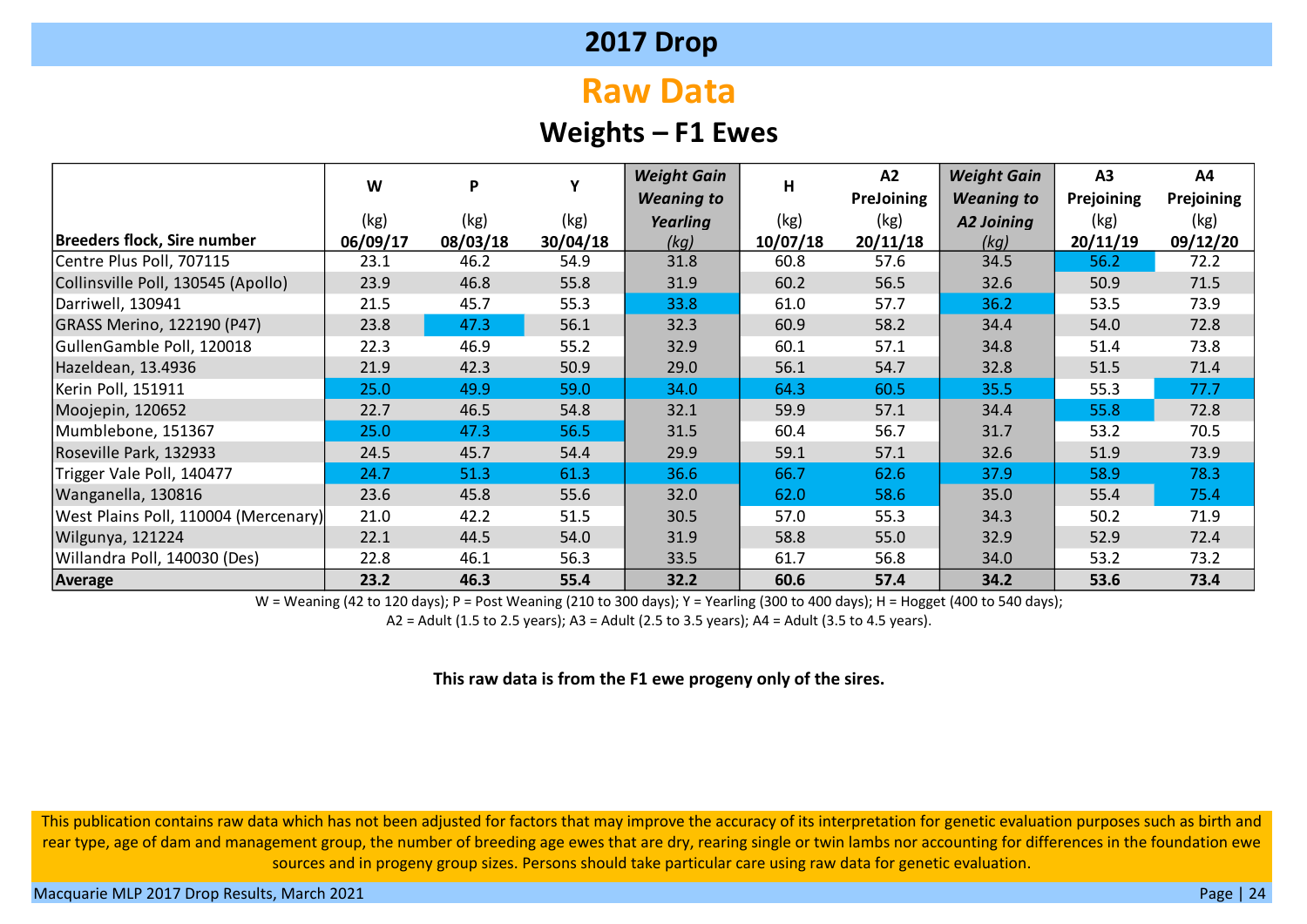# **Raw Data**

### **Carcase Measurements and Condition Scores – F1 Ewes**

|                                      |          |            | $EMD$ (mm)     |            |          | $FAT$ (mm) |            |            |          |                | <b>Condition Score</b> |            |
|--------------------------------------|----------|------------|----------------|------------|----------|------------|------------|------------|----------|----------------|------------------------|------------|
|                                      | P        | A2         | A <sub>3</sub> | A4         | P        | A2         | A3         | A4         | P        | A <sub>2</sub> | A <sub>3</sub>         | A4         |
|                                      |          | Prejoining | Prejoining     | Prejoining |          | Prejoining | Prejoining | Prejoining |          | Prejoining     | Prejoining             | Prejoining |
| Breeders flock, Sire number          | 08/03/18 | 20/11/18   | 20/11/19       | 09/12/20   | 08/03/18 | 20/11/18   | 20/11/19   | 09/12/20   | 08/03/18 | 20/11/18       | 20/11/19               | 09/12/20   |
| Centre Plus Poll, 707115             | 23.5     | 25.9       | 24.2           | 27.4       | 3.6      | 4.5        | 2.8        | 5.0        | 3.4      | 3.1            | 2.8                    | 3.8        |
| Collinsville Poll, 130545 (Apollo)   | 22.4     | 24.6       | 21.7           | 26.3       | 3.2      | 3.5        | 1.9        | 4.7        | 3.2      | 2.9            | 2.4                    | 3.7        |
| Darriwell, 130941                    | 22.2     | 24.5       | 21.9           | 26.6       | 2.6      | 2.9        | 1.9        | 4.2        | 3.1      | 2.8            | 2.4                    | 3.7        |
| GRASS Merino, 122190 (P47)           | 23.1     | 25.9       | 23.2           | 27.1       | 3.2      | 3.8        | 2.4        | 4.8        | 3.4      | 3.1            | 2.6                    | 3.8        |
| GullenGamble Poll, 120018            | 21.9     | 24.0       | 20.8           | 25.1       | 3.3      | 3.6        | 2.0        | 4.9        | 3.2      | 2.9            | 2.4                    | 3.7        |
| Hazeldean, 13.4936                   | 19.9     | 23.5       | 21.0           | 24.2       | 2.4      | 3.0        | 2.2        | 4.5        | 2.9      | 2.9            | 2.6                    | 3.7        |
| Kerin Poll, 151911                   | 23.8     | 25.1       | 22.5           | 26.9       | 2.9      | 3.4        | 2.1        | 5.0        | 3.4      | 3.1            | 2.5                    | 3.8        |
| Moojepin, 120652                     | 25.2     | 27.2       | 25.2           | 28.5       | 4.3      | 4.9        | 3.5        | 6.4        | 3.6      | 3.3            | 2.9                    | 4.1        |
| Mumblebone, 151367                   | 23.6     | 24.5       | 22.0           | 26.1       | 3.1      | 3.4        | 2.1        | 4.3        | 3.6      | 3.1            | 2.6                    | 3.9        |
| Roseville Park, 132933               | 20.2     | 22.4       | 19.5           | 24.0       | 2.8      | 3.3        | 1.8        | 4.8        | 3.0      | 2.9            | 2.4                    | 3.7        |
| Trigger Vale Poll, 140477            | 24.1     | 25.6       | 23.7           | 26.2       | 4.1      | 5.0        | 3.2        | 6.0        | 3.7      | 3.3            | 2.8                    | 4.1        |
| Wanganella, 130816                   | 21.9     | 24.5       | 22.6           | 26.4       | 3.2      | 4.0        | 2.6        | 5.2        | 3.1      | 2.9            | 2.6                    | 3.7        |
| West Plains Poll, 110004 (Mercenary) | 21.4     | 24.4       | 21.2           | 25.6       | 2.6      | 3.0        | 1.9        | 4.2        | 3.0      | 2.9            | 2.4                    | 3.6        |
| Wilgunya, 121224                     | 20.7     | 22.8       | 20.4           | 24.8       | 2.8      | 3.2        | 2.2        | 4.7        | 3.2      | 3.0            | 2.6                    | 3.7        |
| Willandra Poll, 140030 (Des)         | 21.3     | 24.0       | 22.0           | 25.6       | 3.5      | 3.5        | 2.2        | 5.4        | 3.3      | 2.9            | 2.5                    | 3.8        |
| <b>Average</b>                       | 22.3     | 24.6       | 22.1           | 26.1       | 3.2      | 3.7        | 2.3        | 4.9        | 3.3      | 3.0            | 2.6                    | 3.8        |

W = Weaning (42 to 120 days); P = Post Weaning (210 to 300 days); Y = Yearling (300 to 400 days); H = Hogget (400 to 540 days);

A2 = Adult (1.5 to 2.5 years); A3 = Adult (2.5 to 3.5 years); A4 = Adult (3.5 to 4.5 years).

#### **This raw data is from the F1 ewe progeny only of the sires.**

This publication contains raw data which has not been adjusted for factors that may improve the accuracy of its interpretation for genetic evaluation purposes such as birth and rear type, age of dam and management group, the number of breeding age ewes that are dry, rearing single or twin lambs nor accounting for differences in the foundation ewe sources and in progeny group sizes. Persons should take particular care using raw data for genetic evaluation.

Macquarie MLP 2017 Drop Results, March 2021 **Page | 25** National Page | 25 National Page | 25 National Page | 25 National Page | 25 National Page | 25 National Page | 25 National Page | 25 National Page | 25 National Page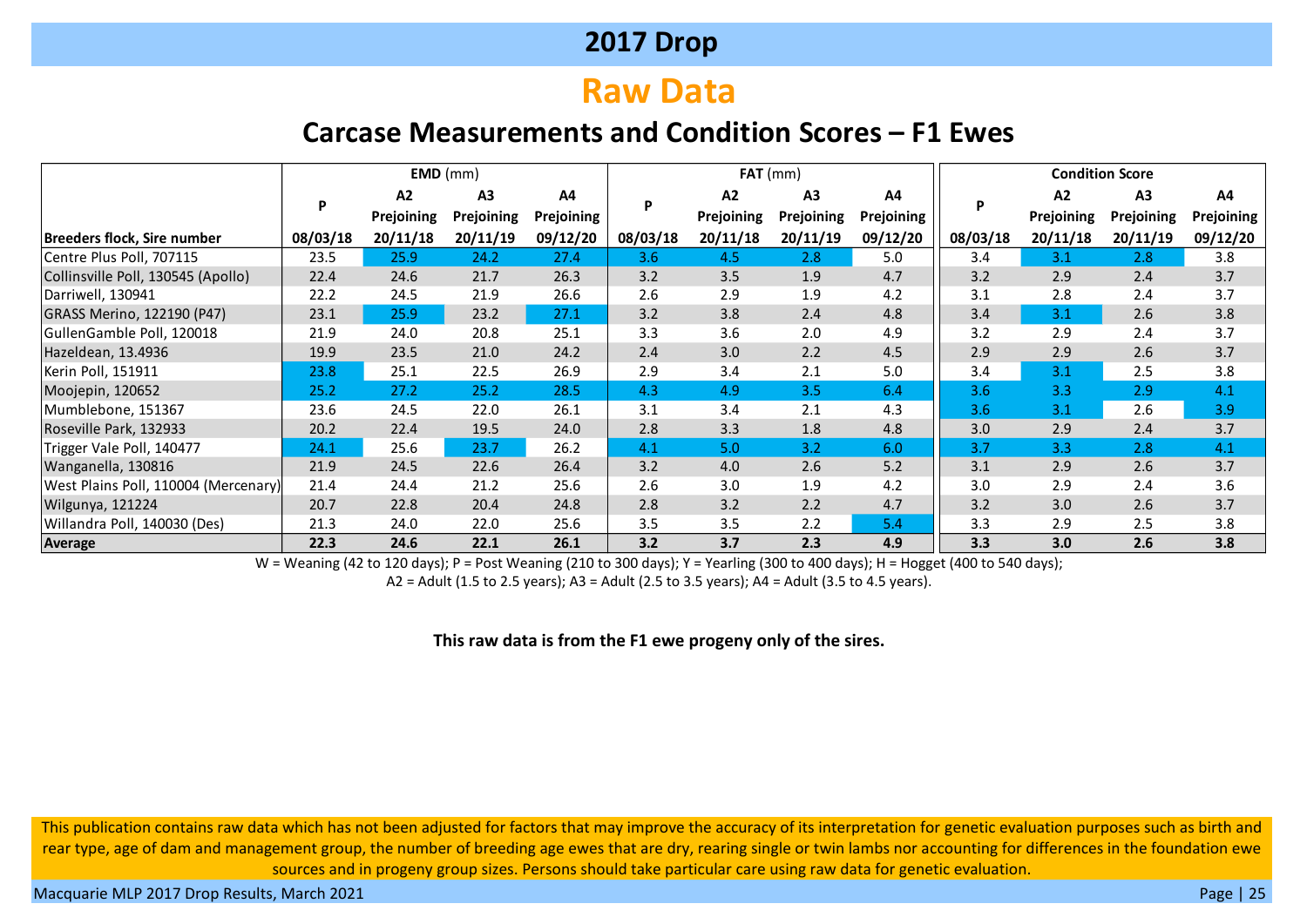# **Raw Data**

### **Visual Scores - Breech and Conformation - F1 Ewes**

|                                      |             |             | <b>Breech</b>                                  |     |     |            |     |     |             |                |     | Conformation |     |     |               |                  |     |
|--------------------------------------|-------------|-------------|------------------------------------------------|-----|-----|------------|-----|-----|-------------|----------------|-----|--------------|-----|-----|---------------|------------------|-----|
|                                      | <b>BRWR</b> | <b>BCOV</b> | <b>URINE</b><br>M<br>A2<br>A <sub>3</sub><br>P |     |     | <b>DAG</b> |     |     | <b>BDWR</b> |                |     | LEGS^        |     |     | <b>FACE</b>   |                  |     |
| Breeders flock, Sire number          | M           |             |                                                |     |     | н          | P   | н   | A2          | A <sub>3</sub> | P   | н            | A2  | P   | н             | A2               | A3  |
| Centre Plus Poll, 707115             | 2.5         | 3.3         | 2.2                                            | 1.2 | 1.6 | 1.7        | 2.4 | 1.8 | 2.6         | 2.6            | 2.3 | 2.2          | 3.0 | 3.1 | 3.4           | 2.9              | 2.7 |
| Collinsville Poll, 130545 (Apollo)   | 2.3         | 3.9         | 2.3                                            | 1.3 | 1.8 | 1.1        | 2.2 | 1.6 | 2.4         | 2.4            |     | 1.3          | 1.7 | 3.2 | 3.4           | 3.1              | 3.0 |
| Darriwell, 130941                    | 2.6         | 4.5         | $2.4^{\circ}$                                  | 1.1 | 2.1 | 1.3        | 3.0 | 2.1 | 3.0         | 2.9            | 1.7 | 1.7          | 3.2 | 3.5 | 3.5           | 3.5              | 3.3 |
| GRASS Merino, 122190 (P47)           | 2.7         | 4.5         | 2.7                                            | 1.1 | 2.0 | 1.6        | 2.9 | 2.1 | 2.8         | 2.7            | 2.0 | 1.7          | 2.8 | 3.1 | 3.4           | 3.0              | 2.9 |
| GullenGamble Poll, 120018            | 2.3         | 4.5         | 2.6                                            | 1.1 | 1.8 | 1.2        | 2.5 | 1.9 | 2.6         | 2.4            | 1.9 | 1.7          | 2.2 | 3.1 | 3.3           | 3.0              | 2.9 |
| Hazeldean, 13.4936                   | 2.5         | 3.7         | 2.3                                            | 1.2 | 1.6 | 1.6        | 2.8 |     | 2.9         | 2.6            | 1.8 | 1.4          |     | 3.3 | 3.5           | 3.1              | 2.9 |
| Kerin Poll, 151911                   | 2.3         | 3.3         | 2.7                                            | 1.2 | 2.0 | 1.3        | 2.8 |     | 2.9         | 2.9            | 2.0 | 2.0          | 3.3 | 3.0 | 3.3           | 3.0 <sub>2</sub> | 2.9 |
| Moojepin, 120652                     | 2.0         | 4.5         |                                                |     | 1.6 | 1.1        | 1.9 |     |             | $\cdot$ 9      | 1.8 | 1.9          | 2.9 | 3.0 | 3.2           | 3.0              | 2.7 |
| Mumblebone, 151367                   | 2.4         | 3.9         | 2.4                                            | 1.1 | 1.5 | 1.1        | 2.2 | 1.6 | 2.6         | 2.4            | 2.1 | 2.1          | 3.1 | 3.3 | 3.4           | 3.1              | 3.1 |
| Roseville Park, 132933               | 2.8         | 4.4         | 2.6                                            | 1.0 | 2.0 | 1.2        | 3.0 |     | 3.0         | 2.8            | 2.1 | 1.7          | 2.3 | 3.1 | 3.3           | 2.9              | 2.9 |
| Trigger Vale Poll, 140477            | 1.8         | 4.1         |                                                |     | 1.5 | 1.3        | 2.1 | 1.4 | 2.5         | 2.3            | 2.1 | 1.9          | 2.5 | 3.2 | 3.3           | 3.1              | 3.1 |
| Wanganella, 130816                   | 2.6         | 4.9         | 2.8                                            | 1.4 | 2.4 | 1.9        | 2.6 | 1.8 | 2.4         | 2.0            | 1.7 | 1.6          | 3.0 | 3.3 | 3.4           | 3.1              | 3.1 |
| West Plains Poll, 110004 (Mercenary) | 2.8         | 4.6         | 2.7                                            | 1.1 | 1.8 | 1.5        | 2.9 |     | 2.7         | 2.3            | 1.8 | 2.0          | 2.9 | 3.1 | 3.3           | 3.2              | 3.1 |
| Wilgunya, 121224                     | 2.9         | 4.1         | 2.4                                            |     | 1.6 | 1.4        | 2.9 |     | 3.0         | 2.5            | 1.9 | 1.9          | 2.5 | 3.3 | $3.5^{\circ}$ | 3.3              | 3.1 |
| Willandra Poll, 140030 (Des)         | 2.5         | 4.1         | 2.5                                            | 1.2 | 1.7 | 1.4        | 3.0 |     | 3.2         | 2.8            | 1.8 | 1.9          | 3.0 | 3.3 | 3.6           | 3.1              | 3.2 |
| Average                              | 2.4         | 4.1         | 2.5                                            | 1.2 | 1.8 | 1.4        | 2.6 | 1.9 | 2.7         | 2.5            | 1.9 | 1.8          | 2.7 | 3.2 | 3.4           | 3.1              | 3.0 |

M = Marking (14 to 42 days); W = Weaning (42 to 120 days); P = Post Weaning (210 to 300 days); Y = Yearling (300 to 400 days); H = Hogget (400 to 540 days);

A2 = Adult (1.5 to 2.5 years); A3 = Adult (2.5 to 3.5 years); A4 = Adult (3.5 to 4.5 years).

*^Legs are no longer scored for this drop as the ewes have been foot pared.*

#### **This raw data is from the F1 ewe progeny only of the sires.**

This publication contains raw data which has not been adjusted for factors that may improve the accuracy of its interpretation for genetic evaluation purposes such as birth and rear type, age of dam and management group, the number of breeding age ewes that are dry, rearing single or twin lambs nor accounting for differences in the foundation ewe sources and in progeny group sizes. Persons should take particular care using raw data for genetic evaluation.

Macquarie MLP 2017 Drop Results, March 2021 **Page | 26** November 2021 Page | 26 November 2018 Page | 26 November 2019 Page | 26 November 2019 Page | 26 November 2019 Page | 26 November 2019 Page | 26 November 2019 Page | 2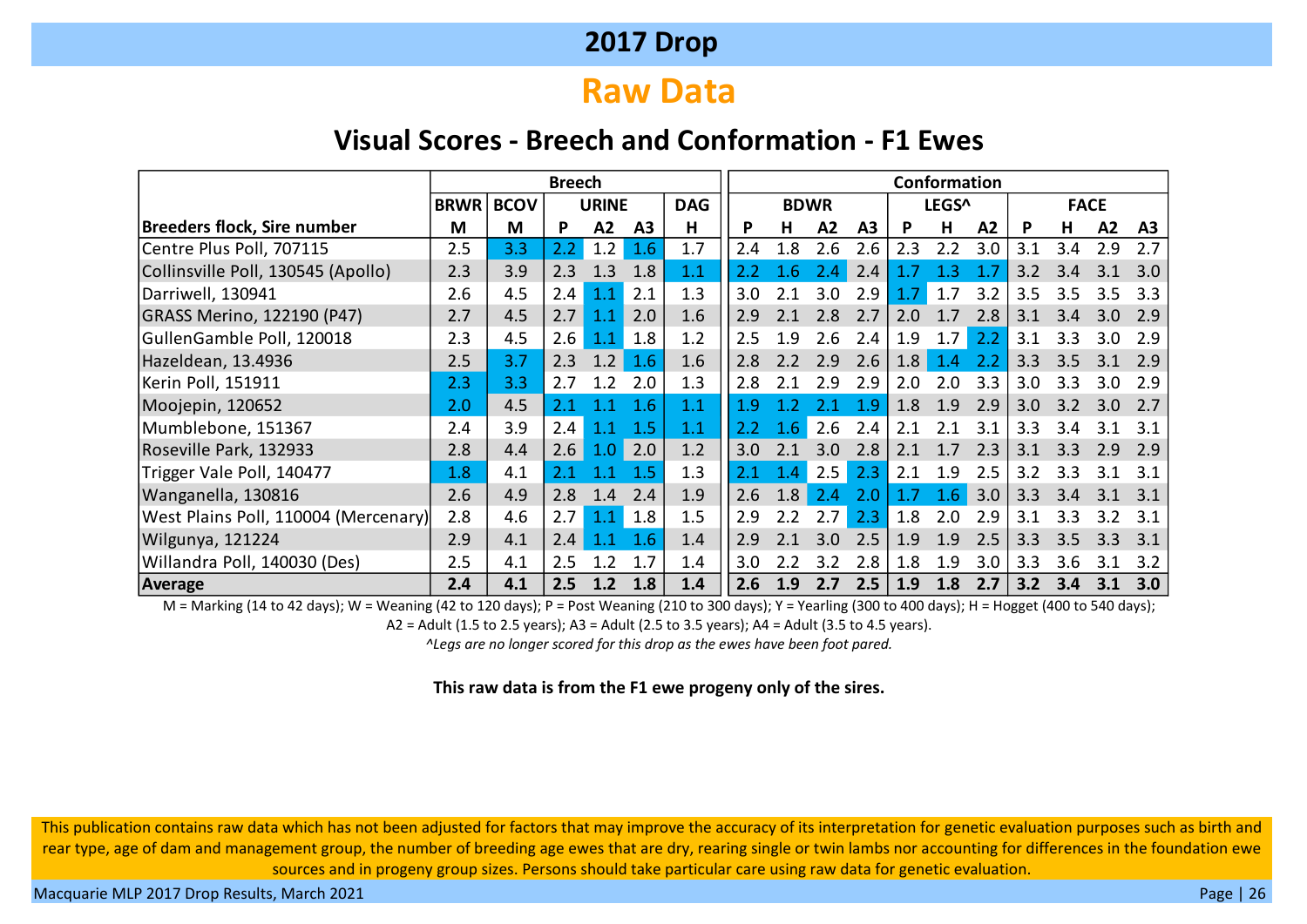### **Raw Data**

#### **Visual Scores - Wool Quality - F1 Ewes**

|                                      |     |            |     |     |     |              |     |     | <b>Wool Quality</b> |             |     |     |     |             |     |     |
|--------------------------------------|-----|------------|-----|-----|-----|--------------|-----|-----|---------------------|-------------|-----|-----|-----|-------------|-----|-----|
|                                      |     | <b>COL</b> |     |     |     | <b>FLROT</b> |     |     |                     | <b>DUST</b> |     |     |     | <b>CHAR</b> |     |     |
| <b>Breeders flock, Sire number</b>   | P   | н          | A2  | A3  | P   | н            | A2  | А3  | P                   | н           | A2  | A3  | P   | Н           | A2  | A3  |
| Centre Plus Poll, 707115             | 3.1 | 2.2        | 2.7 | 1.7 | 1.1 | $1.1\,$      | 1.0 | 1.0 | 4.2                 | 3.4         | 5.0 | 4.1 | 3.0 | 2.5         | 2.7 | 3.1 |
| Collinsville Poll, 130545 (Apollo)   | 3.2 | つっ         | 3.2 | 2.5 | 1.4 |              | 1.0 |     | 4.2                 | 2.9         | 5.0 | 3.3 | 2.8 | 2.7         | 2.6 | 2.4 |
| Darriwell, 130941                    | 3.0 | 2.3        | 3.0 | 2.0 | 1.0 |              | 1.0 | 1.0 | 4.1                 | 3.2         | 5.0 | 3.8 | 3.4 | 2.4         | 2.7 | 3.1 |
| GRASS Merino, 122190 (P47)           | 2.6 |            | 3.0 | 1.7 | 1.1 | 1.0          | 1.0 | 1.0 | 3.7                 | 3.2         | 5.0 | 3.4 | 3.0 | 3.0         | 3.2 | 3.3 |
| GullenGamble Poll, 120018            | 3.1 | 2.2        | 2.5 | 1.5 | 1.1 | $1.1\,$      | 1.0 | 1.0 | 4.1                 | 3.4         | 5.0 | 3.7 | 3.0 | 2.4         | 2.8 | 2.6 |
| Hazeldean, 13.4936                   | 2.6 | 2.0        | 2 A | 1.5 | 1.2 | 1.0          | 1.0 | 1.0 | 4.0                 | 2.8         | 5.0 | 3.4 | 3.0 |             |     | 2.5 |
| Kerin Poll, 151911                   | 3.4 | 2.1        | 2.7 | 1.9 | 1.1 | 1.5          | 1.0 | 1.0 | 4.0                 | 3.2         | 5.0 | 3.5 | 3.5 | 2.4         | 2.5 | 2.6 |
| Moojepin, 120652                     | 3.1 | 2.3        | 2.9 | 2.5 | 1.0 | 1.2          | 1.0 | 1.0 | 4.6                 | 3.8         | 5.0 | 4.2 | 3.4 | 2.9         | 3.0 | 3.0 |
| Mumblebone, 151367                   | 3.1 | 2.1        | 2.3 | 1.3 | 1.1 | 1.1          | 1.0 | 1.0 | 3.8                 | 3.2         | 5.0 | 3.7 | 2.8 | 2.5         | 2.4 | 2.4 |
| Roseville Park, 132933               | 2.9 | 2.0        | 2.3 | 1.2 | 1.1 |              | 1.0 | 1.0 | 3.7                 | 2.6         | 5.0 | 2.7 | 3.2 | 2.3         | 2.3 | 2.4 |
| Trigger Vale Poll, 140477            | 3.2 | 2.4        | 27  | 1.9 | 1.1 |              | 1.0 | 1.0 | 4.3                 | 3.5         | 5.0 | 4.3 | 3.1 | 2.6         | 2.6 | 2.9 |
| Wanganella, 130816                   | 3.0 | 2.3        | 2.8 | 1.9 | 1.2 |              | 1.0 | 1.1 | 4.2                 | 3.4         | 5.0 | 3.8 | 3.1 | 2.6         | 2.8 | 3.0 |
| West Plains Poll, 110004 (Mercenary) | 2.9 |            | 2.8 | 2.0 | 1.0 | 1.2          | 1.0 | 1.0 | 4.1                 | 2.8         | 5.0 | 3.8 | 3.1 | 2.3         |     | 2.0 |
| Wilgunya, 121224                     | 2.8 | 2.2        | 2.6 | 1.9 | 1.0 | 1.2          | 1.0 | 1.0 | 3.9                 | 2.5         | 5.0 | 3.0 | 3.0 | 2.3         | 2.7 | 2.5 |
| Willandra Poll, 140030 (Des)         | 2.9 | 2.3        | 2.7 | 1.6 | 1.0 |              | 1.0 | 1.0 | 3.3                 | 2.7         | 5.0 | 3.2 | 3.2 | 2.4         | 2.4 | 2.4 |
| Average                              | 3.0 |            | 2.7 | 1.8 | 1.1 |              | 1.0 | 1.0 | 4.0                 | 3.1         | 5.0 | 3.6 | 3.1 | 2.5         | 2.6 | 2.7 |

M = Marking (14 to 42 days); W = Weaning (42 to 120 days); P = Post Weaning (210 to 300 days); Y = Yearling (300 to 400 days); H = Hogget (400 to 540 days); A2 = Adult (1.5 to 2.5 years); A3 = Adult (2.5 to 3.5 years); A4 = Adult (3.5 to 4.5 years).

#### **This raw data is from the F1 ewe progeny only of the sires.**

This publication contains raw data which has not been adjusted for factors that may improve the accuracy of its interpretation for genetic evaluation purposes such as birth and rear type, age of dam and management group, the number of breeding age ewes that are dry, rearing single or twin lambs nor accounting for differences in the foundation ewe sources and in progeny group sizes. Persons should take particular care using raw data for genetic evaluation.

Macquarie MLP 2017 Drop Results, March 2021 **Page | 27** National Accounts of the United States of the United States and Page | 27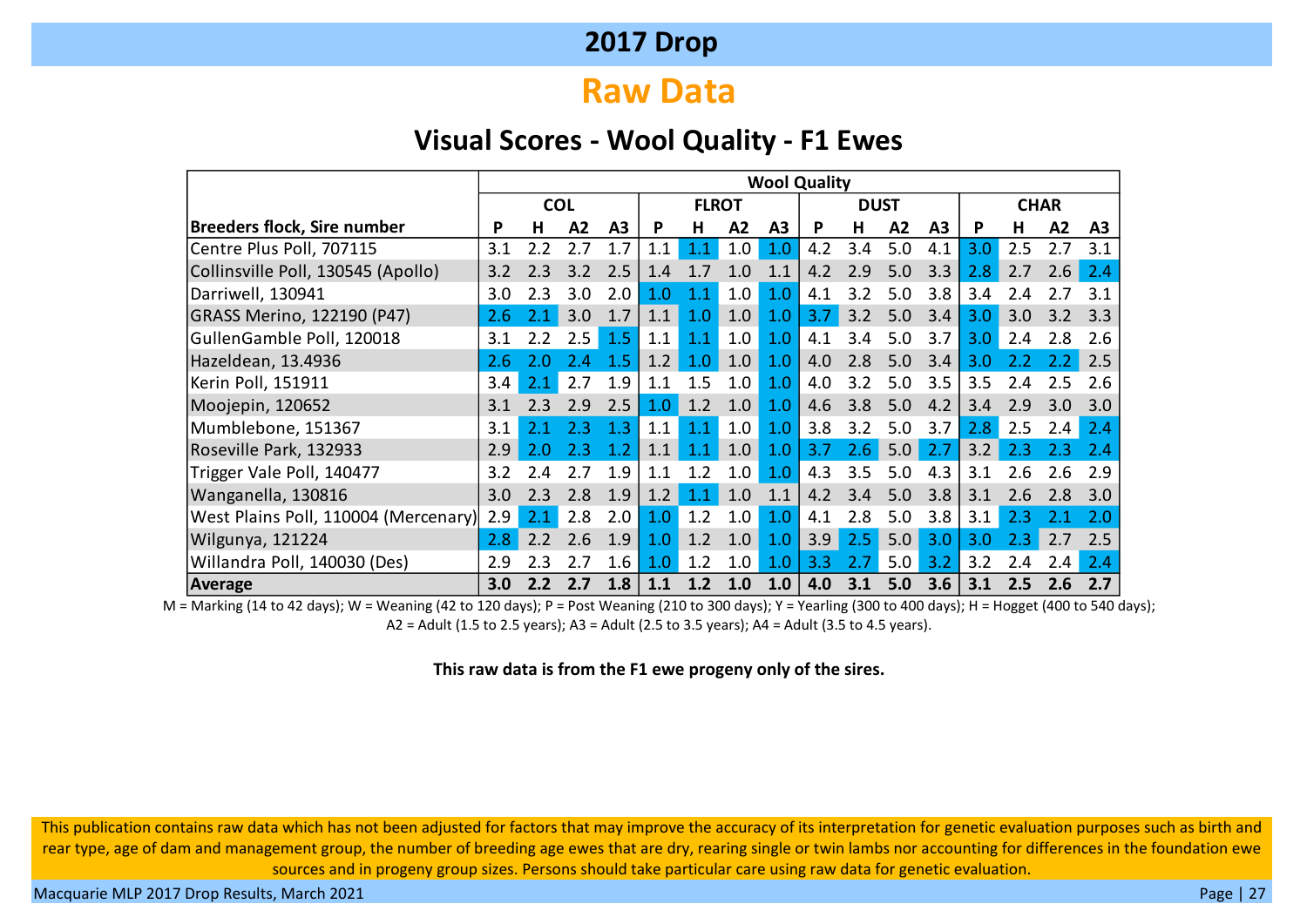# **Raw Data**

### **Professional Classer Grade – F1 Ewes**

**Classer: Chris Bowman Results are ewe numbers as classed into each grade.**

|                                      |            | <b>Post Weaning</b><br>01/02/18<br>Cull<br>Flock Sale<br>First |     |     |                |     |                | Hogget<br>26/09/18 |     |      |     |                | Adult2<br>17/10/19 |                |      |     |                          | Adult3<br>14/10/20 |     |      |
|--------------------------------------|------------|----------------------------------------------------------------|-----|-----|----------------|-----|----------------|--------------------|-----|------|-----|----------------|--------------------|----------------|------|-----|--------------------------|--------------------|-----|------|
| <b>Breeders flock, Sire number</b>   | <b>Top</b> |                                                                |     |     |                | Top |                | First Flock Sale   |     | Cull | Top |                | First Flock Sale   |                | Cull | Top | First                    | Flock Sale         |     | Cull |
| Centre Plus Poll, 707115             |            |                                                                | 17  | 9   |                |     | 3.             | 21                 | 6   | 4    |     |                | 19                 |                |      |     |                          | 15                 | 8   |      |
| Collinsville Poll, 130545 (Apollo)   | 1          |                                                                | 16  | 4   |                |     | 5.             | 10                 |     | 2    |     | $\overline{2}$ | 12                 | 8              |      |     | 5                        | 13                 | 4   |      |
| Darriwell, 130941                    |            |                                                                | 10  | 6   | 3              |     |                | 9                  | 4   | 5    |     |                | 15                 | 2              |      |     | 5                        | 8                  | 3   |      |
| GRASS Merino, 122190 (P47)           |            | 4                                                              | 26  |     | 4              |     | 3              | 23                 | 10  | 6    |     | 3              | 26                 | 9              |      |     |                          | 24                 | 13  |      |
| GullenGamble Poll, 120018            |            |                                                                | 13  | 10  | 3              |     | 8              | 16                 |     | 4    |     | 3              | 19                 |                |      |     | 4                        | 19                 |     |      |
| Hazeldean, 13.4936                   |            |                                                                | 16  | 11  | 5              |     | $\overline{2}$ | 21                 | 4   | 4    |     | $\overline{2}$ | 22                 | $\overline{2}$ | 4    |     | 3                        | 21                 | 4   |      |
| Kerin Poll, 151911                   |            |                                                                | 8   | 10  | 3              |     | 4              | 15                 |     | 3    | 2   | 3              | 13                 | 4              |      |     | 4                        | 18                 |     |      |
| Moojepin, 120652                     |            |                                                                | 18  | 14  |                |     |                | 12                 | 19  | 9    |     |                | 15                 | 17             | 8    |     | $\overline{\mathcal{L}}$ | 20                 | 10  |      |
| Mumblebone, 151367                   |            |                                                                | 15  |     | 3              |     |                | 13                 |     | ⇁    |     | 3              | 10                 |                |      |     | $\overline{2}$           | 13                 | 7   |      |
| Roseville Park, 132933               |            |                                                                | 15  | 5   | 6              | 2   | 4              | 12                 | 8   | 3    |     | 4              | 19                 |                | 3    |     | $\overline{7}$           | 14                 | 6   |      |
| Trigger Vale Poll, 140477            |            |                                                                | 20  | 11  | 2              |     | 6              | 19                 | 5.  | 5    |     | 3              | 17                 | 10             | 4    |     | 3                        | 22                 | 6   |      |
| Wanganella, 130816                   |            |                                                                | 15  | 3   | $\overline{2}$ |     | 5.             | 10                 | 4   | 2    |     |                | 15                 | 3              |      |     |                          | 14                 | 3   |      |
| West Plains Poll, 110004 (Mercenary) |            |                                                                |     | 8   | 6              |     |                |                    |     | 5    |     |                |                    | 4              | 4    |     |                          | 9                  |     |      |
| Wilgunya, 121224                     |            |                                                                | 15  | 13  | $\overline{2}$ |     | 3              | 17                 | 4   | 6    |     |                | 18                 | 5              | 4    |     | 4                        | 17                 | 6   |      |
| Willandra Poll, 140030 (Des)         |            |                                                                | 19  | 8   |                |     | 9              | 17                 |     | 6    |     |                | 16                 | 2              |      |     | 3                        | 20                 | 3   |      |
|                                      |            | 29                                                             | 224 | 126 | 55             | 6   | 59             | 222                | 81  | 71   | 4   | 34             | 243                | 81             | 62   |     | 44                       | 247                | 76  | 50   |
| Total                                | 2%         | 7%                                                             | 51% | 29% | 12%            | 1%  | 13%            | 51%                | 18% | 16%  | 1%  | 8%             | 57%                | 19%            | 15%  | 1%  | 10%                      | 59%                | 18% | 12%  |

*Please note: Two different classing approaches carried out separately by two different classers are reported in this booklet. The Professional Classing results reported in the above table are raw unadjusted data based on a five way class. The Classers Grade on page 33 is presented as Adjusted Sire Means which are adjusted for birth and rear type, age of dam, age of measurement, management group and differences in progeny numbers per sire, however adjustments have not been made for F1 ewe pregnancy and lactation status. More information about these differing approaches can be found on page 3.*

This publication contains raw data which has not been adjusted for factors that may improve the accuracy of its interpretation for genetic evaluation purposes such as birth and rear type, age of dam and management group, the number of breeding age ewes that are dry, rearing single or twin lambs nor accounting for differences in the foundation ewe sources and in progeny group sizes. Persons should take particular care using raw data for genetic evaluation.

Macquarie MLP 2017 Drop Results, March 2021 **Page | 28** November 2021 Page | 28 November 2018 Page | 28 November 2018 Page | 28 November 2019 Page | 28 November 2019 Page | 28 November 2019 Page | 28 November 2019 Page | 2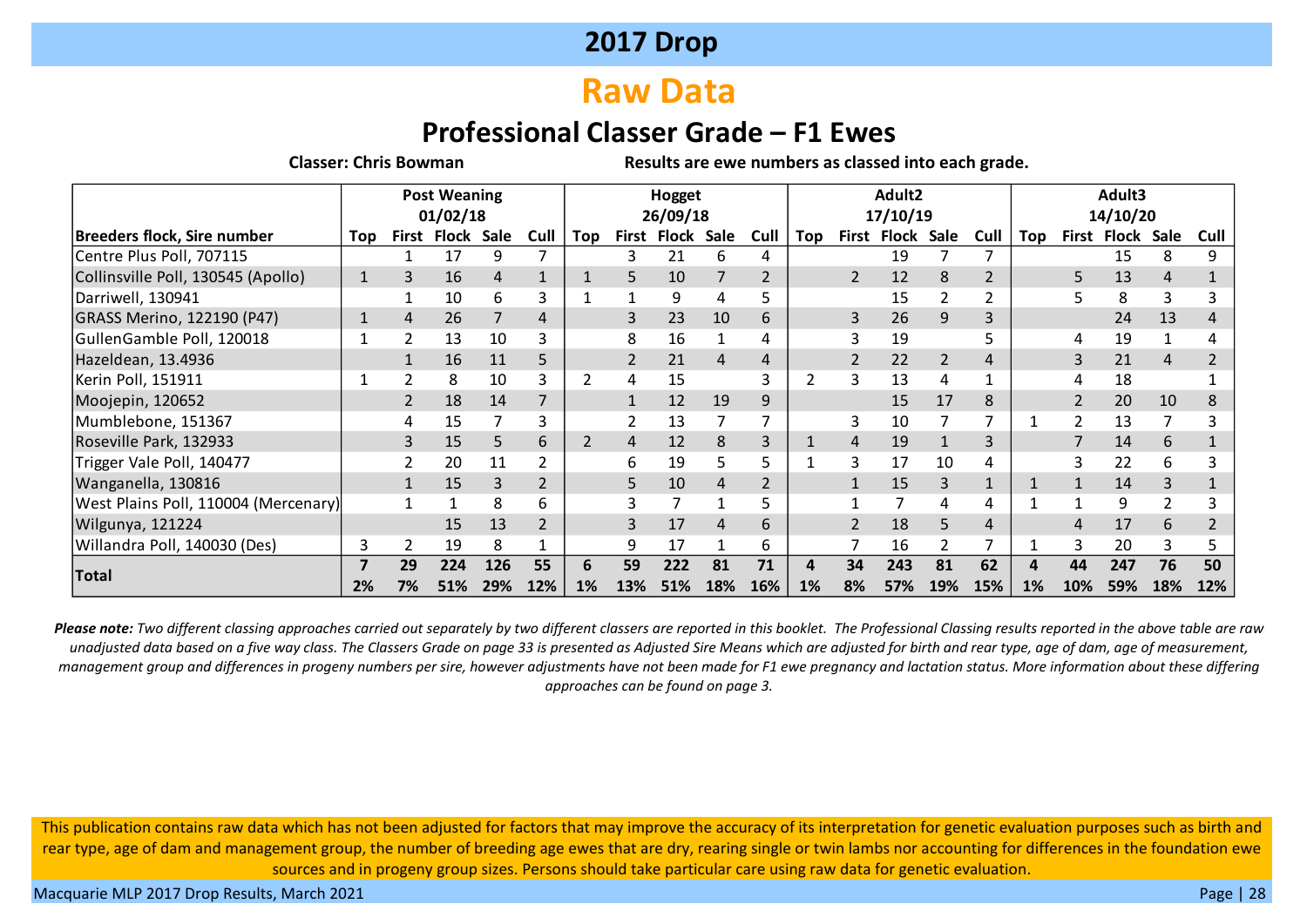# **Raw Data**

### **Reproduction in 2019 – A2 Stage (Maiden)**

**11 rams were used in a syndicate and naturally joined to the F1 ewes on December 3, 2018 and were removed on January 7, 2019.**

|                                      |        |                |               | <b>Pregnancy Scanning Count</b><br>20/01/19 |                |               |                   |                |                | F2 Progeny Weaning - Lamb Numbers | 06/08/19      |                       |         |                               |
|--------------------------------------|--------|----------------|---------------|---------------------------------------------|----------------|---------------|-------------------|----------------|----------------|-----------------------------------|---------------|-----------------------|---------|-------------------------------|
|                                      | Ewes   |                |               | <b>Ewe Numbers</b>                          |                | <b>Number</b> | <b>Foetus</b>     |                |                |                                   | <b>Number</b> |                       | Weaning | <b>Kg lambs</b><br>weaned/No. |
| Breeders flock, Sire number          | Joined | Empty          | <b>Single</b> | Twin                                        | <b>Triplet</b> | Foetuses      | Rate <sup>1</sup> | <b>Singles</b> | <b>Twins</b>   | <b>Triplet</b>                    | Lambs         | Survival <sup>2</sup> | Rate    | ewes joined $4$               |
| Centre Plus Poll, 707115             | 34     | 2              | 12            | 20                                          |                | 52            | 153%              | 14             | 16             |                                   | 30            | 58%                   | 88%     | 22.3                          |
| Collinsville Poll, 130545 (Apollo)   | 25     | 3              | 10            | 12                                          |                | 34            | 136%              | 10             | 18             |                                   | 28            | 82%                   | 112%    | 24.1                          |
| Darriwell, 130941 (Buddha)           | 20     |                | 10            | 9                                           |                | 28            | 140%              | 9              | 6              |                                   | 15            | 54%                   | 75%     | 18.7                          |
| GRASS, 122190 (P47)                  | 41     | $\overline{2}$ | 15            | 22                                          | 2              | 65            | 159%              | 21             | 24             |                                   | 45            | 69%                   | 110%    | 24.4                          |
| GullenGamble Poll, 120018            | 29     | 4              | 10            | 15                                          |                | 40            | 138%              | 14             | 8              |                                   | 22            | 55%                   | 76%     | 17.4                          |
| Hazeldean, 13.4936                   | 31     | $\overline{2}$ | 9             | 20                                          |                | 49            | 158%              | 13             | 18             |                                   | 31            | 63%                   | 100%    | 19.8                          |
| Kerin Poll, 151911                   | 24     |                | 12            | 10                                          |                | 35            | 146%              | 15             | 8              |                                   | 23            | 66%                   | 96%     | 21.9                          |
| Moojepin, 120652                     | 41     | 6              | 16            | 16                                          | 3              | 57            | 139%              | 19             | 24             | 3                                 | 46            | 81%                   | 112%    | 24.9                          |
| Mumblebone, 151367                   | 29     | 5              | 12            | 12                                          |                | 36            | 124%              | 10             | 6              |                                   | 16            | 44%                   | 55%     | 11.3                          |
| Roseville Park, 132933               | 29     | 9              | 10            | 10                                          |                | 30            | 103%              | 10             | 10             |                                   | 20            | 67%                   | 69%     | 14.5                          |
| Trigger Vale Poll, 140477            | 35     |                | 22            | 12                                          |                | 46            | 131%              | 23             | 8              |                                   | 31            | 67%                   | 89%     | 19.8                          |
| Wanganella, 130816                   | 21     | 8              | 7             | 6                                           |                | 19            | 90%               | $\overline{7}$ | $\overline{2}$ |                                   | 9             | 47%                   | 43%     | 10.0                          |
| West Plains Poll, 110004 (Mercenary) | 16     |                | 10            | 5                                           |                | 20            | 125%              | 10             | 4              |                                   | 14            | 70%                   | 88%     | 19.9                          |
| Wilgunya, 121224                     | 29     | 4              | 19            | 6                                           |                | 31            | 107%              | 16             | $\overline{4}$ |                                   | 20            | 65%                   | 69%     | 15.5                          |
| Willandra Poll, 140030 (Des)         | 33     | 3              | 15            | 15                                          |                | 45            | 136%              | 21             | 8              |                                   | 29            | 64%                   | 88%     | 18.7                          |
| <b>Total</b>                         | 437    | 52<br>12%      | 189<br>43%    | 190<br>43%                                  | 6<br>1%        | 587           | 134%              | 212<br>56%     | 164<br>43%     | 3<br>1%                           | 379           | 65%                   | 87%     | 19.3                          |

Foetus rate is calculated by number of foetuses divided by ewes joined . Survival is calculated between foetuses scanned and lambs weaned Weaning rate is calculated by lambs weaned divided by ewes joined. **<sup>4</sup>Kg lambs weaned/No. ewes joined is calculated by dividing the total weaning weight for all F2 progeny by the number of ewes joined, the drop average is a weighted average**

**Reproduction traits are lowly heritable and caution should be used when using small data sets to compare sires.**

**Raw sire means for low heritability reproduction traits are inflated measures of genetic merit. Research Breeding Values which account for both low heritability and variable F1 ewe progeny numbers between sires, should be used for the purpose of prediction of future performance.**

**Reproduction Research Breeding Values are reported on page 34.**

Adjustments account for factors that may improve accuracy of using the results such as birth and rear type, management groups (which includes accounting for differences in the foundation ewe sources), differences in progeny group sizes and dam age. Traits that are measured following each reproduction cycle **are** adjusted for the number of F1 breeding age ewes that are dry, lambed and lost, rearing single or multiple lambs.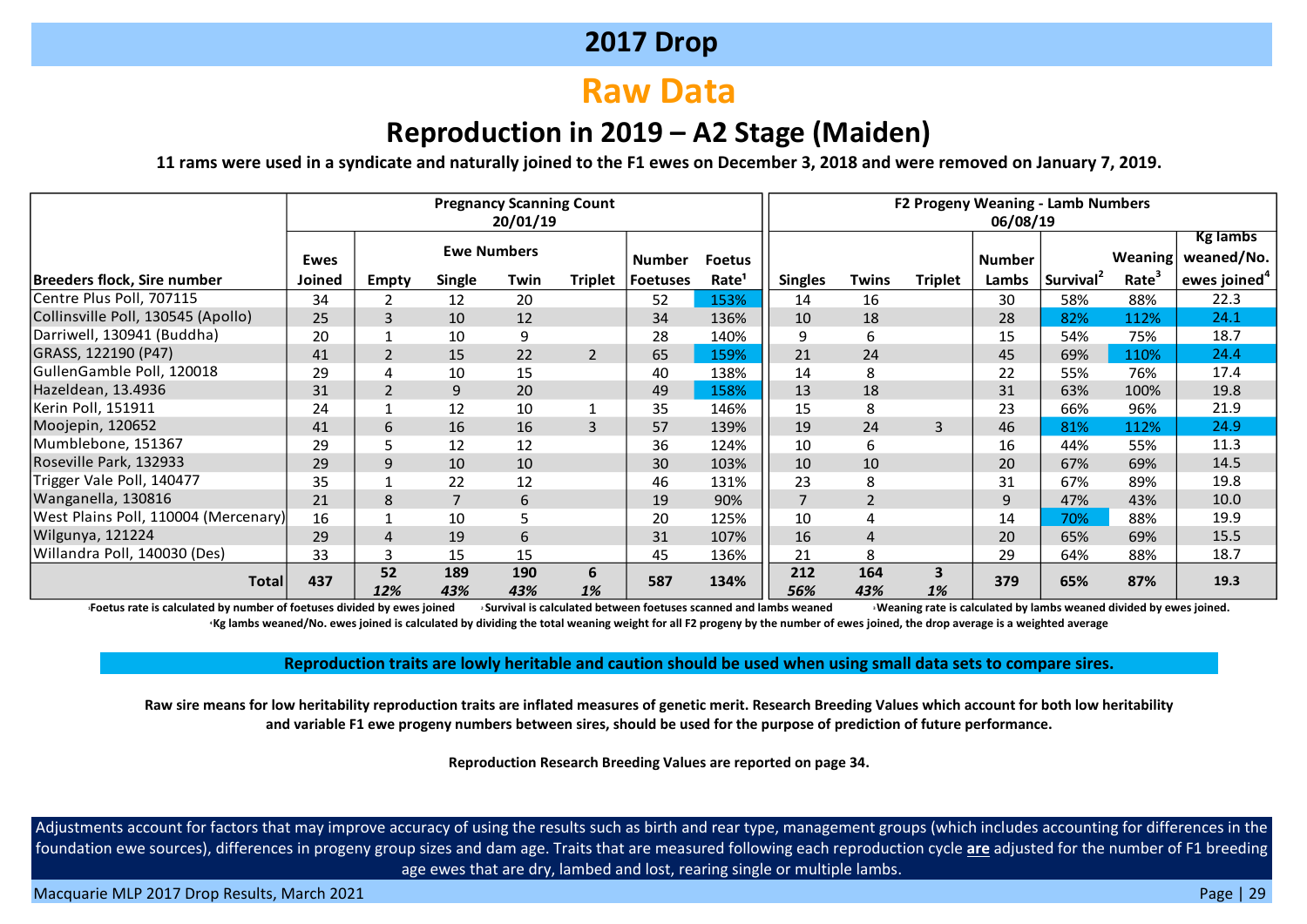# **Raw Data**

### **Reproduction in 2020 – A3 Stage**

**10 rams were used in a syndicate and naturally joined to the F1 ewes on December 2, 2019 and were removed on January 6, 2020.**

|                                      |             |                |               |                    | <b>Pregnancy Scanning Count</b> |                 |                   |               |            |                |               | F2 Progeny Weaning - Lamb Numbers |          |                    |
|--------------------------------------|-------------|----------------|---------------|--------------------|---------------------------------|-----------------|-------------------|---------------|------------|----------------|---------------|-----------------------------------|----------|--------------------|
|                                      |             |                |               |                    | 21/02/20                        |                 |                   |               |            |                | 3/08/20       |                                   |          |                    |
|                                      |             |                |               |                    |                                 |                 |                   |               |            |                |               |                                   |          | <b>Kg lambs</b>    |
|                                      | <b>Ewes</b> |                |               | <b>Ewe Numbers</b> |                                 | <b>Number</b>   | <b>Foetus</b>     |               |            |                | <b>Number</b> |                                   | Weaning! | weaned/No.         |
| Breeders flock, Sire number          | Joined      | Empty          | <b>Single</b> | Twin               | <b>Triplet</b>                  | <b>Foetuses</b> | Rate <sup>1</sup> | <b>Single</b> | Twin       | <b>Triplet</b> | Lambs         | Survival <sup>2</sup>             | Rate     | ewes joined $^4\,$ |
| Centre Plus Poll, 707115             | 33          | 3              | 14            | 16                 |                                 | 46              | 139%              | 21            | 18         |                | 39            | 85%                               | 118%     | 36.6               |
| Collinsville Poll, 130545 (Apollo)   | 24          |                | 18            | 6                  |                                 | 30              | 125%              | 18            | 8          |                | 26            | 87%                               | 108%     | 35.5               |
| Darriwell, 130941 (Buddha)           | 19          |                | 15            |                    |                                 | 23              | 121%              | 15            | 6          |                | 21            | 91%                               | 111%     | 35.6               |
| GRASS, 122190 (P47)                  | 41          |                | 19            | 20                 |                                 | 62              | 151%              | 21            | 33         | 3              | 57            | 92%                               | 139%     | 40.7               |
| GullenGamble Poll, 120018            | 28          |                | 15            | 10                 |                                 | 35              | 125%              | 16            | 12         |                | 28            | 80%                               | 100%     | 30.2               |
| Hazeldean, 13.4936                   | 30          |                | 17            | 12                 |                                 | 41              | 137%              | 18            | 20         |                | 38            | 93%                               | 127%     | 39.6               |
| Kerin Poll, 151911                   | 23          |                | 17            | 6                  |                                 | 29              | 126%              | 16            | 12         |                | 28            | 97%                               | 122%     | 40.2               |
| Moojepin, 120652                     | 40          |                | 17            | 22                 |                                 | 61              | 153%              | 21            | 32         |                | 53            | 87%                               | 133%     | 40.8               |
| Mumblebone, 151367                   | 27          | ົາ             | 19            | 6                  |                                 | 31              | 115%              | 19            |            |                | 23            | 74%                               | 85%      | 25.7               |
| Roseville Park, 132933               | 28          |                | 15            | 12                 |                                 | 39              | 139%              | 19            | 14         |                | 33            | 85%                               | 118%     | 36.6               |
| Trigger Vale Poll, 140477            | 35          |                | 25            | 9                  |                                 | 43              | 123%              | 26            | 10         |                | 36            | 84%                               | 103%     | 33.5               |
| Wanganella, 130816                   | 20          |                | 11            | 8                  |                                 | 27              | 135%              | 11            | 14         |                | 25            | 93%                               | 125%     | 36.7               |
| West Plains Poll, 110004 (Mercenary) | 16          |                | 8             | 6                  |                                 | 20              | 125%              |               | 12         |                | 19            | 95%                               | 119%     | 36.4               |
| Wilgunya, 121224                     | 29          | $\overline{2}$ | 18            | 9                  |                                 | 36              | 124%              | 18            | 13         |                | 31            | 86%                               | 107%     | 33.2               |
| Willandra Poll, 140030 (Des)         | 32          |                | 12            | 15                 |                                 | 42              | 131%              | 15            | 18         |                | 33            | 79%                               | 103%     | 31.3               |
| <b>Total</b>                         | 425         | 23<br>5%       | 240<br>56%    | 161<br>38%         | 0%                              | 565             | 133%              | 261<br>53%    | 226<br>46% | 3<br>1%        | 490           | 87%                               | 115%     | 35.7               |

Foetus rate is calculated by number of foetuses divided by ewes joined <br>Foetus rate is calculated by lambs weaned divided by ewes joined. **<sup>4</sup> Kg lambs weaned/No. ewes joined is calculated by dividing the total weaning weight for all F2 progeny by the number of ewes joined, the drop average is a weighted average**

**Reproduction traits are lowly heritable and caution should be used when using small data sets to compare sires.**

**Raw sire means for low heritability reproduction traits are inflated measures of genetic merit. Research Breeding Values which account for both low heritability and variable F1 ewe progeny numbers between sires, should be used for the purpose of prediction of future performance.**

**Reproduction Research Breeding Values are reported on page 34.**

Adjustments account for factors that may improve accuracy of using the results such as birth and rear type, management groups (which includes accounting for differences in the foundation ewe sources), differences in progeny group sizes and dam age. Traits that are measured following each reproduction cycle **are** adjusted for the number of F1 breeding age ewes that are dry, lambed and lost, rearing single or multiple lambs.

Macquarie MLP 2017 Drop Results, March 2021 **Page | 30** November 2021 Page | 30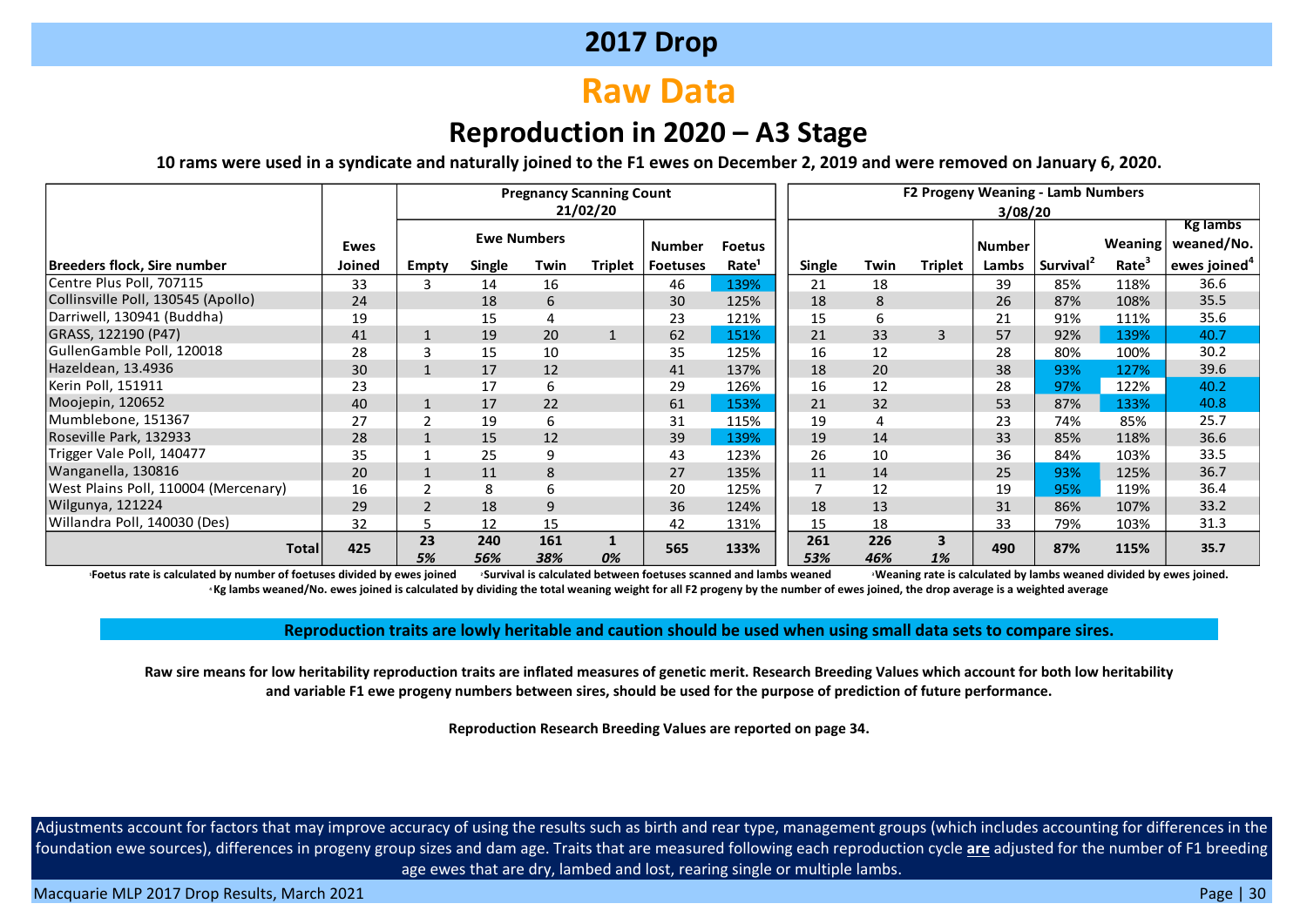# **Adjusted Sire Means**

9 12 Adult2 8 12 Adult3 **Wool growth in Months** Hogget Post Weaning

#### **Wool**

|                                      |     | <b>GFW</b> |     |                |               | <b>CFW</b> |      |     |      | <b>FD</b> |           |                |      | <b>FDCV</b> |      |                |      |              | SL    |                |           |                | SS        |        |
|--------------------------------------|-----|------------|-----|----------------|---------------|------------|------|-----|------|-----------|-----------|----------------|------|-------------|------|----------------|------|--------------|-------|----------------|-----------|----------------|-----------|--------|
|                                      |     | (kg)       |     |                |               |            | (kg) |     |      | $(\mu m)$ |           |                |      |             | (%)  |                |      |              | (mm)  |                |           | (Nktex)        |           |        |
| Breeders flock, Sire number          | P   |            | A2  | A <sub>3</sub> |               | н          | A2   | A3  |      | н         | A2        | A <sub>3</sub> |      |             | A2   | A <sub>3</sub> |      | н.           | A2    | A <sub>3</sub> |           | н              | A2        | A3     |
| Centre Plus Poll, 707115             | 3.6 | 4.6        |     | 6.4            | 2.3           | 2.9        | 4.1  | 4.5 | 17.4 | 19.0      | 18.6      | 19.4           | 18.8 | 15.4        | 16.9 | 15.8           | 84.9 | 91.4         |       | 123.           | 28.6      | 51.3           | 28.7      | 28.5   |
| Collinsville Poll, 130545 (Apollo)   | 3.9 | 4.8        | 8.2 |                | 2.5           | 3.1        | 4.6  | 5.3 | 18.0 | 19.7      | 19.2      | 20.1           | 18.2 | 15.2        | 16.0 | 16.5           | 79.9 | 85.0         | 107.2 | 114.8          | 32.1      | - 53.5         | 33.1      | 31.8   |
| Darriwell, 130941                    | 3.7 | 5.0        | 8.7 |                | 2.3           | 3.3        | 4.8  | 5.5 | 18.0 | 19.5      | 18.9      | 19.9           | 19.1 | 16.4        | 16.4 | 16.5           | 76.4 | 84.8         | 103.4 | 115.7          |           | 31.2 57.9 33.2 |           | 35.6   |
| GRASS Merino, 122190 (P47)           | 4.0 |            | 8.5 | 6.9            | 2.6           | 3.2        | 4.8  | 4.9 | 18.6 | 20.1      | 19.5      | 20.1           | 18.6 | 15.7        | 16.4 | 17.2           | 82.5 | 89.2         | 110.4 | 115.9          | 35.3 58.3 |                | 30.4      | - 31.5 |
| GullenGamble Poll, 120018            | 3.9 | 5.0        | 8.7 | 7.3            | $2.6^{\circ}$ | 3.2        | 5.0  | 5.3 | 17.5 |           | 18.5 18.3 | 19.2           | 18.9 | 15.9        | 16.8 | 17.0           | 86.0 | 90.7         | 113.3 | 119.4          | 27.8      | 47.7           | 23.8      | 32.9   |
| Hazeldean, 13.4936                   | 3.9 | 5.1        | 8.8 | 7.4            | 2.6           | 3.3        | 4.9  | 5.3 | 16.8 | 18.2      | 179       | 18.6           | 18.2 | 15.9        | 16.3 | 17.2           | 79.0 | 87.2         | 110.5 | 117.6          | 30.5      | 51.8           | 31.1      | 34.4   |
| Kerin Poll, 151911                   | 3.8 | 5.3        | 9.0 |                | 2.3           | 3.2        | 4.8  | 5.4 | 17.8 |           | 18.5 18.2 | 19.0           | 18.4 | 16.1        | 16.5 | 17.1           | 83.1 | 91.2         | 113.6 | 120.8          | 32.0      | 49.4           | 33.0 36.8 |        |
| Moojepin, 120652                     | 3.6 | 4.3        | 7.4 | 6.1            | $2.2^{\circ}$ |            | 3.9  | 4.2 | 18.1 | 19.1      | 18.6      | 19.4           | 19.1 | 15.6        | 16.9 | 17.5           | 89.8 | 92.8         | 119   | 122            | 25.2      | 46.6           | 26.6      | 28.1   |
| Mumblebone, 151367                   | 3.8 | 4.8        | 8.1 | 6.6            | 2.4           | 2.9        | 4.1  | 4.4 | 18.2 | 19.5      | 19.0      | 19.4           |      |             | 15.  | 16.            | 87.9 | $94^{\circ}$ | 119.2 | 123.2          | 31.2      | 48.6           | 27.8      | 30.0   |
| Roseville Park, 132933               | 3.7 | 4.9        | 8.9 | 7.2            | 2.3           | 3.0        | 4.7  | 4.9 | 18.0 | 18.7      | 18.4      | 19.2           | 17.9 | 16.1        | 16.6 | 16.8           | 78.6 | 82.9         | 107.3 | 112.9          | 29.4      | 52.0           | 34.7      | 35.4   |
| Trigger Vale Poll, 140477            | 3.5 | 4.8        | 8.3 | 6.9            | 2.2           | 3.0        | 4.3  | 4.9 | 18.8 | 20.0      | 19.6      | 20.3           |      |             | 15 3 | 15.3           | 80.9 | 88.1         | 112.5 | 118.3          | 28.5      | 47.8           | 28.5      | 31.1   |
| Wanganella, 130816                   | 3.8 | 5.1        | 8.3 |                | $2.5^{\circ}$ | 3.3        | 4.7  | 5.3 | 17.8 | 19.2      | 18.8      | 19.6           | 18.3 | 15.6        | 16.3 | 17.0           | 81.7 | 87.0         | 106.5 | 115.9          | 28.6      | 53.2           | 35.2      | 29.8   |
| West Plains Poll, 110004 (Mercenary) | 3.3 | 4.9        | 8.2 |                | 2.1           |            | 4.2  | 5.0 | 16.3 | 18.0      | 17.6      | 18.6           | 20.2 | 16.2        | 16.8 | 16.7           | 73.3 | 82.3         | 104.6 | 113.6          | 24.2      | 43.9           | 28.6      | 30.8   |
| Wilgunya, 121224                     | 3.6 | 5.1        | 8.5 | 7.0            | 2.3           | 3.1        | 4.3  | 4.9 |      | 18.7      | 18.4      | 19.0           | 19.1 | 16.9        | 16.4 | 17.7           | 73.7 | 82.5         | 104.5 | 110.3          | 30.6      | 51.9           | 33.6      | 32.3   |
| Willandra Poll, 140030 (Des)         | 3.8 | 5.3        | 8.9 |                | 2.5           | 3.3        | 4.9  | 5.2 | 17.6 | 18.7      | 18.1      | 18.8           | 19.2 | 165         | 16.1 | 16.7           | 78.1 | 84.3         | 105.6 | 111.9          | 29.2      | 47.6           | 26.6      | 28.7   |
| Average                              | 3.7 | 4.9        | 8.4 | 7.1            | 2.4           | 3.1        | 4.6  | 5.0 | 17.7 | 19.0      | 18.6      | 19.4           | 18.6 | 15.8        | 16.4 | 16.8           | 81.1 | 87.6         | 110.2 | 117.1          | 29.6      | 50.8           | 30.3      | 31.9   |

W = Weaning (42 to 120 days); P = Post Weaning (210 to 300 days); Y = Yearling (300 to 400 days); H = Hogget (400 to 540 days);

A2 = Adult (1.5 to 2.5 years); A3 = Adult (2.5 to 3.5 years); A4 = Adult (3.5 to 4.5 years).

**These Adjusted Sire Means were calculated using available data from only the F1 ewe progeny of the sires.**

Adjustments account for factors that may improve accuracy of using the results such as birth and rear type, management groups (which includes accounting for differences in the foundation ewe sources), differences in progeny group sizes and dam age. Traits that are measured following each reproduction cycle **are** adjusted for the number of F1 breeding age ewes that are dry, lambed and lost, rearing single or multiple lambs.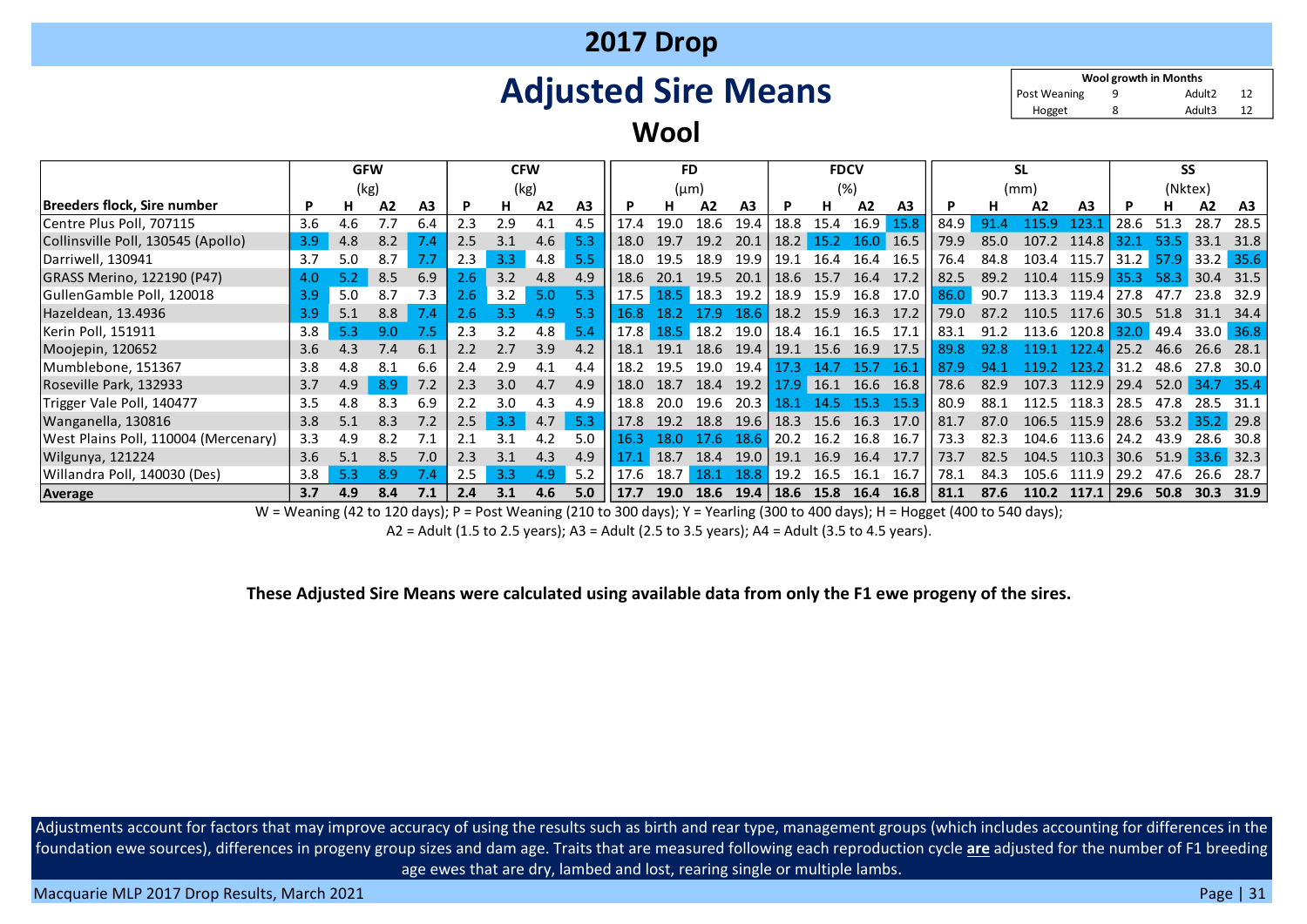# **Adjusted Sire Means**

### **Weight and Carcase**

|                                      | <b>WT</b> |      |           |          |      |                |      |      |          | <b>EMD</b>     |      |     | <b>FAT</b> |                |     |     |     | <b>Condition</b> |     |
|--------------------------------------|-----------|------|-----------|----------|------|----------------|------|------|----------|----------------|------|-----|------------|----------------|-----|-----|-----|------------------|-----|
|                                      |           |      |           | (kg)     |      |                |      |      |          | (mm)           |      |     | (mm)       |                |     |     |     | <b>Score</b>     |     |
| <b>Breeders flock, Sire number</b>   | W         | P    |           | н        | А2   | A <sub>3</sub> | A4   | P    | A2       | A <sub>3</sub> | A4   | P   | A2         | A <sub>3</sub> | A4  | P   | A2  | A <sub>3</sub>   | A4  |
| Centre Plus Poll, 707115             | 23.3      | 46.5 | 55.2      | 61.2     | 58.1 | 56.9           | 72.8 | 23.6 | 26.1     | 24.3           | 27.5 | 3.7 | 4.6        | 2.9            | 5.1 | 3.4 | 3.1 | 2.8              | 3.9 |
| Collinsville Poll, 130545 (Apollo)   | 23.8      | 46.8 | 55.8      | 60.4     | 56.8 | 51.1           | 71.6 | 22.4 | 24.      | 21.9           | 26.3 | 3.2 | 3.6        | 1.9            | 4.7 | 3.2 | 3.0 | 2.4              | 3.7 |
| Darriwell, 130941                    | 21.2      | 45.5 | 3<br>55   | 61.O     | 57.8 | 53.6           | 74.1 | 22.0 | 24.5     | 21.9           | 26.5 | 2.6 | 3.0        | 1.9            | 4.3 | 3.1 | 2.8 | 2.4              | 3.7 |
| GRASS Merino, 122190 (P47)           | 24.4      | 47.3 | 56.1      | 60.9     | 58.2 | 53.8           | 72.7 | 23.1 | 25.9     | 23.2           | 27.0 | 3.2 | 3.7        | 2.4            | 4.7 | 3.4 | 3.1 | 2.6              | 3.8 |
| GullenGamble Poll, 120018            | 23.6      | 47.4 | 55.7      | 60.4     | 57.5 | 52.0           | 74.2 | 22.0 | 24.0     | 20.8           | 25.2 | 3.3 | 3.6        | 2.0            | 4.9 | 3.2 | 2.9 | 2.4              | 3.7 |
| Hazeldean, 13.4936                   | 22.6      | 42.6 | 50.9      | 55.9     | 54.3 | 51.0           | 70.8 | 20.0 | 23.3     | 20.6           | 24.1 | 2.4 | 2.8        | 2.1            | 4.3 | 2.9 | 2.8 | 2.5              | 3.7 |
| Kerin Poll, 151911                   | 23.6      | 49.8 |           | -64      | 60.9 | -56.1          | 78.2 | 23.8 | 25.1     | 22.6           | 26.9 | 2.9 | 3.5        | 2.2            | 5.1 | 3.4 | 3.2 | 2.5              | 3.9 |
| Moojepin, 120652                     | 22.8      | 46.5 | 54.8      | 59.5     | 57.1 | 55.8           | 73.0 | 25.2 |          | 25.2           | 28.4 | 4.4 | 5.0        | 3.5            | 6.5 | 3.6 | 3.3 | 2.9              | 4.1 |
| Mumblebone, 151367                   | 24.7      | 47.2 | 56.4      | 60.5     | 56.6 | 52.9           | 70.5 | 23.5 | 24.4     | 21.7           | 26.1 | 3.0 | 3.3        | 2.1            | 4.2 | 3.5 | 3.0 | 2.5              | 3.9 |
| Roseville Park, 132933               | 23.6      | 45.3 | 53.9      | 58.8     | 56.7 | 51.9           | 73.8 | 20.2 | 22.4     | 19.7           | 24.1 | 2.9 | 3.4        | 1.9            | 4.8 | 3.0 | 2.9 | 2.4              | 3.7 |
| Trigger Vale Poll, 140477            | 24.1      | 51.0 | 60.9      | 66.4     | 62.3 | 58.2           | 77.9 | 24.1 | 25.5     | 23.6           | 26.2 | 4.1 | 5.0        | 3.1            | 6.0 | 3.7 | 3.3 | 2.8              | 4.0 |
| Wanganella, 130816                   | 24.2      | 45.8 | 55.8      | 62.1     | 58.8 | 55.5           | 75.6 | 21.9 | 24.6     | 22.8           | 26.4 | 3.2 | 4.0        | 2.7            | 5.2 | 3.1 | 2.9 | 2.6              | 3.7 |
| West Plains Poll, 110004 (Mercenary) | 20.8      | 42.7 | 52.0      | 57<br>.8 | 55.9 | 50.5           | 72.4 | 21.6 | 24.<br>5 | 21.3           | 25.8 | 2.6 | 2.9        | 1.8            | 4.1 | 3.0 | 2.9 | 2.4              | 3.6 |
| Wilgunya, 121224                     | 21.8      | 44   | 53<br>. 5 | 58.3     | 54.  | 52.5           | 71.9 | 20.6 | 22.8     | 20.4           | 24.8 | 2.8 | 3.2        | 2.1            | 4.7 | 3.2 | 3.0 | 2.5              | 3.7 |
| Willandra Poll, 140030 (Des)         | 23.1      | 46.  | 56.2      | 61.      | 56.8 | 53.0           | 72.9 | 21.3 | 24.0     | 22.1           | 25.7 | 3.5 | 3.5        | 2.2            | 5.4 | 3.3 | 2.9 | 2.5              | 3.8 |
| Average                              | 23.2      | 46.3 | 55.4      | 60.6     | 57.4 | 53.6           | 73.4 | 22.3 | 24.6     | 22.1           | 26.1 | 3.2 | 3.7        | 2.3            | 4.9 | 3.3 | 3.0 | 2.6              | 3.8 |

W = Weaning (42 to 120 days); P = Post Weaning (210 to 300 days); Y = Yearling (300 to 400 days); H = Hogget (400 to 540 days);

A2 = Adult (1.5 to 2.5 years); A3 = Adult (2.5 to 3.5 years); A4 = Adult (3.5 to 4.5 years).

#### **These Adjusted Sire Means were calculated using available data from only the F1 ewe progeny of the sires.**

Adjustments account for factors that may improve accuracy of using the results such as birth and rear type, management groups (which includes accounting for differences in the foundation ewe sources), differences in progeny group sizes and dam age. Traits that are measured following each reproduction cycle **are** adjusted for the number of F1 breeding age ewes that are dry, lambed and lost, rearing single or multiple lambs.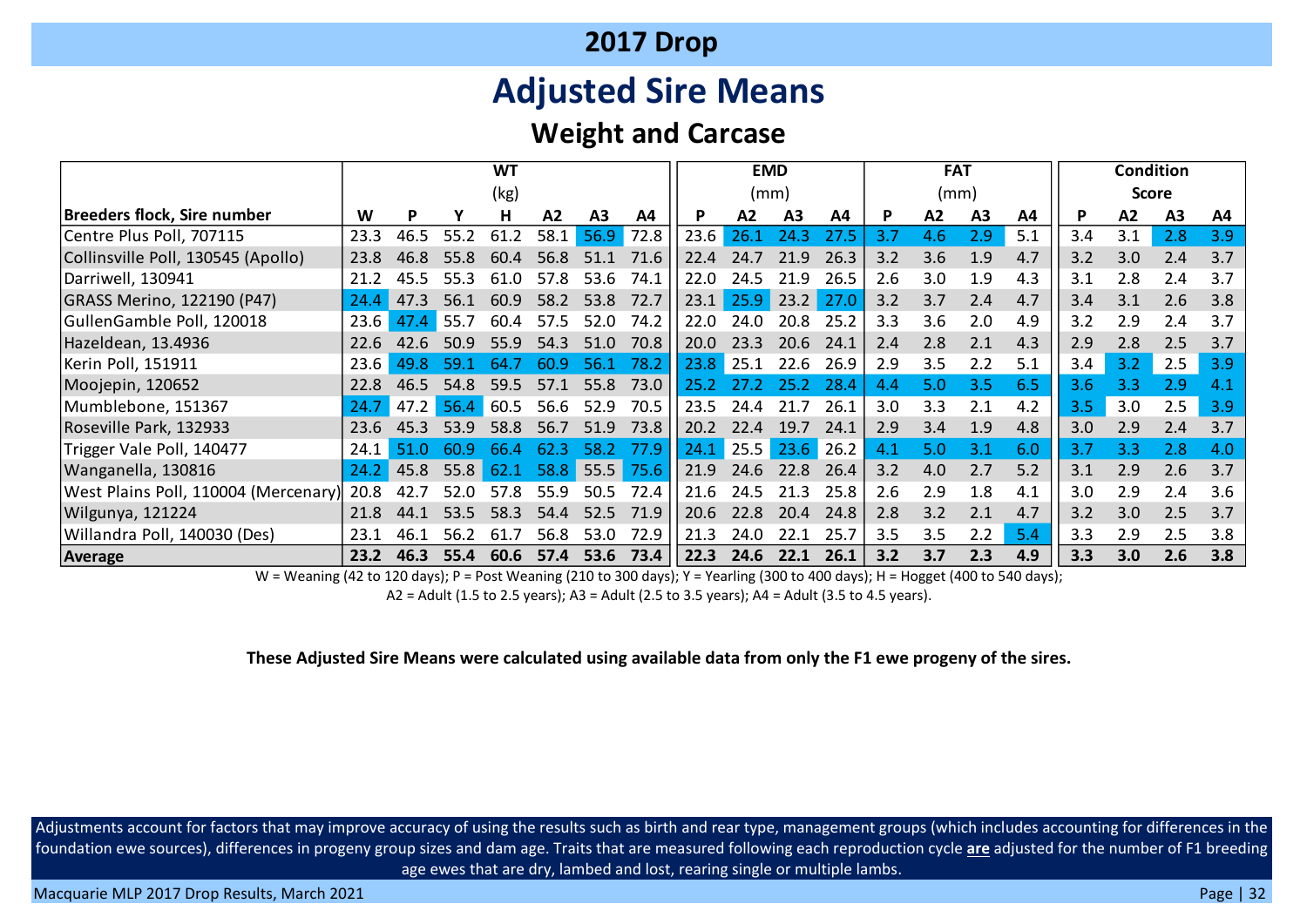# **Adjusted Sire Means**

### **Classer's Visual Grade – F1 Ewes**

**Classer: Allan Casey**

|                                      | Progeny         | <b>TOPS (%)</b> |                |                |                | CULLS (%) |                |              |                |  |
|--------------------------------------|-----------------|-----------------|----------------|----------------|----------------|-----------|----------------|--------------|----------------|--|
| <b>Breeders flock, Sire number</b>   | No <sup>^</sup> | P               | н              | A2             | A3             | P         | н              | A2           | A <sub>3</sub> |  |
| Centre Plus Poll, 707115             | 32              | $-15$           | $-3$           | $-10$          | $-11$          | 22        | $\overline{0}$ | $-1$         | 18             |  |
| Collinsville Poll, 130545 (Apollo)   | 23              | $-1$            | $\overline{2}$ | $-3$           | 6              | 3         | $\overline{7}$ | $-7$         | 15             |  |
| Darriwell, 130941                    | 19              | $-12$           | 5              | $\mathbf 0$    | $-3$           | 6         | 1              | 7            | $-1$           |  |
| GRASS Merino, 122190 (P47)           | 41              | 13              | 3              | 11             | 13             | $-16$     | $-3$           | $-12$        | $\mathbf{1}$   |  |
| GullenGamble Poll, 120018            | 28              | 12              | 8              | 23             | 16             | $-20$     | -6             | $-11$        | $-17$          |  |
| Hazeldean, 13.4936                   | 30              | $-15$           | $-4$           | $\mathbf{1}$   | $-8$           | $\Omega$  | $-7$           | $-4$         | $\mathbf 0$    |  |
| Kerin Poll, 151911                   | 23              | 3               | $\overline{7}$ | 4              | $\overline{2}$ | -6        | -9             | 11           | $-10$          |  |
| Moojepin, 120652                     | 40              | $-2$            | $-10$          | $-14$          | $-10$          | 6         | 10             | 10           | 6              |  |
| Mumblebone, 151367                   | 26              | 9               | $\overline{2}$ | $-17$          | -4             | -4        | $\mathbf{1}$   | 21           | 16             |  |
| Roseville Park, 132933               | 28              | $-5$            | 12             | 10             | $\mathbf{1}$   | 13        | 3              | $-7$         | $-15$          |  |
| Trigger Vale Poll, 140477            | 34              | 11              | $-2$           | $\overline{2}$ | 11             | $-7$      | $\mathbf{1}$   | $-9$         | -4             |  |
| Wanganella, 130816                   | 20              | 6               | $\overline{3}$ | 8              | $-2$           | $-4$      | -9             | -9           | $\mathbf 0$    |  |
| West Plains Poll, 110004 (Mercenary) | 16              | $-10$           | $-10$          | -8             | $-13$          | 4         | $-3$           | $\mathbf{1}$ | -9             |  |
| Wilgunya, 121224                     | 29              | $-17$           | $-6$           | $-11$          | -6             | 15        | 6              | $-4$         | $\mathbf{1}$   |  |
| Willandra Poll, 140030 (Des)         | 32              | 23              | -6             | 4              | 8              | $-11$     | 7              | 15           | $\mathbf 0$    |  |
| Average                              | 28              | 31              | 19             | 26             | 19             | 29        | 15             | 24           | 23             |  |

W = Weaning (42 to 120 days); P = Post Weaning (210 to 300 days); Y = Yearling (300 to 400 days); H = Hogget (400 to 540 days); A2 = Adult (1.5 to 2.5 years); A3 = Adult (2.5 to 3.5 years); A4 = Adult (3.5 to 4.5 years).

^ Progeny No is the total ewe progeny number for each sire at their most recent classing event.

#### **These Classer's Visual Grades were calculated using only the F1 ewe progeny of the sires.**

*Please note: Two different classing approaches carried out separately by two different classers are reported in this booklet. The Classers Visual Grade results are presented in the table above as Adjusted Sire Means which are adjusted for birth and rear type, age of dam, age of measurement and management group, however have not been made for F1 ewe pregnancy and lactation status.The Professional Classing results reported on page 28 are raw unadjusted data based on a five way class. More information about these differing approaches can be found on page 3.*

Adjustments account for factors that may improve accuracy of using the results such as birth and rear type, management groups (which includes accounting for differences in the foundation ewe sources), differences in progeny group sizes and dam age. Traits that are measured following each reproduction cycle **are** adjusted for the number of F1 breeding age ewes that are dry, lambed and lost, rearing single or multiple lambs.

Macquarie MLP 2017 Drop Results, March 2021 **Page | 33** November 2021 Page | 33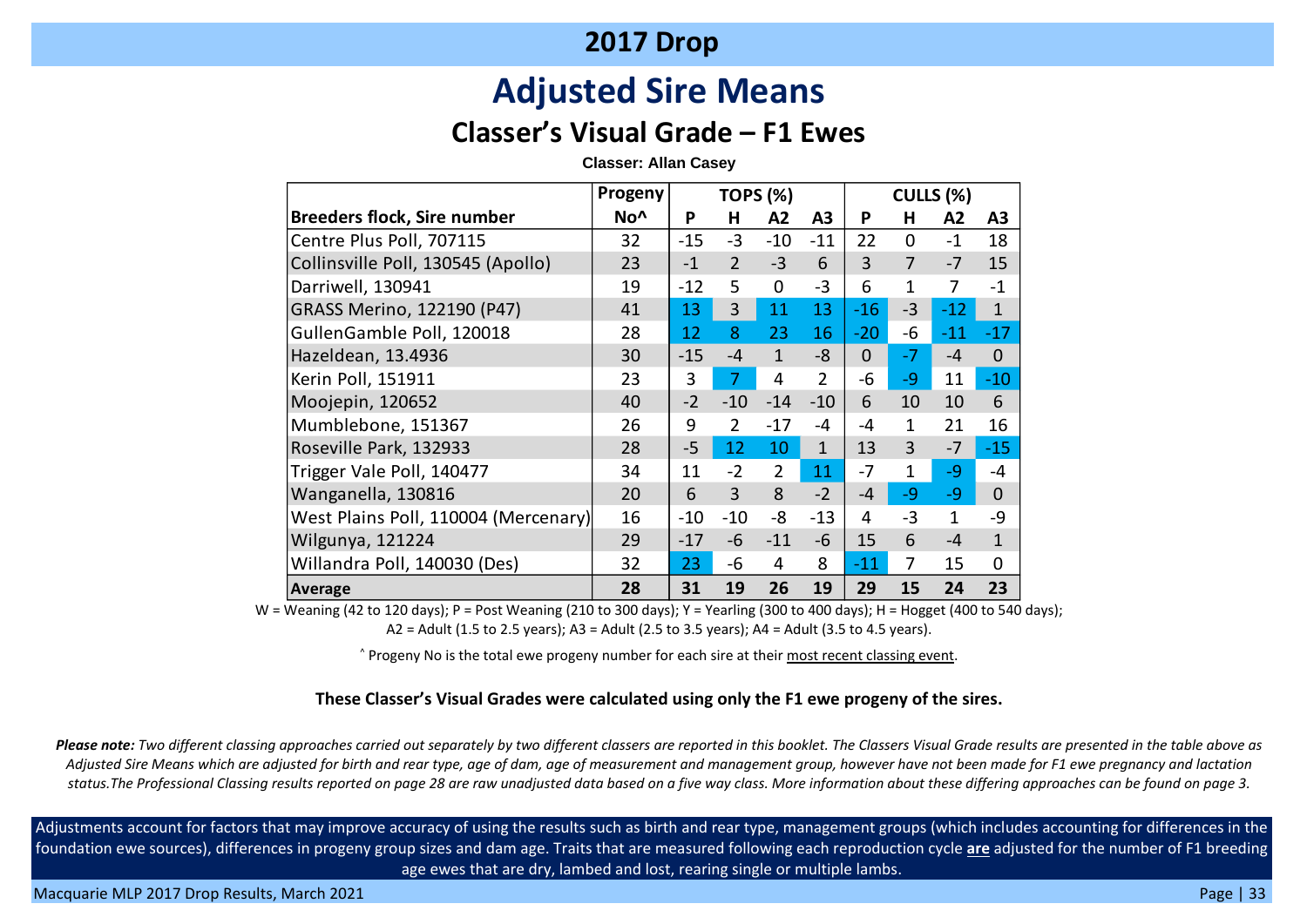# **Within-Site and Within-Drop Flock Breeding Values Wool**

|                                      |         |                | <b>GFW</b> |              |      | <b>CFW</b> |          |          | <b>FD</b> |        |            | <b>FDCV</b> |        |        | <b>SL</b> |                                    |                  | <b>SS</b> |        |
|--------------------------------------|---------|----------------|------------|--------------|------|------------|----------|----------|-----------|--------|------------|-------------|--------|--------|-----------|------------------------------------|------------------|-----------|--------|
|                                      | Progeny |                | (%)        |              |      | (%)        |          |          | $(\mu m)$ |        |            | (%)         |        |        | (mm)      |                                    |                  | (Nktex)   |        |
| <b>Breeders flock, Sire number</b>   | No^     | P              | н          | A            | P    | н          | A        | P        | н         | A      | <b>P</b>   | н           | A      | P      | н         | A                                  |                  | н         | A      |
| Centre Plus Poll, 707115             | 68      | $-2$           | -9         | $-10$        | -6   | $-14$      | $-18$    | $-0.5$   | $-0.1$    | 0.0    | 0.8        | $-0.3$      | $-0.3$ | 4.9    | 5.9       | 6.7                                | $-2.2$           | $-0.8$    | $-3.4$ |
| Collinsville Poll, 130545 (Apollo)   | 54      | 5 <sup>1</sup> | $-1$       |              |      | 3          |          | 0.6      | 1.1       | 1.0    | $-0.7$     | $-0.6$      | $-0.4$ | $-2.0$ | $-4.3$    | $-5.1$                             | 3.3              | 3.8       | 3.9    |
| Darriwell, 130941                    | 55      | $-1$           | 6          | 5            | $-2$ | 10         | 11       | 1.1      | 1.0       | 0.8    | 0.5        | 0.0         | 0.2    | -5.6   | $-3.7$    | $-7.7$                             | 3.7              | 8.2       | 6.6    |
| GRASS Merino, 122190 (P47)           | 77      | 5.             | 6          | $\mathbf{0}$ | 6    |            |          | 1.3      | 1.6       | 1.3    | $-0.3$     | $-0.5$ 0.4  |        | $-1.8$ | 0.7       | $-3.5$                             | 9.2              |           | 3.3    |
| GullenGamble Poll, 120018            | 57      | 3              | 0          | 6            | 6    | 4          | 14       | $-0.71$  | $-1.0$    | $-0.4$ | 0.4        | 0.4         | 0.5    | 4.9    | 4.6       | 4.9                                | $-4.3$           | $-5.0$    | $-8.2$ |
| Hazeldean, 13.4936                   | 74      | 6.             | 6          | 6            | 10   | 13         | 13       | -1.3     |           | $-0.9$ |            | $-0.2$ 0.5  | 0.2    | $-1.1$ | $-0.4$    | $-0.6$                             | 0.7              |           | 0.4    |
| Kerin Poll, 151911                   | 50      | 5.             | 8          | 9            |      | 8          | 8        | $-0.4$   | $-1.2$    | $-0.9$ | $-0.5$ 0.5 |             | 0.3    | 3.7    | 4.3       | 4.7                                | 1.8              | $-2.5$    | 1.3    |
| Moojepin, 120652                     | 80      | $-5$           | $-23$      | $-20$        | $-9$ | $-29$      | $-24$    | 0.4      | 0.3       | 0.1    | 1.0        | 0.6         | 0.7    | 15.3   | -8        | 17.1                               | $-6.3$           | $-6.0$    | $-7.3$ |
| Mumblebone, 151367                   | 62      | 0              | -8         | $-12$        | -1   | $-15$      | $-21$    | 1.1      | 12        | 0.7    | $-1.8$     | $-1.6$      | $-1.2$ | 13 2   |           | 12.0                               | 3.0 <sub>1</sub> | $-2.2$    | $-2.6$ |
| Roseville Park, 132933               | 63      | $-3$           | $-2$       | 5            | -8   | $-9$       | $\Omega$ | $-0.3$   | $-1.0$    | $-0.8$ | $-0.9$ 0.3 |             | 0.2    | $-6.0$ | $-9.5$    | $-6.7$                             | 0.4              | 1.2       | 4.3    |
| Trigger Vale Poll, 140477            | 71      | -8             | $-7$       | $-3$         | -9   | -8         | -6       | 1.9      |           | 1.7    | -22        | $-29$       | $-2.4$ | $-1.4$ | 0.9       | 4.0                                | $-1.4$           | $-3.2$    | 0.6    |
| Wanganella, 130816                   | 45      | 5.             | 8          | 5            | 6    | 15         | 9        | $-0.4$   | $-0.2$    | $-0.1$ | 1.4        | 1.1         | 1.1    | $-0.1$ | $-1.4$    | $-3.2$                             | $-3.5$           | 0.1       | 0.8    |
| West Plains Poll, 110004 (Mercenary) | 53      | $-12$          | $-1$       | $-2$         | -8   | 4          | $-3$     | $-1.2$   | $-1.0$    | $-0.8$ | 0.4        | 0.0         | $-0.6$ | $-7.4$ | $-5.3$    | $-5.1$                             | $-2.5$           | $-2.6$    | 1.5    |
| Wilgunya, 121224                     | 61      | $-2$           | 6          |              |      | 3          | $-4$     | $-1.1$ . | $-0.8$    | $-0.7$ | 1.1        | 1.8         | 1.1    |        |           | -11.1 -9.6 -10.3                   | $-1.8$           | $-0.2$    | 2.5    |
| Willandra Poll, 140030 (Des)         | 75      | 4              | 10         |              |      | 12         | 13       | -0.4     | $-0.8$    | $-0.9$ | 1.0        | 0.7         | 0.1    | $-5.5$ |           | $-5.8$ $-7.4$ $-0.1$ $-4.0$ $-3.6$ |                  |           |        |

### **Weight and Carcase**

|                                      |                 |        |                  | <b>WT</b>    |              |                             |        | <b>EMD</b> |        | <b>FAT</b>   |
|--------------------------------------|-----------------|--------|------------------|--------------|--------------|-----------------------------|--------|------------|--------|--------------|
|                                      | Progeny         |        | (kg)             |              |              | (mm)                        |        | (mm)       |        |              |
| <b>Breeders flock, Sire number</b>   | No <sup>^</sup> | W      | P                | Υ            | н            | A                           | P      | н          | P      | н            |
| Centre Plus Poll, 707115             | 68              | 0.4    | 1.2              | 1.8          | 3.0          | 4.3                         | 2.0    | 2.4        | 1.5    | 2.6          |
| Collinsville Poll, 130545 (Apollo)   | 54              | 1.4    | 1.5 <sub>1</sub> | 1.0          | 0.5          | $-0.7$                      | 0.3    | 0.8        | $-0.5$ | $-0.6$       |
| Darriwell, 130941                    | 55              | $-2.1$ | $-2.1$           | $-1.5$       | $-1.2$       | -0.6                        | $-0.2$ | $-0.2$     | $-1.1$ | $-1.8$       |
| GRASS Merino, 122190 (P47)           | 77              | 0.8    | 0.8              | 0.4          | $-0.3$       | $-0.1$                      | 0.7    | 1.3        | $-0.1$ | 0.0          |
| GullenGamble Poll, 120018            | 57              | $-0.5$ | $-0.2$           |              |              | $-1.0$ $-1.5$ $-1.5$        | $-0.5$ | $-0.8$     | $-0.3$ | $-0.7$       |
| Hazeldean, 13.4936                   | 74              | $-1.5$ | $-3.6$           | $-6.3$       | $-6.2 -3.9$  |                             | $-2.1$ | $-1.4$     |        | $-1.9 -2.3$  |
| Kerin Poll, 151911                   | 50              | 1.1    | 3.4              | 5.2          | 5.6          | 4.1                         | $-0.2$ | $-0.6$     | $-1.3$ | $-1.8$       |
| Moojepin, 120652                     | 80              | 0.0    | 0.9              |              | $-0.8 - 0.5$ | 0.1                         | 5.0    | 5.4        | 4.5    | 5.7          |
| Mumblebone, 151367                   | 62              | 1.2    | 0.8              | 0.9          | $-0.3$       | $-1.1$                      | 1.5    | 1.1        | 0.2    | 0.0          |
| Roseville Park, 132933               | 63              | $-0.2$ | $-1.0$           | $-1.7$       | $-2.3$       | $-1.9$                      | $-3.5$ | $-4.3$     |        | $-1.2 -1.6$  |
| Trigger Vale Poll, 140477            | 71              | 1.8    | 4.9              | 6.9          | 7.5          | 5.2                         | 0.8    | 0.4        | 2.2    | 3.6          |
| Wanganella, 130816                   | 45              | 1.2    | 0.9              | 1.5          | 2.5          | 1.9                         | $-0.9$ | $-1.0$     |        | $-0.6 - 0.4$ |
| West Plains Poll, 110004 (Mercenary) | 53              | $-2.0$ |                  | $-5.1 - 5.4$ |              | $-4.8 - 3.8$                | 0.1    | 0.4        | $-1.3$ | $-1.7$       |
| Wilgunya, 121224                     | 61              | $-1.4$ |                  |              |              | $-1.4$ $-0.9$ $-1.7$ $-1.5$ | $-1.7$ | $-2.0$     | $-0.8$ | $-1.1$       |
| Willandra Poll, 140030 (Des)         | 75              |        | $-0.2 -1.0$      |              | $-0.3 -0.5$  | $-0.6$                      | $-1.4$ | $-1.5$     | 0.7    | 0.1          |

W = Weaning (42 to 120 days); P = Post Weaning (210 to 300 days); Y = Yearling (300 to 400 days); H = Hogget (400 to 540 days); A = Adult (540 days and older, combining data from all age stages).

^ Progeny No is the total progeny number for each sire at weaning, including ewes and wethers.

**These Flock Breeding Values were calculated using both the F1 ewe and F1 wether progeny of the sires. Please see page 3 for a full description of trait names and an explanation of Flock Breeding Values.**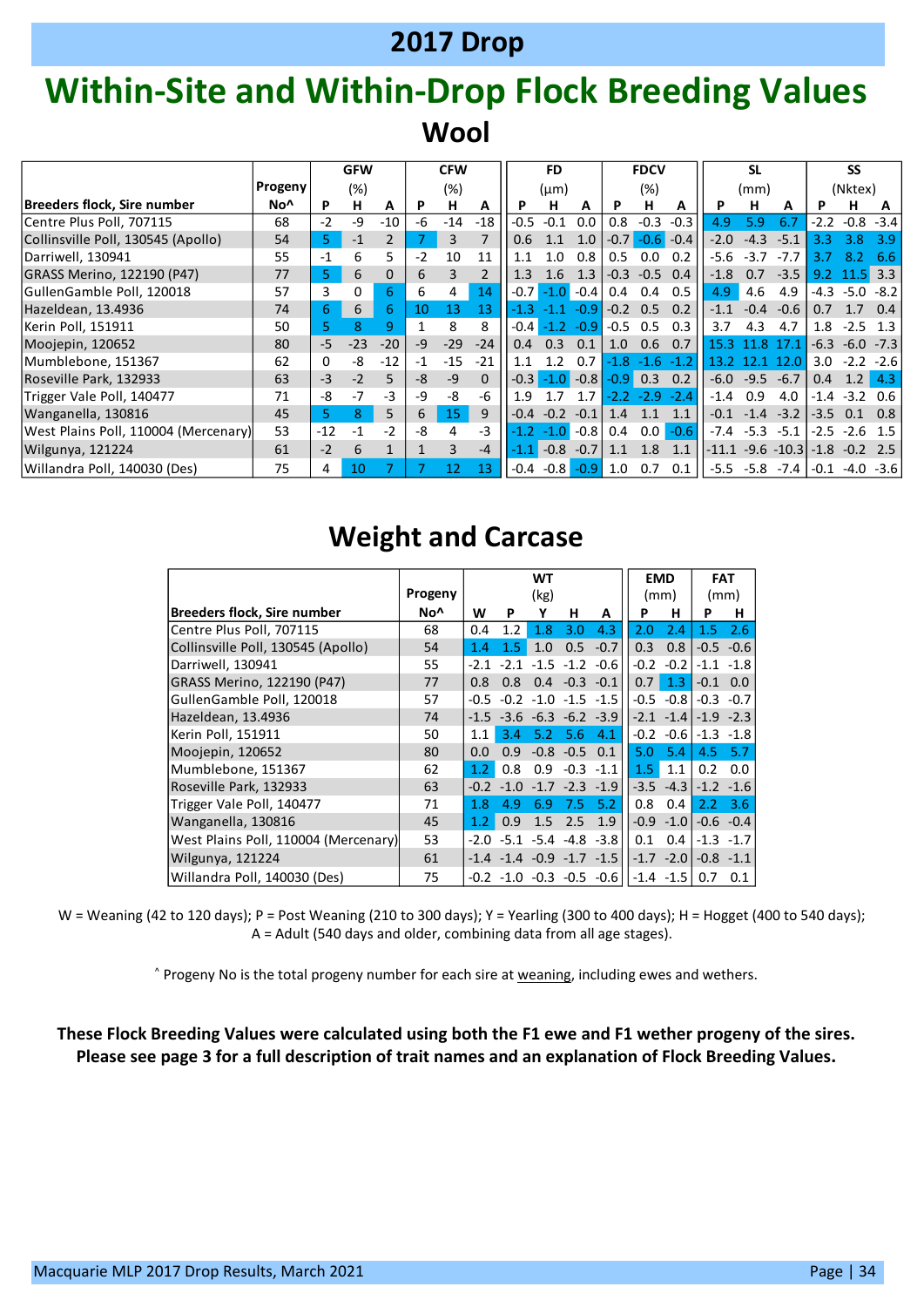# **Within-Site and Within-Drop Research Breeding Values**

#### **Reproduction**

|                                      |                     | <b>Across Year Results</b> |                    |                    |               |  |  |
|--------------------------------------|---------------------|----------------------------|--------------------|--------------------|---------------|--|--|
|                                      |                     |                            |                    |                    | <b>Number</b> |  |  |
|                                      | <b>Ewes</b>         |                            |                    | <b>Ewe Rearing</b> | of Lambs      |  |  |
| <b>Breeders flock, Sire number</b>   | joined <sup>1</sup> | Conception                 | <b>Litter Size</b> | Ability            | Weaned        |  |  |
| Centre Plus Poll, 707115             | 34                  | 0.01                       | 0.12               | $-0.03$            | 4             |  |  |
| Collinsville Poll, 130545 (Apollo)   | 25                  | 0.02                       | $-0.04$            | 0.05               | 6             |  |  |
| Darriwell, 130941 (Buddha)           | 20                  | 0.04                       | $-0.08$            | 0.00               | $-3$          |  |  |
| GRASS, 122190 (P47)                  | 41                  | 0.06                       | 0.16               | 0.06               | 26            |  |  |
| GullenGamble Poll, 120018            | 29                  | $-0.02$                    | 0.04               | $-0.06$            | -9            |  |  |
| Hazeldean, 13.4936                   | 31                  | 0.04                       | 0.07               | 0.02               | 12            |  |  |
| Kerin Poll, 151911                   | 24                  | 0.05                       | $-0.02$            | 0.04               | 9             |  |  |
| Moojepin, 120652                     | 41                  | 0.01                       | 0.14               | 0.08               | 23            |  |  |
| Mumblebone, 151367                   | 29                  | $-0.03$                    | $-0.07$            | $-0.10$            | $-23$         |  |  |
| Roseville Park, 132933               | 29                  | $-0.07$                    | 0.01               | 0.00               | $-7$          |  |  |
| Trigger Vale Poll, 140477            | 35                  | 0.05                       | $-0.15$            | 0.03               | $-2$          |  |  |
| Wanganella, 130816                   | 21                  | $-0.08$                    | $-0.01$            | $-0.01$            | $-12$         |  |  |
| West Plains Poll, 110004 (Mercenary) | 16                  | $-0.01$                    | $-0.04$            | 0.01               | $-4$          |  |  |
| Wilgunya, 121224                     | 29                  | $-0.02$                    | $-0.16$            | $-0.01$            | $-13$         |  |  |
| Willandra Poll, 140030 (Des)         | 33                  | $-0.03$                    | 0.04               | $-0.05$            | $-7$          |  |  |

**<sup>1</sup>This reports the number of F1 ewes joined in the first reproduction year at pregnancy scanning.**

These **Research Breeding Values** are calculated across all reproduction cycles (**2019-2020**). For the MLP project, NLW is derived from the three reproduction component traits.

#### **Units / Definitions sourced from Sheep Genetics**

| <b>Trait Name</b>             | <b>Units</b>                               | <b>Definitions</b>                                                |  |  |  |
|-------------------------------|--------------------------------------------|-------------------------------------------------------------------|--|--|--|
| Conception                    | Ewes pregnant per ewes joined              | The ability of a ewe to get in lamb in comparison to all the ewes |  |  |  |
|                               |                                            | in the same joining event.                                        |  |  |  |
| <b>Litter Size</b>            | Lambs per litter                           | The number of the foetuses a ewe has in comparison to all the     |  |  |  |
|                               |                                            | ewes that got in lamb.                                            |  |  |  |
| <b>Ewe Rearing Ability</b>    | Lambs weaned per lambs born                | The ability of the ewe to rear the lambs that she gives birth to. |  |  |  |
| <b>Number of Lambs Weaned</b> | Number of lambs weaned per 100 ewes joined |                                                                   |  |  |  |

The reproduction analysis model is still in development and should be used with caution.

NLW is calculated from reproduction data only - not yet incorporating any correlated production traits.

Reproduction traits are lowly heritable - caution should be used when using small data sets to compare sires.

# **Within-Site and Within-Drop MERINOSELECT Indexes**

|                                      | Dual           | <b>Merino</b> | <b>Fibre</b> | Wool        |
|--------------------------------------|----------------|---------------|--------------|-------------|
|                                      | <b>Purpose</b> | Production    | Production   | Production  |
| <b>Breeders flock, Sire number</b>   | Plus           | <b>Plus</b>   | <b>Plus</b>  | <b>Plus</b> |
| Centre Plus Poll, 707115             | 96             | 79            | 79           | 81          |
| Collinsville Poll, 130545 (Apollo)   | 125            | 117           | 107          | 116         |
| Darriwell, 130941 (Buddha)           | 110            | 112           | 113          | 110         |
| GRASS, 122190 (P47)                  | 167            | 138           | 121          | 127         |
| GullenGamble Poll, 120018            | 91             | 97            | 101          | 105         |
| Hazeldean, 13.4936                   | 135            | 138           | 138          | 124         |
| Kerin Poll, 151911                   | 146            | 144           | 131          | 135         |
| Moojepin, 120652                     | 130            | 76            | 74           | 76          |
| Mumblebone, 151367                   | 20             | 29            | 45           | 47          |
| Roseville Park, 132933               | 64             | 98            | 107          | 92          |
| Trigger Vale Poll, 140477            | 83             | 80            | 74           | 91          |
| Wanganella, 130816                   | 87             | 104           | 101          | 109         |
| West Plains Poll, 110004 (Mercenary) | 87             | 92            | 103          | 87          |
| Wilgunya, 121224                     | 60             | 85            | 90           | 85          |
| Willandra Poll, 140030 (Des)         | 99             | 111           | 115          | 113         |

**Please note, these indexes now include NLW within the calculation which differs to previous MLP reports. These Indexes were calculated using both the F1 ewe and F1 wether progeny of the sires.**